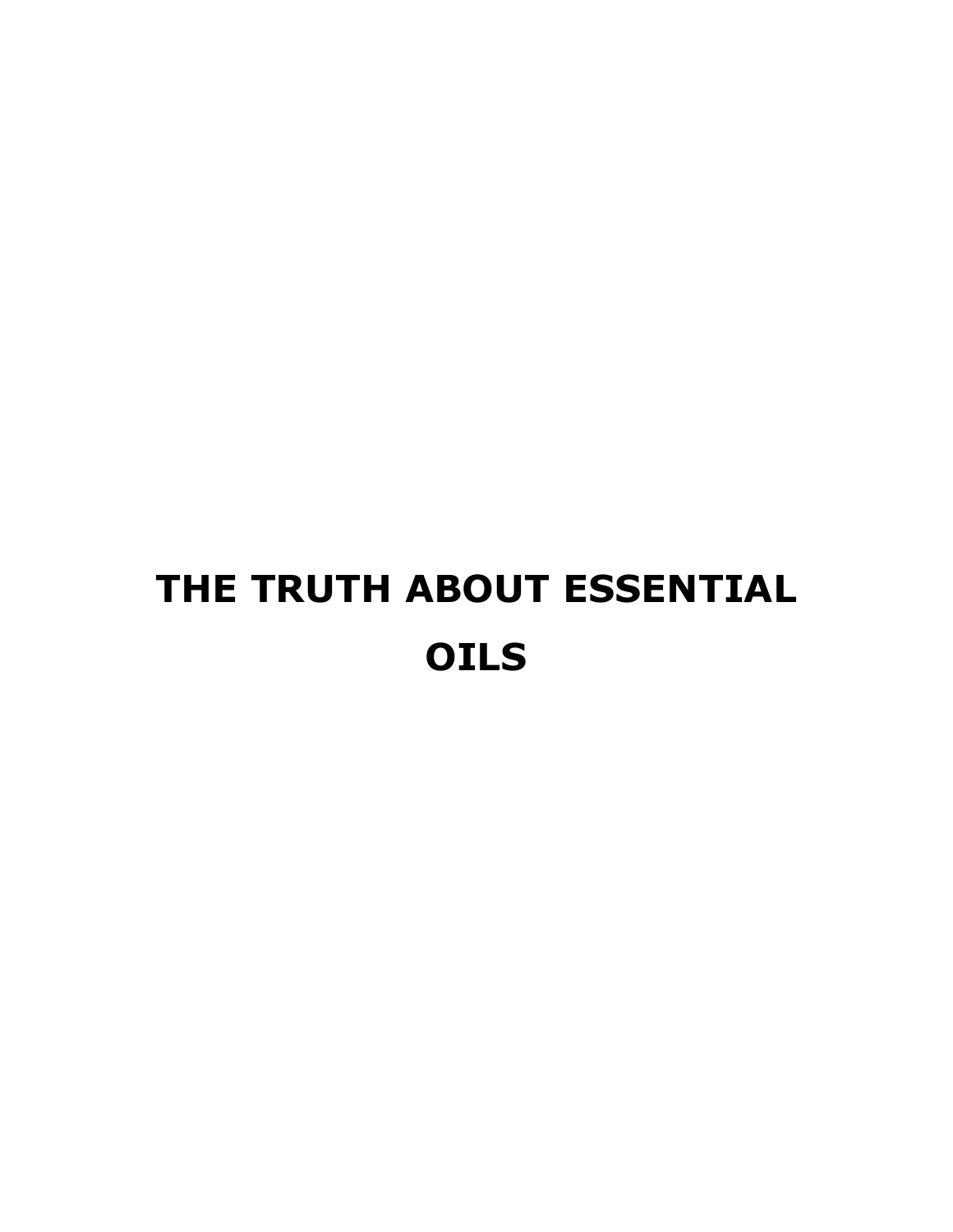## **DISCLAIMER**

*This information is for reference purposes only. Statements are not intended as a substitute for professional healthcare nor meant to diagnose, treat, cure or prevent medical conditions or disease. Every illness or injury requires supervision by a medical doctor or alternative medicine practitioner.*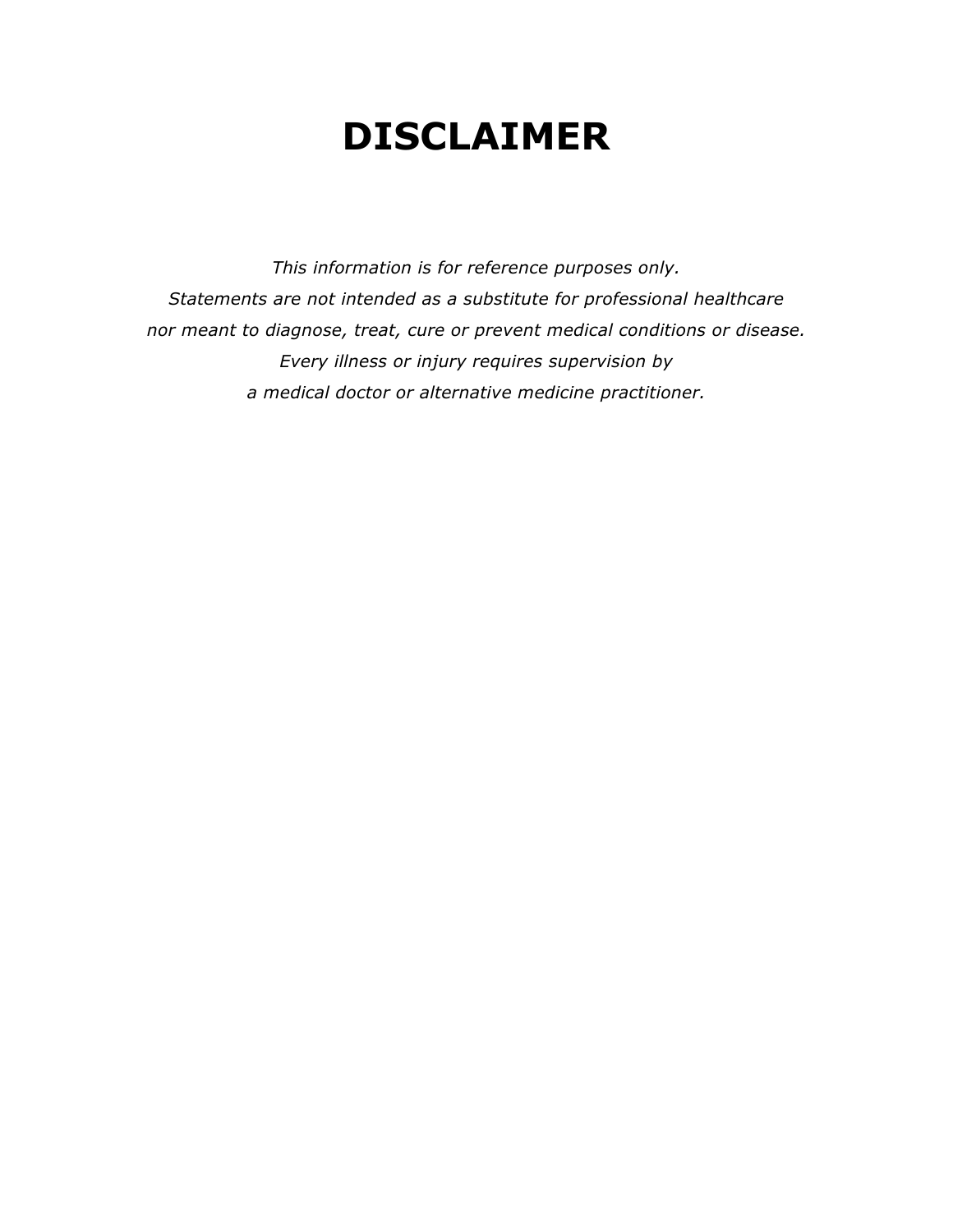## **CONTENTS**

| 2 AROMATHERAPY & ESSENTIAL OILS DECODED  9 |  |
|--------------------------------------------|--|
|                                            |  |
|                                            |  |
|                                            |  |
|                                            |  |
|                                            |  |
|                                            |  |
|                                            |  |
|                                            |  |
|                                            |  |
| 3 ESSENTIAL OILS BUYING GUIDE  17          |  |
|                                            |  |
|                                            |  |
|                                            |  |
|                                            |  |
|                                            |  |
|                                            |  |
| 4 WAYS TO USE ESSENTIAL OILS  22           |  |
|                                            |  |
|                                            |  |
|                                            |  |
|                                            |  |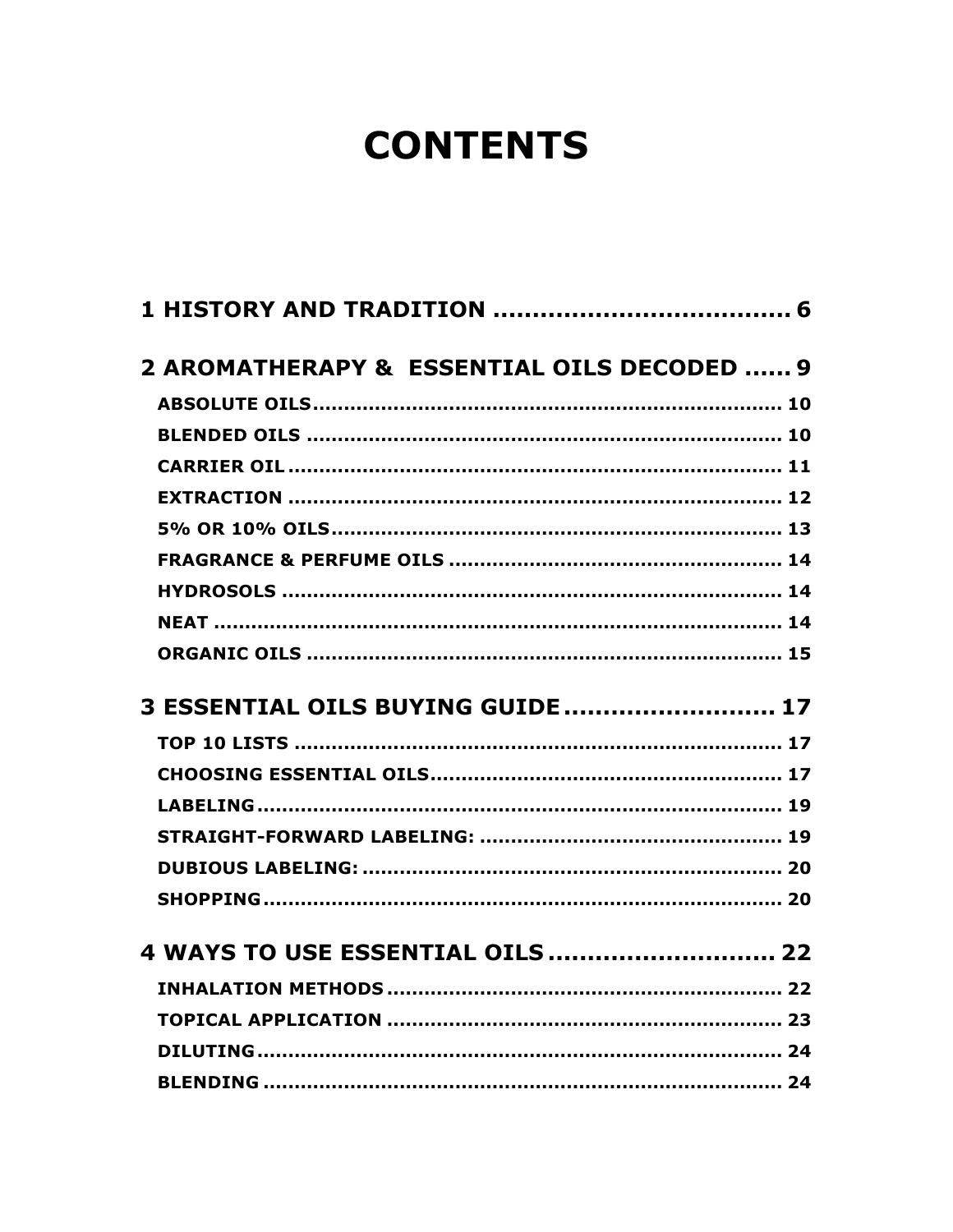| 5 GENERAL SAFETY PRECAUTIONS 25      |  |
|--------------------------------------|--|
| 6 TWELVE ESSENTIAL OIL RELAXANTS  27 |  |
|                                      |  |
|                                      |  |
|                                      |  |
|                                      |  |
|                                      |  |
|                                      |  |
|                                      |  |
|                                      |  |
|                                      |  |
|                                      |  |
|                                      |  |
|                                      |  |
|                                      |  |
|                                      |  |
|                                      |  |
|                                      |  |
|                                      |  |
|                                      |  |
|                                      |  |
|                                      |  |
|                                      |  |
|                                      |  |
| 7 THE BASIC ESSENTIAL OILS 41        |  |
|                                      |  |
|                                      |  |
|                                      |  |
|                                      |  |
|                                      |  |
|                                      |  |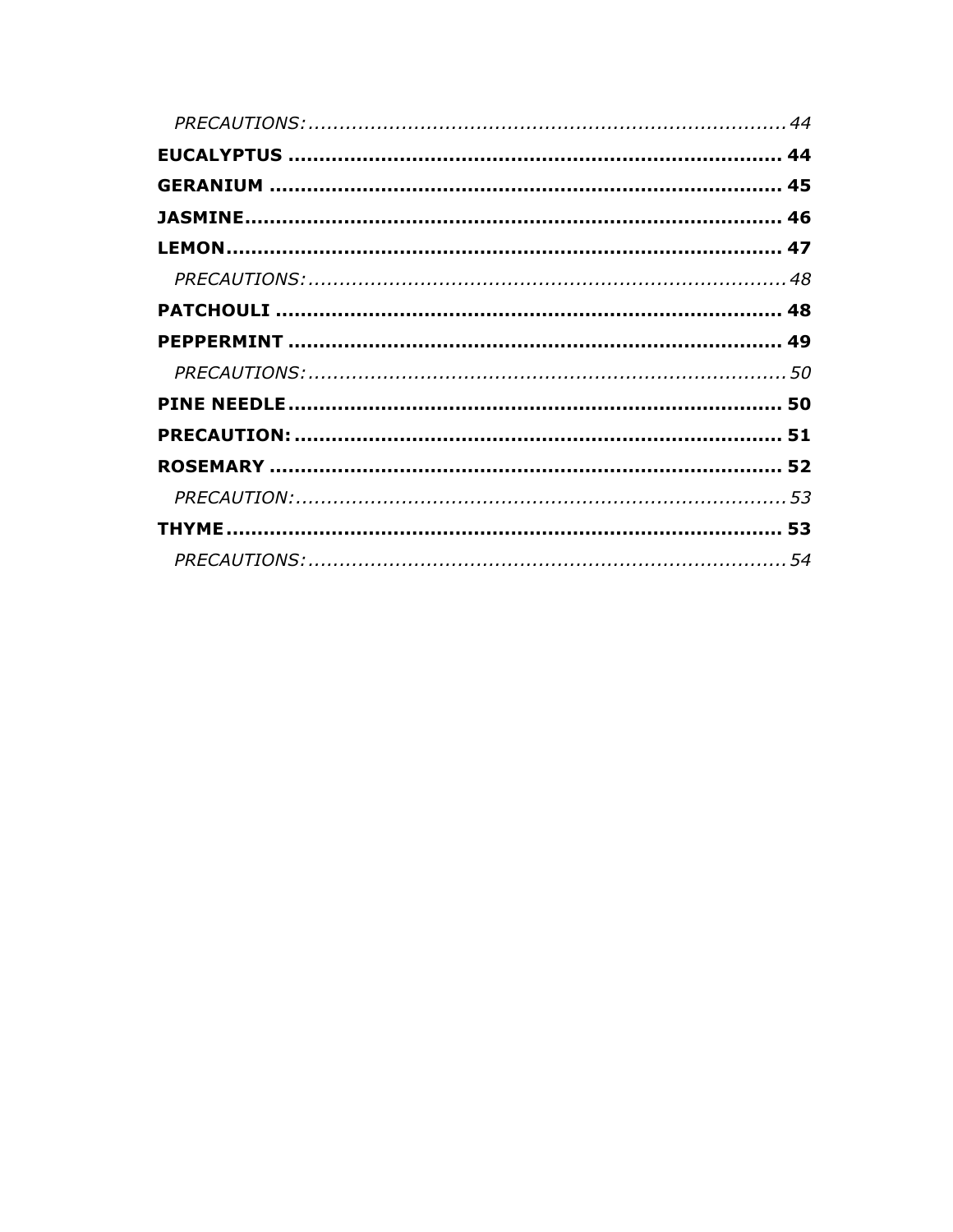**1**

## **HISTORY AND TRADITION**

Essential oils include a variety of hormones, vitamins and chemicals needed to perform various plant functions. A flower's essence, for example, attracts insects for pollination. In a shrub or tree, the essential oil becomes resin to heal wounds from severe weather damage. Essential oil regulates the water content in a plant and prevents evaporation. Or, a plant might produce chemicals to deter predators and warn other plants and trees. Often a plant produces a toxic substance against bacteria, virus or fungus. The essential oils of these highly complex organisms of the plant kingdom are one of nature's many gifts to human beings. They've been used to freshen the atmosphere, enrich the food, and heal whatever ails the body, mind or spirit of mankind.

Essential oils have been used for thousands of years in the art and science of aromatherapy. Legendary Chinese ruler Shen Nung is credited with discovering the medicinal properties of plants and writing the first herbal text, 'Pen Tsao' (c. 2700-3000 BC), a catalog of more than 200 botanicals. Today's archeologists continually find evidence of therapeutic uses for essential oils in the civilizations of ancient China, India and the Middle East. Ayurveda, traditional Hindu medicine practiced throughout the world, utilizes herbal treatment with origins in the 2nd millennium B.C.

Ancient Egyptians used incense, waters and ointments and resins for various religious ceremonies. Queen Cleopatra kept massive gardens of hundreds of flowers and used their essences to perfume her body and surroundings. Terra cotta urns filled with aromatic oils accompanied Pharaohs to the afterlife. Roman soldiers treated wounds with honey and myrrh and emperors and scholars relaxed in legendary perfumed baths. The Old and New Testaments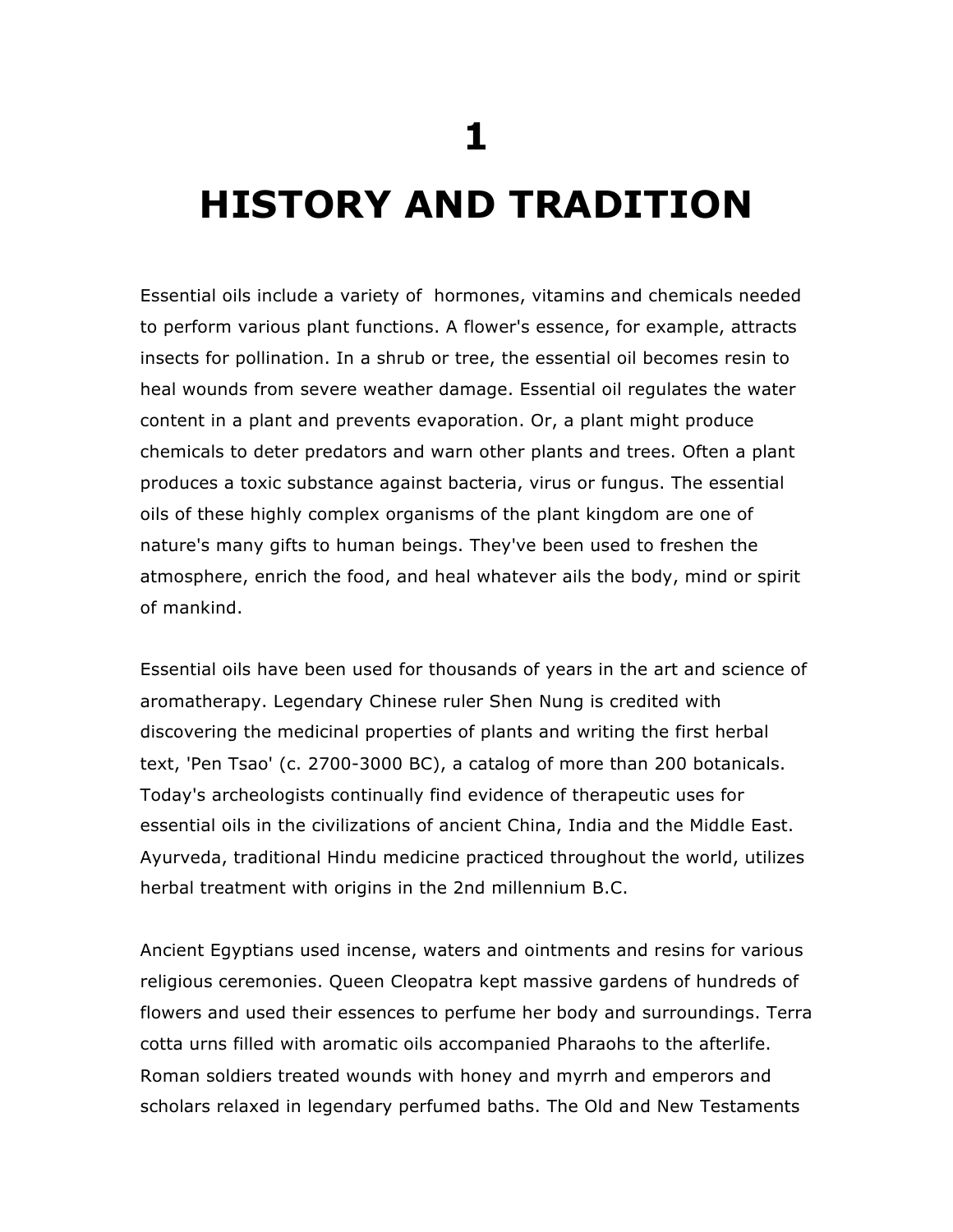of the Bible contain detailed recipes using aromatic compounds.

Widespread use of essential oils throughout Europe coincided with the invention of glass distillation methods in the 16th century, the discovery of new trade routes and the invention of the microscope, which facilitated the study of bio-active compounds. These developments ushered in extraction of essential oil from plants such as French rosemary, Italian chamomile and lavender from England. Queen Elizabeth I used an abundant supply of English lavender oil throughout her life, a practice continued by Queen Victoria during her entire 64-year reign. The tradition was upheld in the latter 20th century by Diana, Princess of of Wales, who often was photographed enroute between Kensington Palace and her aromatherapist's office. Her living quarters were kept naturally fragrant with essential oils throughout the year.

Modern aromatherapy was born in the early 20th century when Rene-Maurice Gattefosse, a French chemist working for a prominent perfumer, accidentally set his arm on fire in the laboratory. He thrust it into the nearest vat of cold liquid, which happened to be lavender oil, and felt immediate relief. Previous chemical burns had caused severe pain, redness, blisters and scarring. Surprisingly, this burn healed quickly with minimal pain and no scarring. Gattefosse coined the word 'aromatherapie' to describe his healing experience. He spent the rest of his life researching health benefits of essential oils and published his findings in the 1937 landmark book 'Aromatherapy.' It was translated into English in 1993 and the 2nd edition is still in print, 70 years after it was written.

French physician Jean Valnet continued the work of Gattefosse during World War II, using essential oils to successfully treat wounded soldiers with gangrene, greatly reducing the need for amputation. His book, 'The Practice of Aromatherapy,' popularized aromatherapy for medical and psychiatric use throughout France in the 1960s. In 1962, Marguerite Maury published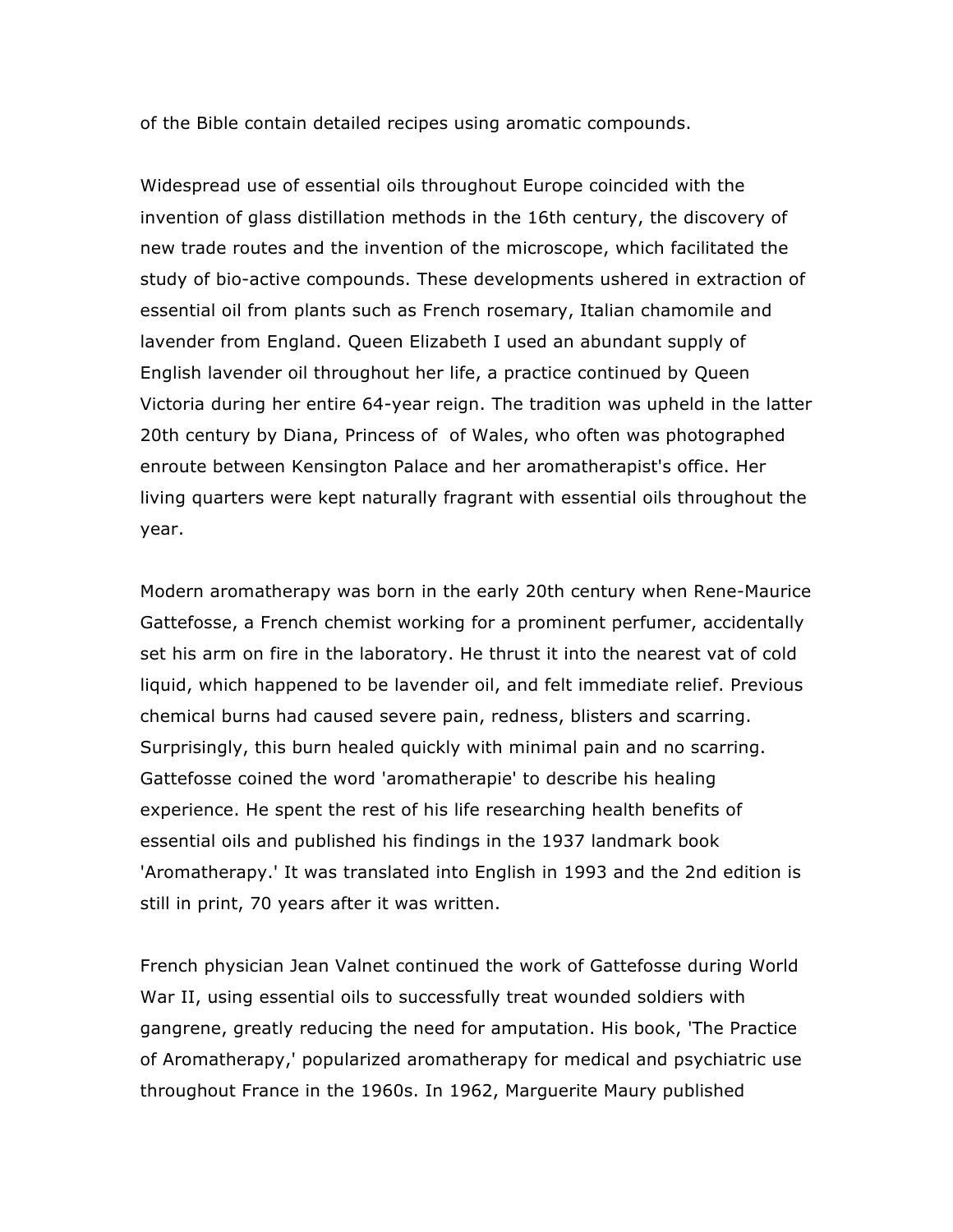findings which heralded the cosmetic benefits of essential oils. The first English language book, 'The Art of Aromatherapy' by Robert Tisserand (1977), introduced the benefits of aromatherapy coupled with massage and advanced the practice in the United Kingdom and the United States.

The New Age movement latched onto aromatherapy soon after and 'the rest is history.' A burgeoning of holistic, natural medicine since the 1980s has provided a comfortable environment for aromatherapy. In 2008, aromatherapy accounted for 95% of the essential oils global market, roughly US\$ 4.6-billion. The industry has grown at a rate of 7.5% annually in the last decade and shows no signs of abating. Aromatherapy has been around for ages and its here to stay.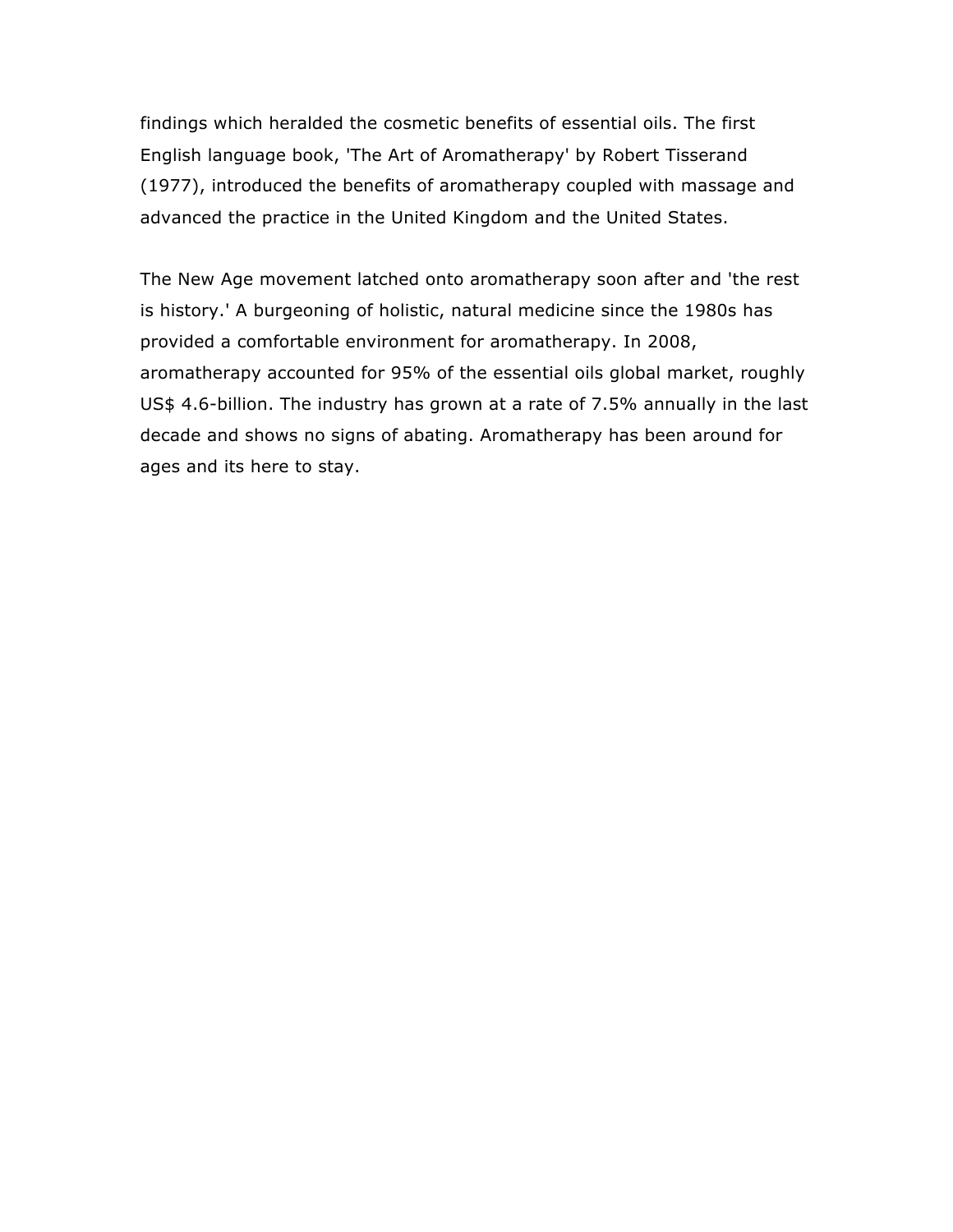# **AROMATHERAPY & ESSENTIAL OILS DECODED**

First and foremost, aromatherapy is not intended as a substitute for traditional medical treatment. More accurately, its an extension of a longestablished practice of treating medical conditions with plants found in nature. Today's aspirin evolved from experiments with the byproduct of the spirea plant at the Bayer & Co dye factory.

An enterprising chemist, Felix Hoffman, synthesized the first acetylsalicylic acid, known from earlier research to treat rheumatism successfully. We've cured cold symptoms for generations with Vicks Vaporub, whose main ingredients are synthetic forms of mint (menthol), laurel tree (camphor), and eucalyptus (eucalyptol), in addition to cedar leaf, nutmeg and pine oils. Coca Cola was originally marketed as a 'nerve tonic,' containing various essential oils of citrus and spices.

Aromatherapy, like all healing, is both a science and an art, providing a fascinating but sometimes overwhelming study. Basically, essential oils are aromatic molecules removed from plant material - petals, leaves, twigs, seeds, needles, wood, resin and rind. Knowing the basic jargon of aromatherapy is the first step in understanding the remarkable way essential oils are used to treat 'whatever ails you,' physically, cosmetically, mentally, emotionally or spiritually. Following are basic terms and concepts to help wade through a plethora of botanical and pharmacological data, which at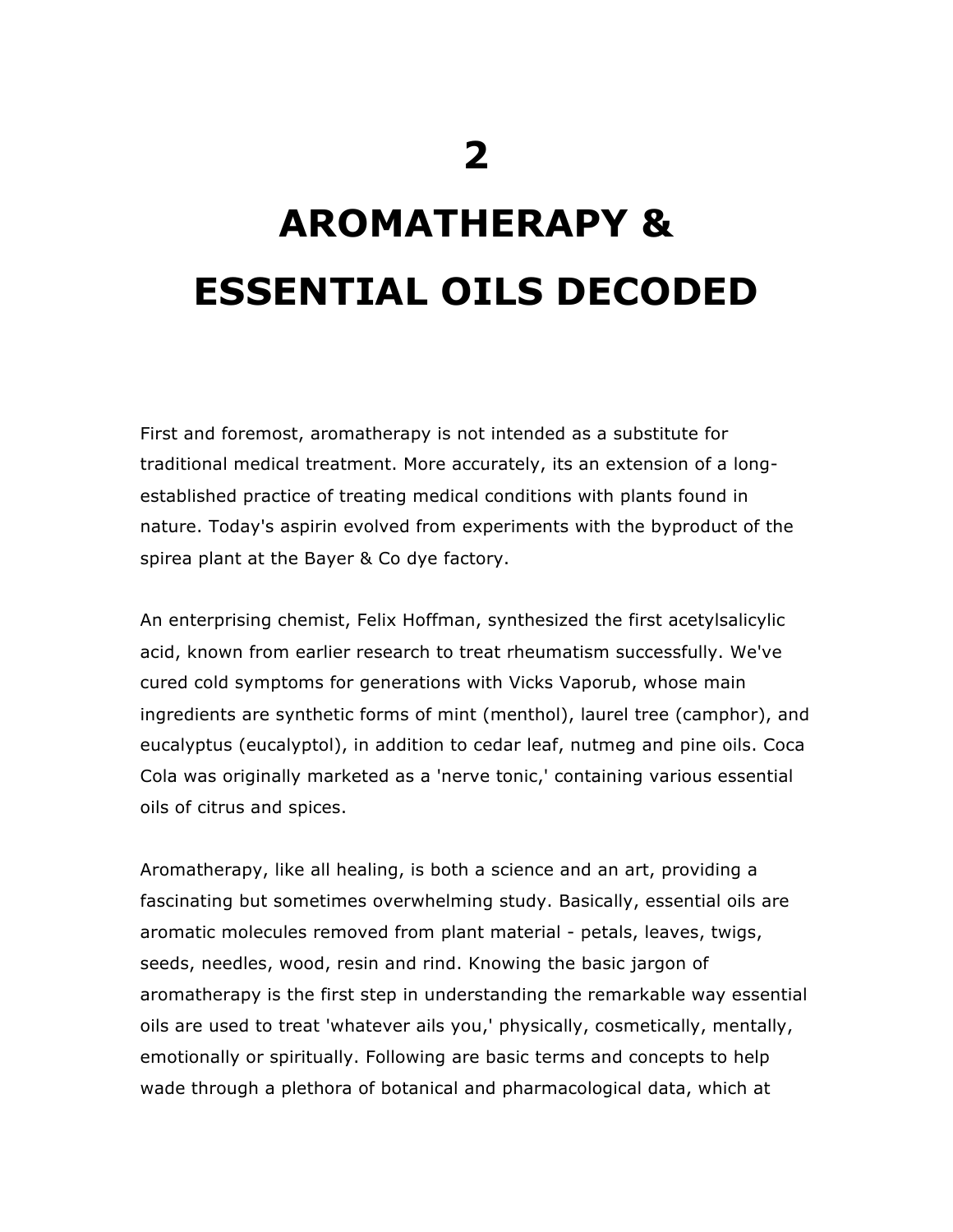times might seem confusing and contradictory. They are listed in alphabetical order for easy reference.

## **ABSOLUTE OILS**

Absolutes are the alcohol-soluble, or semi-liquid oil that results from the solvent extraction process used with plants that have an unusually low yield. For instance, 1,000 pounds of flowers yield one teaspoon of jasmine absolute. One teaspoon of rose absolute requires 5,000 pounds of petals; but steam distillation to obtain an equal amount of rose essential oil, called rose otto (attar) requires twice that amount, or 10,000 pounds of petals. Consequently, rose otto is twice the price of rose absolute which is among the costliest essential oils.

## **BLENDED OILS**

'Blends,' sometimes called 'formulas' or 'synergies,' are basically a manufacturer's recipe for a combination of oils targeted to treat a specific condition. There are as many pre-blended oils as there are ailments, diseases, bodily functions, moods, states of being, and levels of spiritual growth. The selection is limited only by a seller or manufacturer's imagination. Professional aromatherapists have their own 'recipes,' based on knowledge and experience. Experts advise even the novice or dabbler in aromatherapy to study the profiles of individual essential oils and concoct their own treatments based on a modicum of knowledge and personal preference.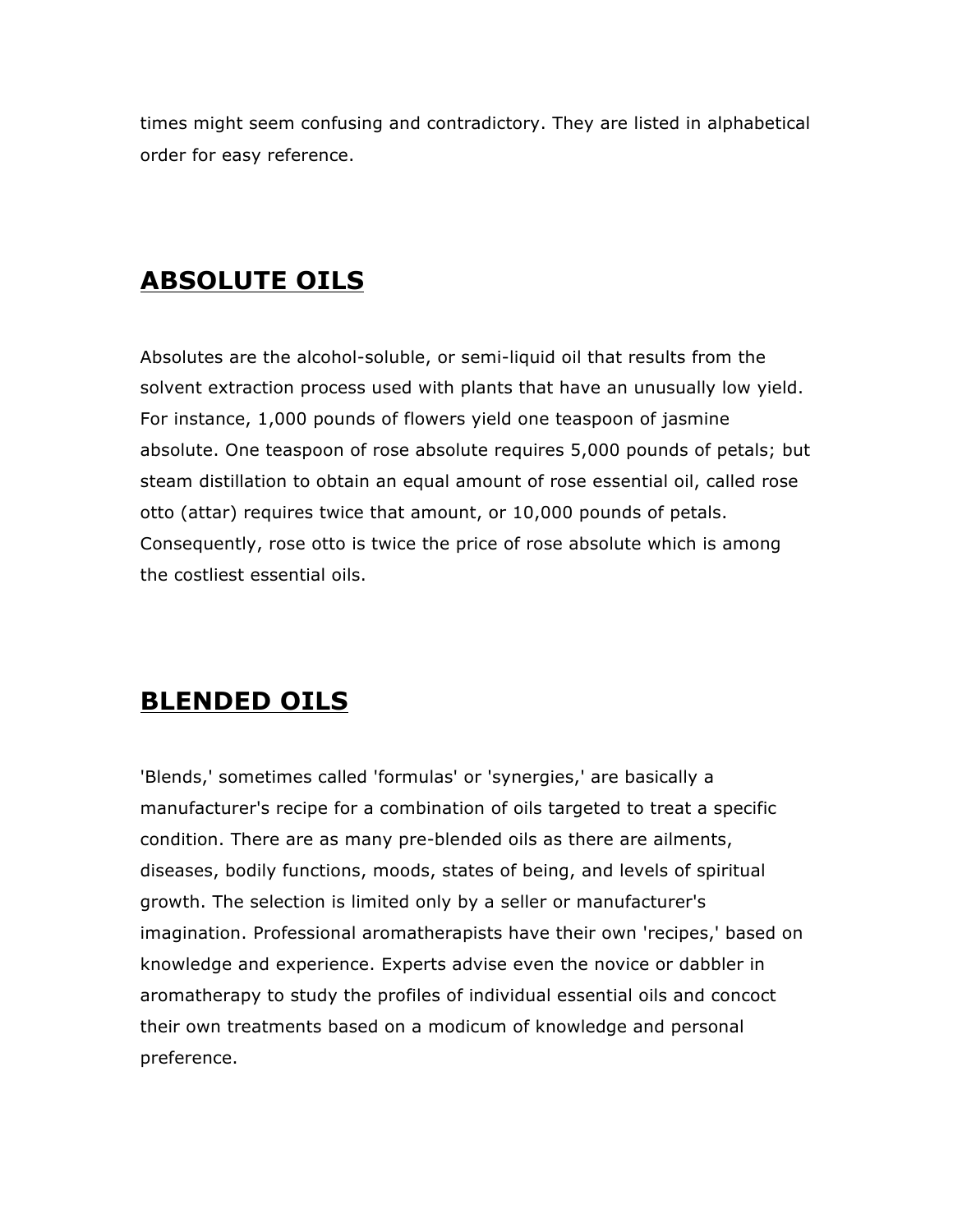The blends, however, are excellent if you want to experiment with pre-mixed formulas, but it will be just as time consuming as learning about individual oils. No two blended formulas, say, for congestion will for the same. Perhaps, when you compare blended remedies, you might find common ingredients, but their proportions will not be the same.

## **CARRIER OIL**

Whether essential oils are thick and oily or thin and watery, they share a common chemical characteristic: oil and water don't mix. Essential oils, even if they are clear and runny, will only blend well with fatty oils or alcohol. The primary way to dilute essential oils is in a carrier oil, sometimes called base oil. Carrier oils are usually pressed from seeds, nuts, vegetables or trees. Common carrier oils are almond, coconut, jojoba and sunflower.

In most essential oil 'blends,' the major ingredient is a carrier oil with small quantities, in some case only drops, of essential oils, which for the most part are too strong to be applied to skin undiluted, or too expensive to be used alone. A few essential oils, such as lavender or tea tree, are gentle enough to be used as carrier oils.

Carrier oils are a way to distribute small amounts of essential oil over the entire body during the massage process. Additionally, carrier oils retain moisture and keep essential oils from evaporating too quickly when exposed to air. Diluted essential oils last longer; during massage this means essential oils will linger and absorb slowly into the skin.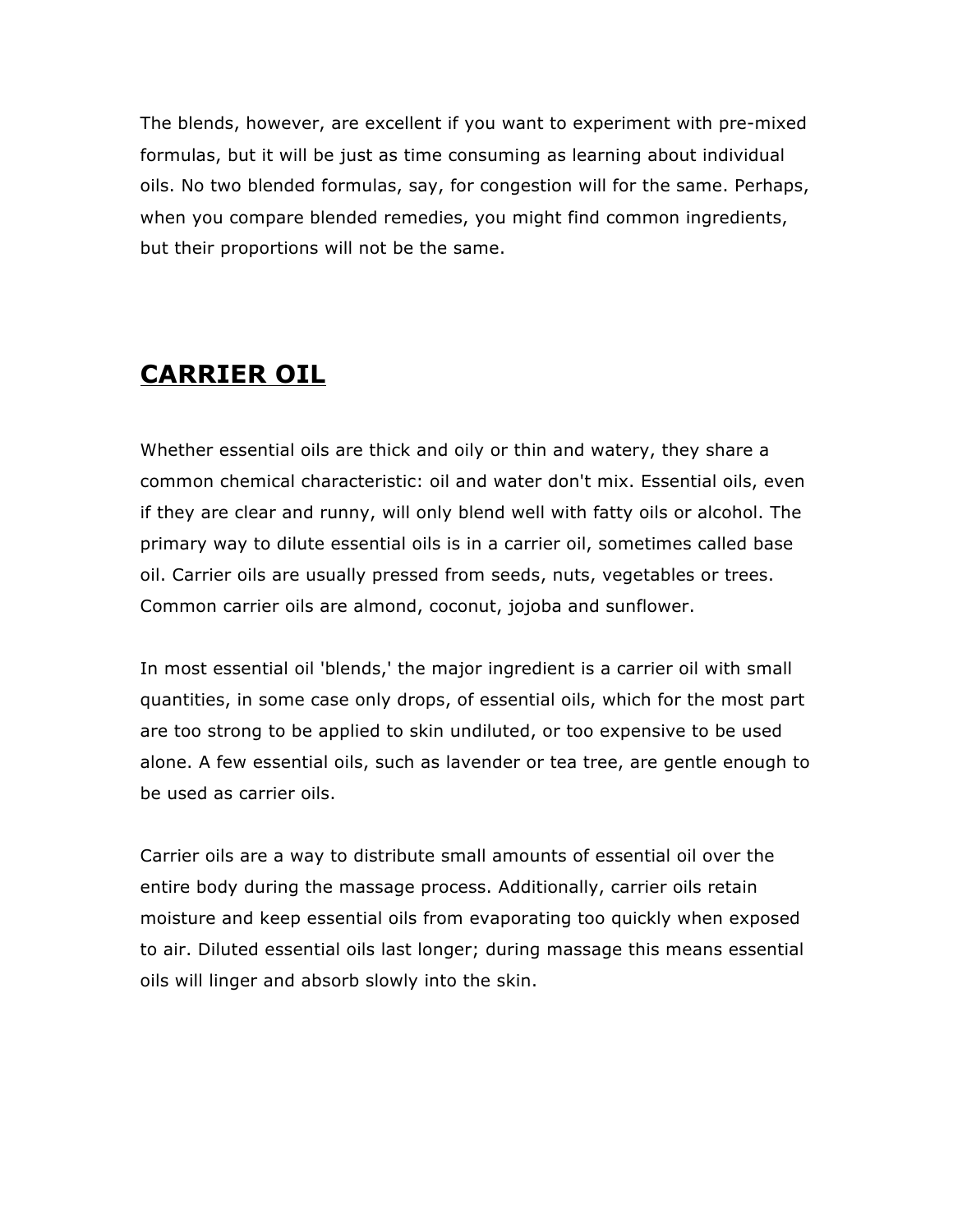## **EXTRACTION**

Extraction is the process used to remove oil molecules from plant material. It's important to understand extraction because it determines an essential oil's properties, its benefits, how it's purchased and ways it's used. The four primary methods of extracting essential oils are steam or water distillation, solvent extraction and expression.

- **Distillation by steam** under pressure is the most efficient means of extraction. Plant material is heated, a vapor forms and when it cools the resulting liquid is essential oil. In water distillation, plant material is covered in water and heated in a sealed container; this method takes longer than steam pressure and risks damaging delicate components of essential oils from longer exposure to heat. Steam distillation is the preferred and most commonly used method of extraction.
- **Solvent extraction** is used for delicate petals such as jasmine and rose with a low yield of essential oil. This extraction is the end process of a method called enfleurage, where petals are placed on glass and covered with an odorless fat or oil. An alternate method is to stir flowers into heated oil. Flowers are added until the oil or fat becomes saturated with flower essence, forming a substance called 'concrete' or 'pomade.' The pomade is soaked in alcohol which absorbs the fragrance of the fat, and the two are separated. The alcohol is allowed to evaporate, leaving particulate plant matter, the 'absolute' essence of the flower. The fat is used in soap manufacturing. When a synthetic petrochemical such as hexane or benzene is used as the solvent, the aromatherapy benefits of the absolute are inferior to those obtained with alcohol solvent, an organic substance derived from sugar or starch.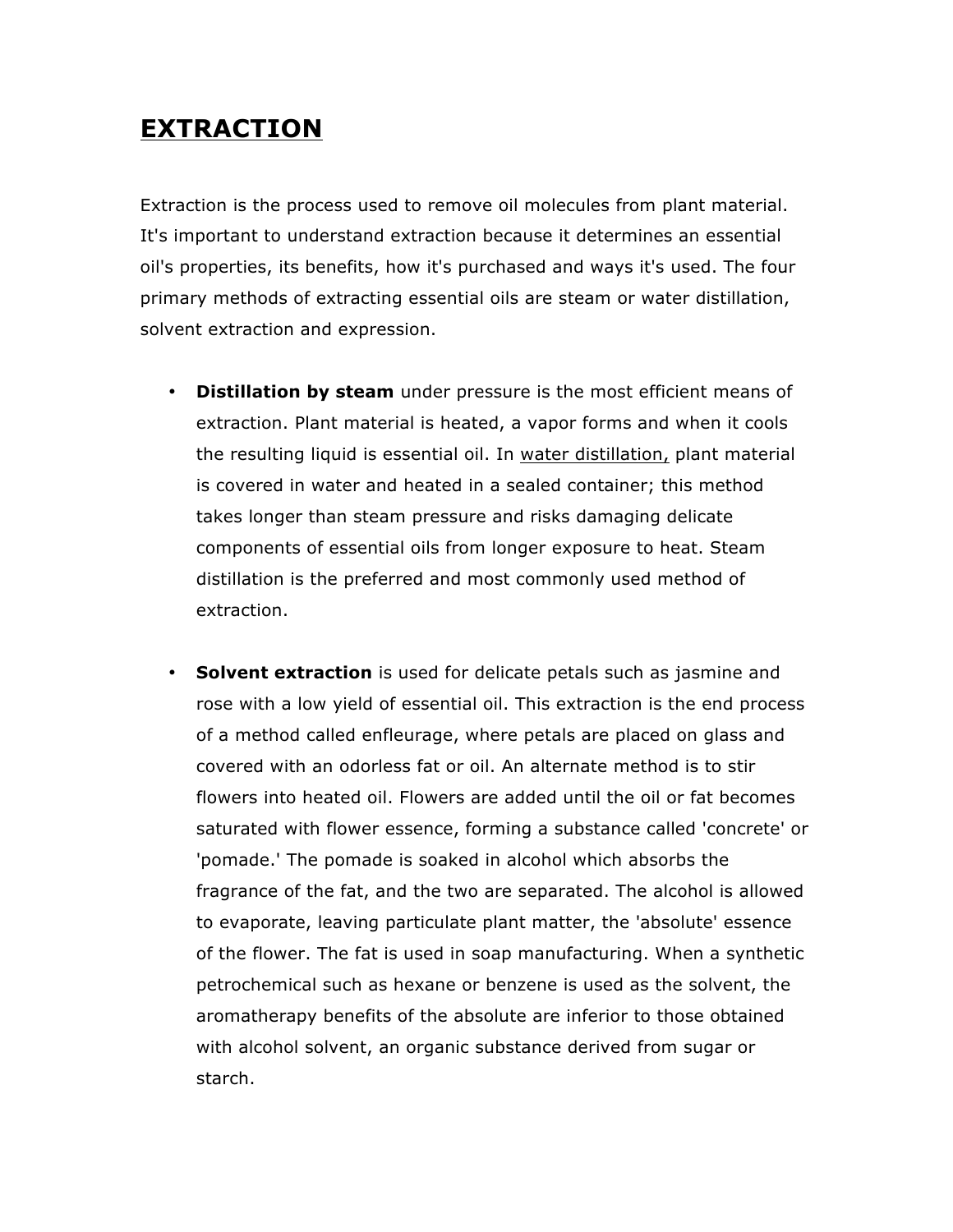- **Expression** is the method for extracting oil from the rind of citrus fruit such as bergamot, lemon and orange. Traditionally, this was a time consuming project done by hand; today, expression of rinds is mechanized. You may experiment with hand expression by cutting off a segment of peel from a washed and dried piece of fruit. Pierce the peel with your fingernail, or knife tip, and over a bowl use your fingers to squeeze drops of essential oil from the rind. Store this oil in a dark glass bottle in a cool place. This is as good as any commercially obtained essential oil of citrus and can be used in any form of aromatherapy.
- A fifth recently discovered method of extraction utilizes **carbon dioxide (CO2) process** at low temperatures. This method produces highly fragrant aromas and many aromatherapists believe the process is preferable to solvent extraction. The CO2 process, however, requires expensive equipment making these oils costlier, as well as rare and difficult to obtain. Opponents of this type of this process believe the temperature in CO2 extraction is not high enough to properly distill plant molecules and that essential oils processed this way should be reserved for non-therapeutic uses, such as soap, candles and room deodorizers.

## **5% OR 10% OILS**

These are a type of blend, or formula, usually associated with more expensive essential oils. Suppliers make these costly essential oils more affordable by diluting them with a carrier oil. The percentage does not refer to the quality of an essential oil, but rather denotes its quantity. For example, a 1-ounce bottle described as '5% Rose Absolute in Jojoba' will have 30 drops (1.5 ml) of pure rose absolute and 95% jojoba oil.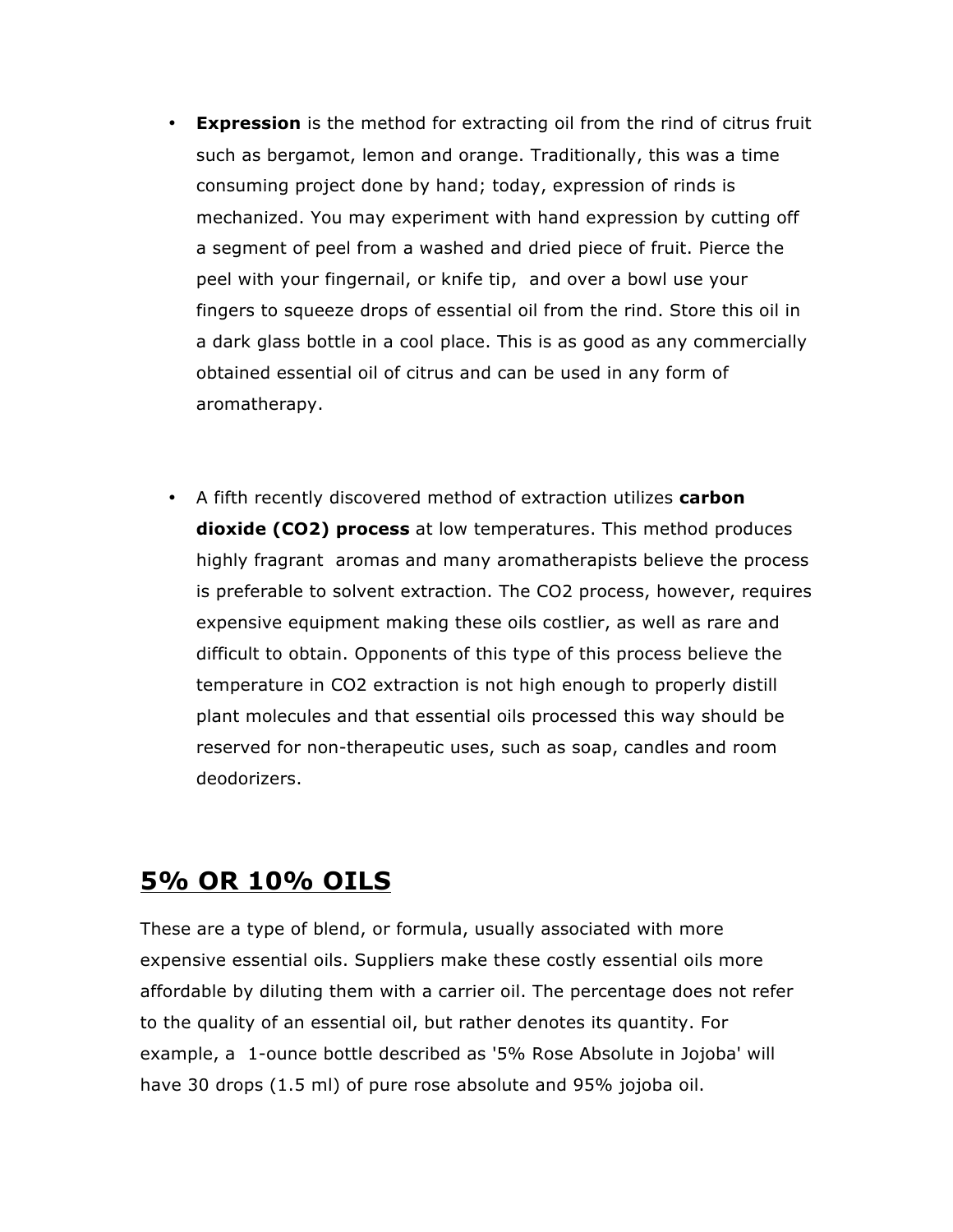## **FRAGRANCE & PERFUME OILS**

Fragrance oils, also called 'fragrant oils' or 'perfume oils,' are synthetically compounded aromas that simulate natural aromas. They should not be confused with pure essential oils. The scents might replicate natural scents, and have qualities of familiarity, richness, complexity and endurance. But fragrance oils are specifically formulated for addition to perfume, soap, candles, skin care, hair products, room deodorizers and household cleaners. They have no value nor application in aromatherapy. Some good examples of so-called essential oils are China Rain, Forest, Black Rose, Lily-of-theValley and Vanilla. These are fragrance, or perfume, oils commonly made from synthetic aroma chemicals.

## **HYDROSOLS**

Hydrosol - also called hydrolat, floral or flower water - is the water or vapor by-product of distillation. It contains the fragrance of an essential oil and has the same benefits. Hydrosols are valuable skin-care products, especially when used in addition to skin care with essential oils. Flower waters for cosmetic purposes are made, for example, from chamomile, neroli and rose petals.

## **NEAT**

Most essential oils are too strong to be used undiluted and the warning often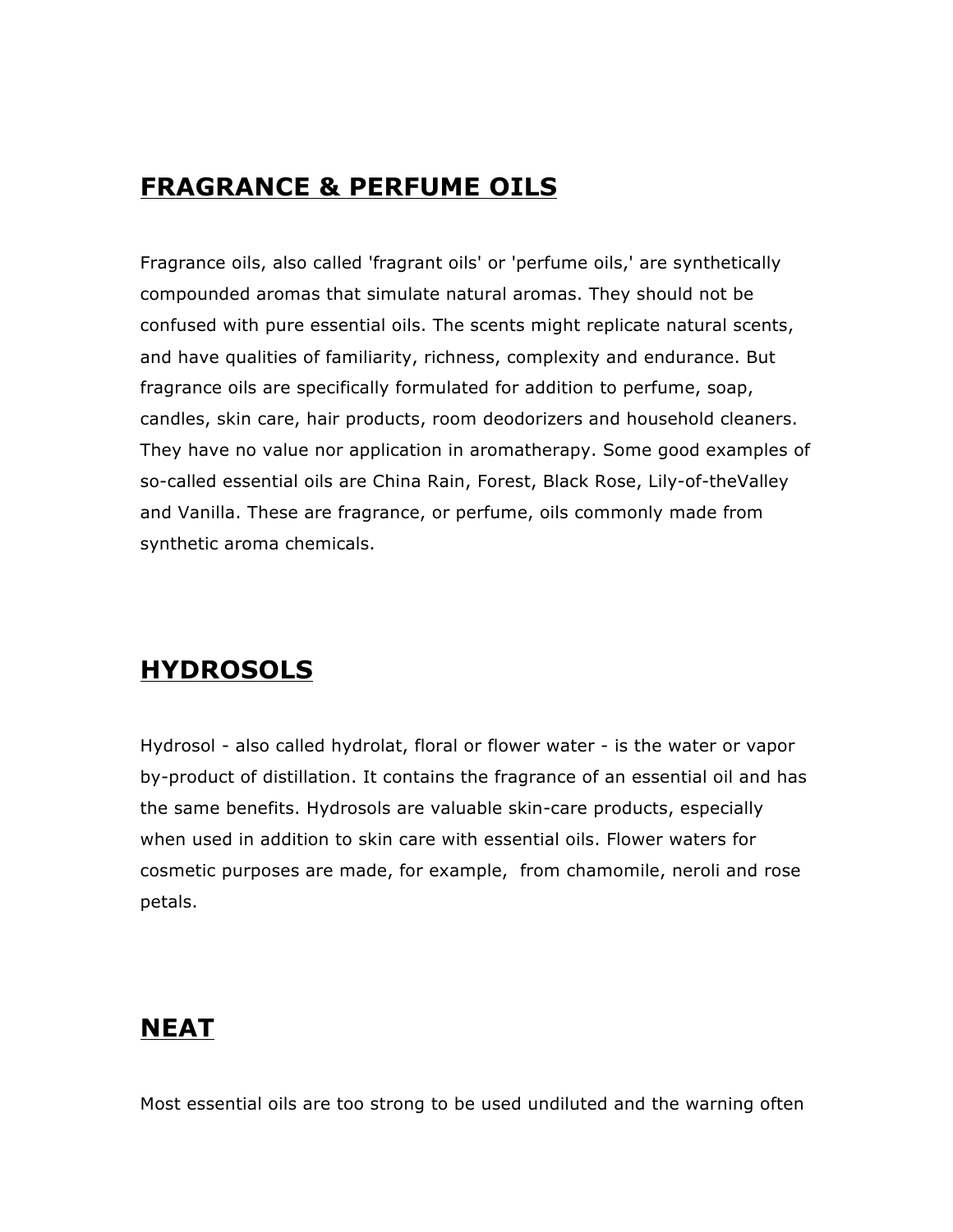appears: 'Do not apply neat'. The rare exceptions are lavender and tea tree oil which, in addition to carrier oils, are safe when applied directly to skin.

### **ORGANIC OILS**

Technically, 'organic essential oils' must meet the same standards applied to organic food and bear the UDSA green-and-white circular seal that appears on food products. This means plants must be grown without the use of chemical fertilizers or pesticides; and cannot be processed with artificial, synthetic or chemical additives or preservatives. If roses, for instance, are grown organically but their essential oil is extracted with a petrochemical or synthetic solvent, the resulting essential oil will not be 'organic.'

The term organic is used loosely and confused with words such as '100% natural,' 'pure,' 'chemical-free,' 'highest- or finest-quality,' 'no pesticides,' 'all-herbal,' 'grown wild,' and 'unsprayed.' These terms are not synonymous even though they are used interchangeably. The only way to be sure you're getting truly 'organic essential oils,' is to look for the USDA seal or ask a trusted dealer if they can certify a particular product is organically grown as well as organically manufactured.

In aromatherapy there are two schools of thought whether organic essential oils have a superior aroma or are more beneficial than non-organic oils. One argument is essential oils are highly concentrated and therefore they hold onto high concentrations of contaminants; however, there is no scientific evidence to support this reasoning. The counter argument is when oils are steam, water or alcohol distilled, molecules of pesticide and fertilize are too large to pass through the distillation process. Hypothetically, only pesticides sprayed onto plant material during or after harvesting, two unlikely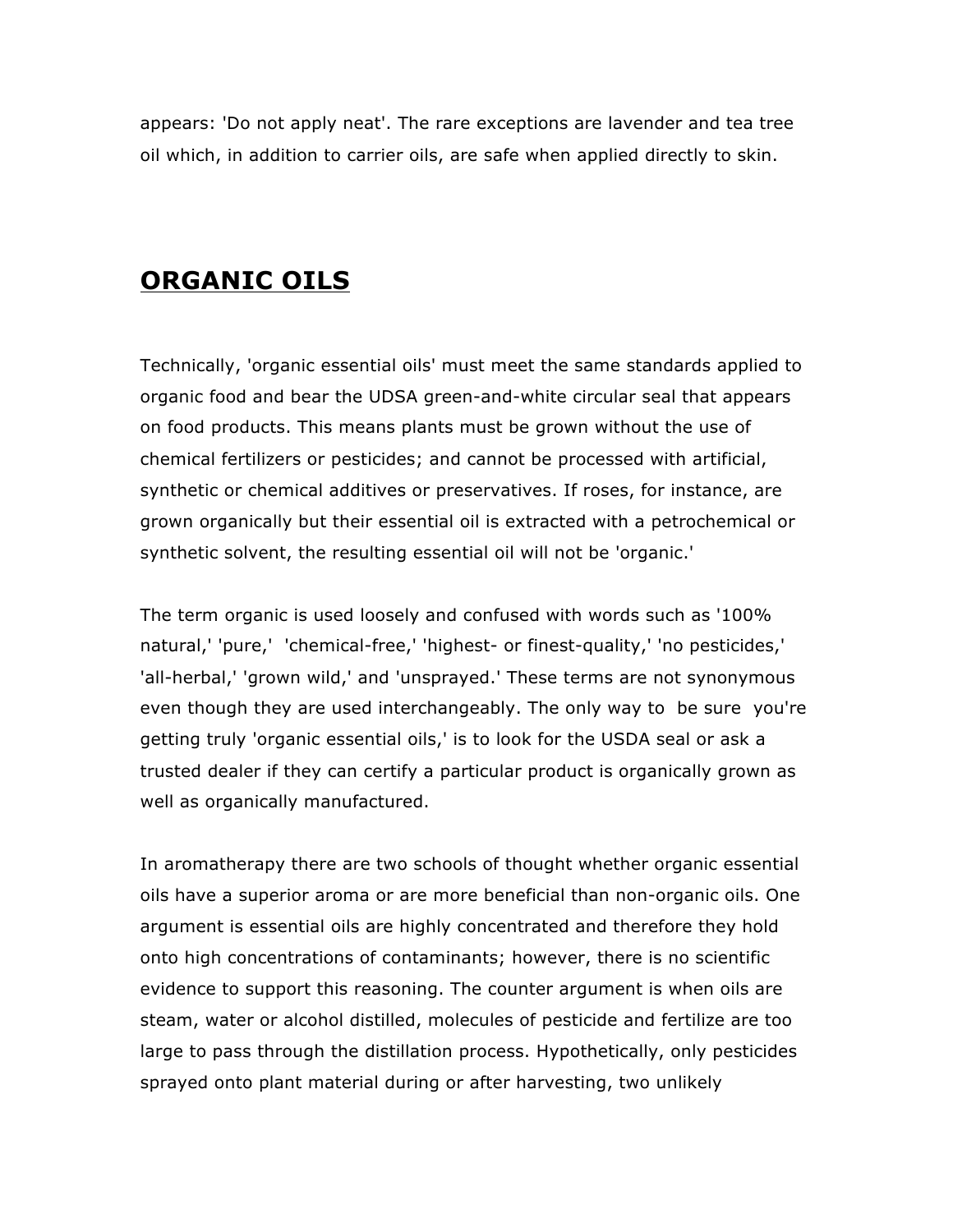occurrences, could survive distillation.

Whether to use organic essential oils is as personal as one's decision about organic food. Similarly, organic essential oils are more expensive than nonorganic, sometime more than 100% higher.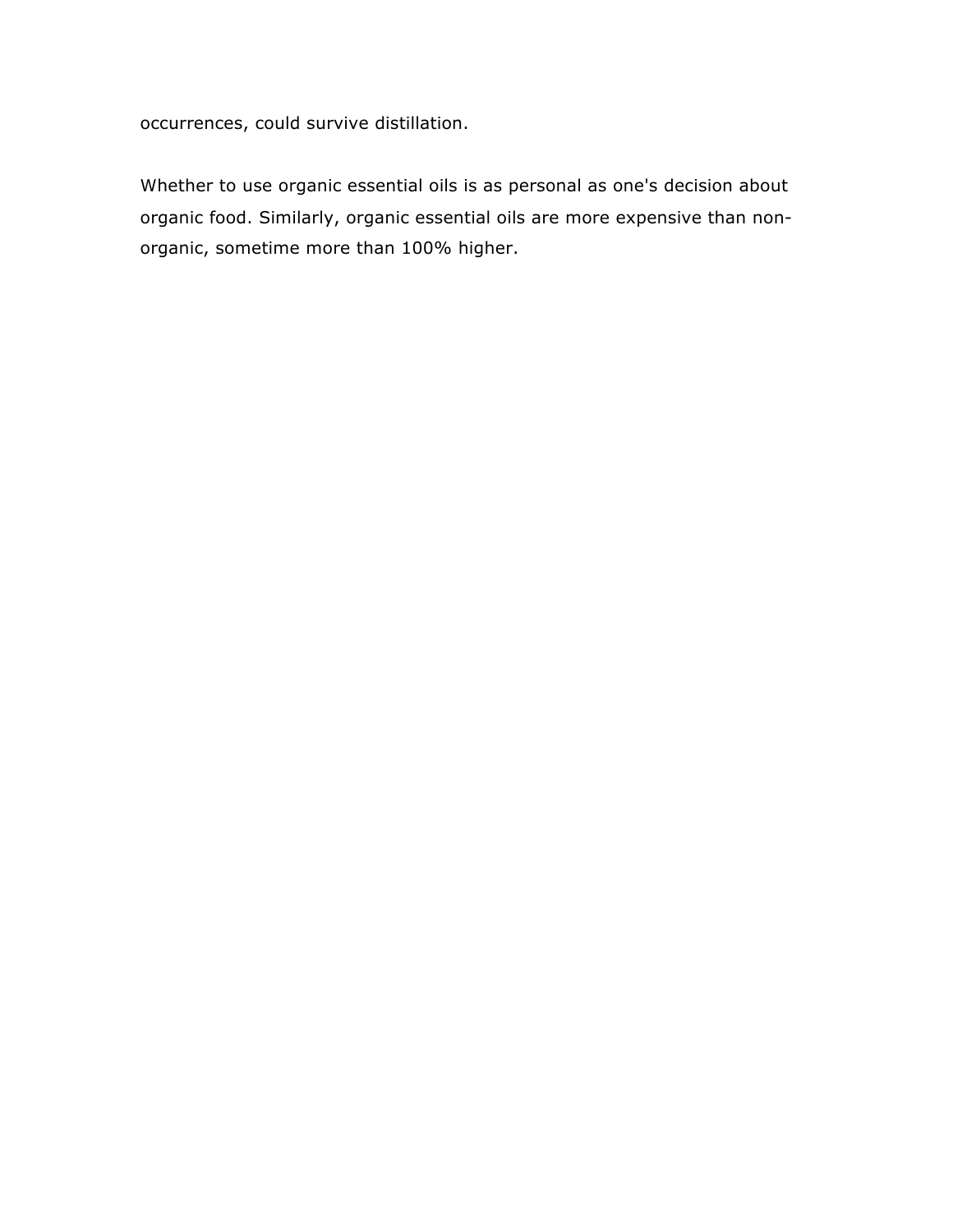# **ESSENTIAL OILS BUYING GUIDE**

## **TOP 10 LISTS**

There are more than 3,000 essential oils, of which approximately 300 are used in aromatherapy. Of those, there are 101 major essential oils traded on the global market. Only the professional aromatherapist or seasoned amateur would use all 101, rarely. The average arsenal of essential oils contains approximately one or two dozen individual oils and five to seven blends.

A good number for the layman or novice is ten. But which ten? Every manufacturer, merchant, author and practitioner has a 'Top 10' list of essential oils, and no two lists are the same. There are commonalities, naturally, but every list is different. There's the 'Top 10 Essential Oils Ever,' (again, no two lists alike), 'Top 10 Best Selling,' 'Top 10 Recommended,' 'Top 10 for Colds,' and 'Top 10 Florals,' to name a few. The best way to begin selecting essential oils is by making your own list: 'My Top 10 Essential Oils.'

## **CHOOSING ESSENTIAL OILS**

Essential oils are categorized myriad ways - alphabetically, botanically,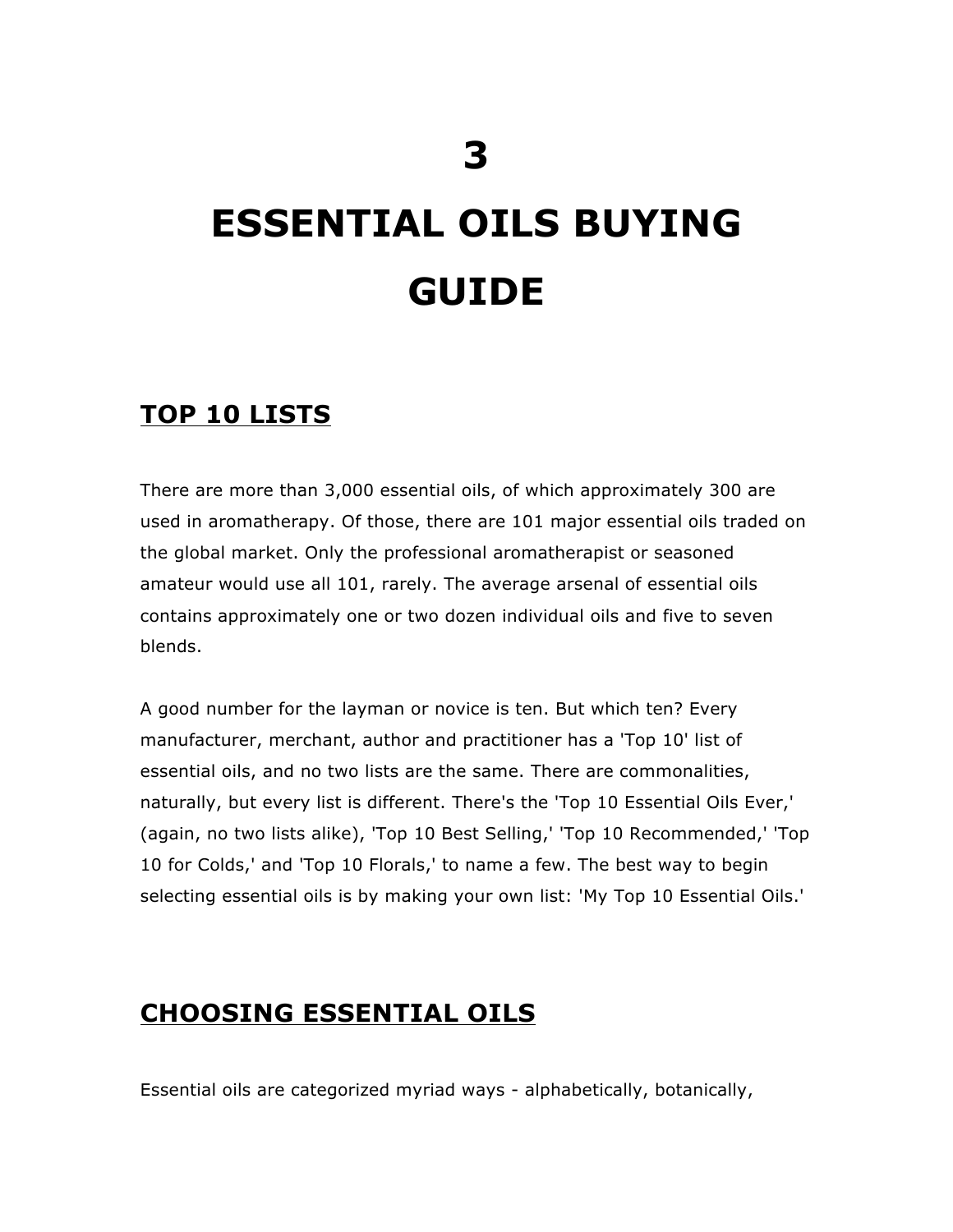aromatically, chemically, according to ailment, physical body systems, or chakras, among others. Health, well-being and beauty are about balance, and ill-health and discomfort are about imbalance, or opposing forces. In the most primary sense, energy is both positive and negative and these two forces balance each other. Heat balances cold, dark balances light and opposites attract. One way to categorize essential oils is how they bring balance and return equilibrium.

Physical, mental and emotional problems, viewed as either positive or negative states, need an antidote. Treating illnesses collectively as a duality, essential oils can be categorized as either 'negative' (relaxing, calming, tension-relieving, sedating) or 'positive' (stimulating, rejuvenating, invigorating, awakening). This is the method used in Chapter 6 and 7. These 24 basic essential oils are a compilation of several lists by various authors, aromatherapists, retailers and manufacturers. They are by no means all inclusive, but rather a good reference point. If you find this system useful, you can add other essential oils to the lists based on your experience and additional research.

From the list of '12 Essential Oil Relaxants,' pick five intended to treat a specific problem or situation you want to correct, some imbalance in your life that needs work. Choose another five essential oils from the list of '12 Essential Oil Stimulants.'

Next, with your list, visit a perfumery, health food store or drugstore where essential oils can be sniffed and see which aromas appeal to you. If you smell anything you don't like, immediately reject that oil. If the oil is not pleasing to you or if you find it offensive on any level, it will cause a negative reaction, even if only subliminally. If you've gone through your list and found only one or two oils pleasing to you, that's fine. As you continue to work with aromatherapy, you will instinctively choose additional oils as the need arises or your smell changes.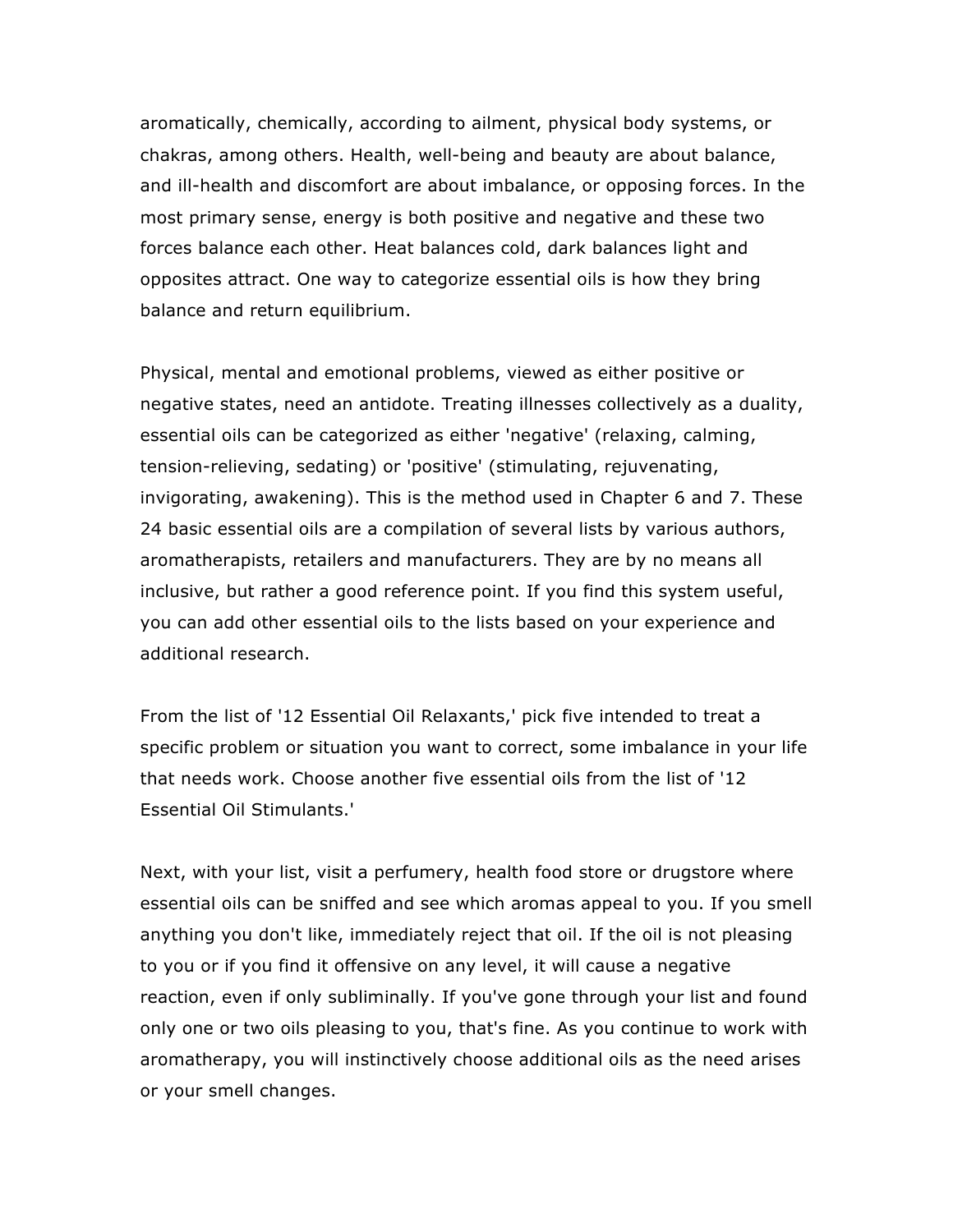## **LABELING**

Before purchasing essential oils, it helps to know how to read labels and advertising unique to this industry. Manufacturers are not deliberately deceptive but understanding labeling of essential oils is tricky. You don't need a post-doctoral degree in chemistry, pharmacology, or general medicine, but there are a few catch phrases that can help you identify products.

## **STRAIGHT-FORWARD LABELING:**

- 100% Pure Essential Oil
- Therapeutic Essential Oil
- No additives, no pesticides
- First distillation
- Undiluted & pure
- Maximum therapeutic benefit

It's also a good idea to familiarize yourself with the subtleties of essential oil labeling. For instance, '100% pure essential oil' does not necessarily mean 'undiluted.' A product can have 3 drops of lavender oil in 8 ounces of jojoba oil and still qualify as 100% pure.

First distillations are the strongest and highest quality of an essential oil. Subsequent distillations are progressively weaker.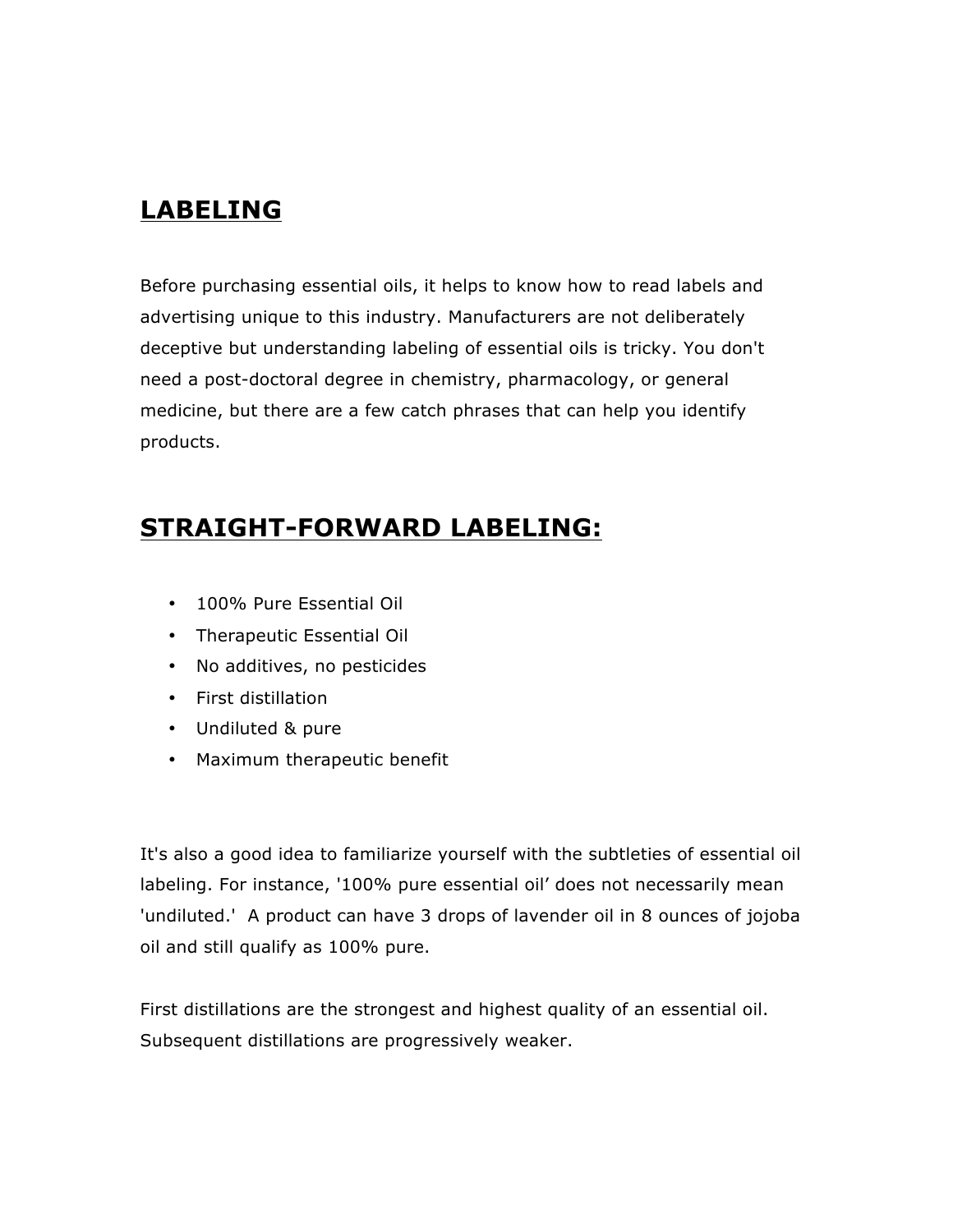## **DUBIOUS LABELING:**

- Vitamin-enriched oil
- Rich in essential oil
- Blend containing pure essential oil
- Plant-based oil
- Extracted from whole plant

Notice if labeling or advertising specifies which part of a plant was used to obtain a specific oil. If research says the best essential oil of a plant comes from its petals, for example, be careful not to choose a product that contains 'leaf extract.' Essential oil of orange blossom flower and essential oil of orange rind are two totally different oils with different properties and therapeutic benefits.

It's advisable to purchase single essential oils, rather than blends or premixed remedies, whenever feasible. This allows you to 1) control the amount of dilution that suits you best, 2) regulate the intensity and nature of the aroma, and 3) extend the shelf-life of oils because they last longer in undiluted states.

## **SHOPPING**

Take time to shop around and do the math. Essential oils can be purchased at a health food store, organic grocery store, New Age gift shop, mainstream drugstore, bookstore, perfumery, or natural cosmetics store. There are quite literally hundreds of retailers, distributors and manufacturers worldwide who offer Internet shopping or auctions. It's a good idea to study websites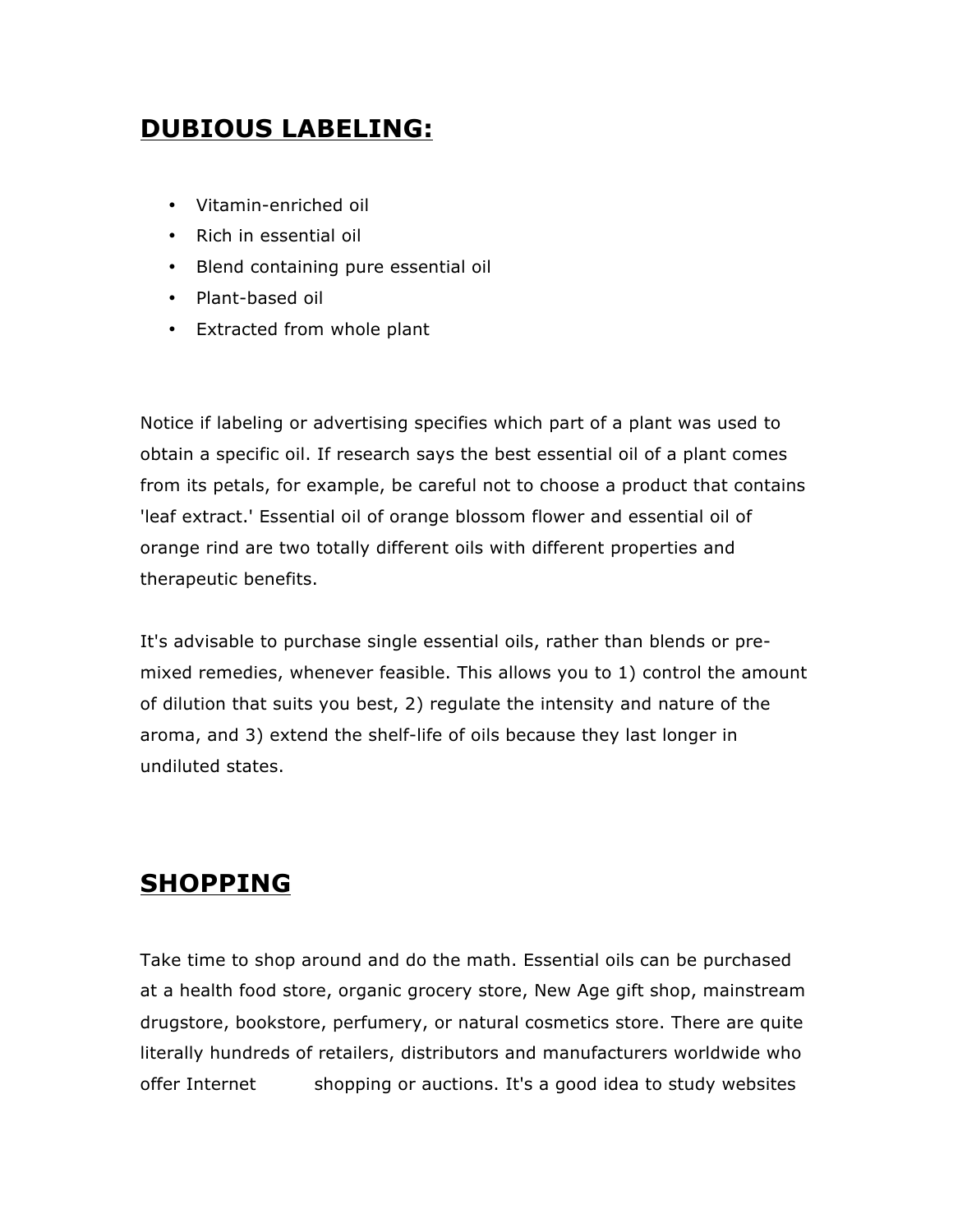thoroughly to be able to determine and choose a reputable dealer with whom you want to do business.

Compare pricing which can vary dramatically. Excellent rose otto can vary from \$300 to \$700 per 1/2-ounce (15 ml) depending on the seller. If you are willing to pay the higher price, make sure it's justified and that you 'get what you pay for.' Similarly, prices vary drastically according to country of origin. The most desirable essential oil of sandalwood comes from India and costs \$150 per ounce (30 ml); sandalwood oil from Australia sells for \$80 per ounce. When shopping online, compare shipping costs; a few large distributors offer free shipping with every order.

Finally, purchase essential oils only if they come in dark bottles, either blue or brown glass. Light and heat reduce the effectiveness of essential oils and shorten shelf-life. Oxygen in the air inside a bottle can cause color deterioration and rancid odor. Large quantities of oil are best recanted into smaller containers to reduce the amount of oxygen in the headspace of a bottle. If stored in fully topped-off, tightly sealed, dark-glass containers in a cool area, 40 to 60 degrees Fahrenheit (5 to 20 degrees Celsius), essential oils last 6 to 24 months.

Ask your retailer for the life-span of a particular oil at time of purchase. At any point, if you detect a foul, or uncharacteristic odor, the essential oil has become rancid and is no longer therapeutic; in fact, it even might be detrimental to health and cause skin irritation or allergic reaction.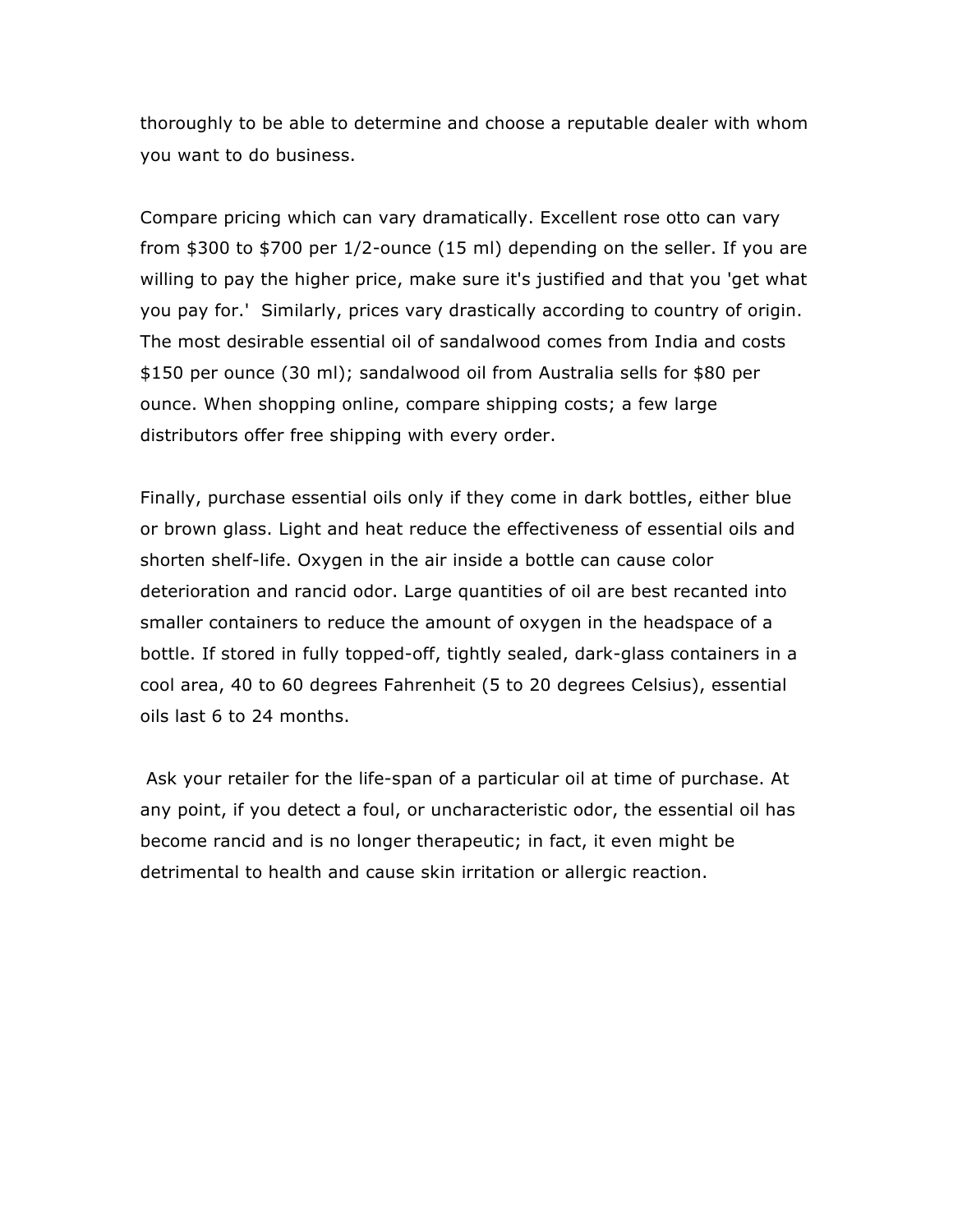## **WAYS TO USE ESSENTIAL OILS**

In aromatherapy, the benefits of essential oils are experienced two ways through inhalation or topical application to skin. Essential oils are not ingested in self-therapy, especially by a layman, and only in rare cares under the direction of a licensed medical practitioner.

Inhaling an essential oil increases brain frequency, balances right and left brain activities, and signals the release of hormones to specific areas of the body. Applied to the skin, essential oils enter the blood stream and are drawn to specific body parts that need healing. Essential oils are guided to a particular hormone, body part or system with which it is most compatible and effective. ne specific oil might be effective with muscle tissue, another might be drawn toward bone marrow. It's as if the aroma molecules are soldiers marching toward a precise target, ready to strike when and where needed.

## **INHALATION METHODS**

- The simplest and fastest way to inhale aroma molecules of essential oil is to sniff directly from an open vial, or to wear essential oil mixed with a carrier as a perfume.
- A more intense delivery to the brain is achieved by placing a few drops of oil in the palm, cupping hands over the nose and inhaling and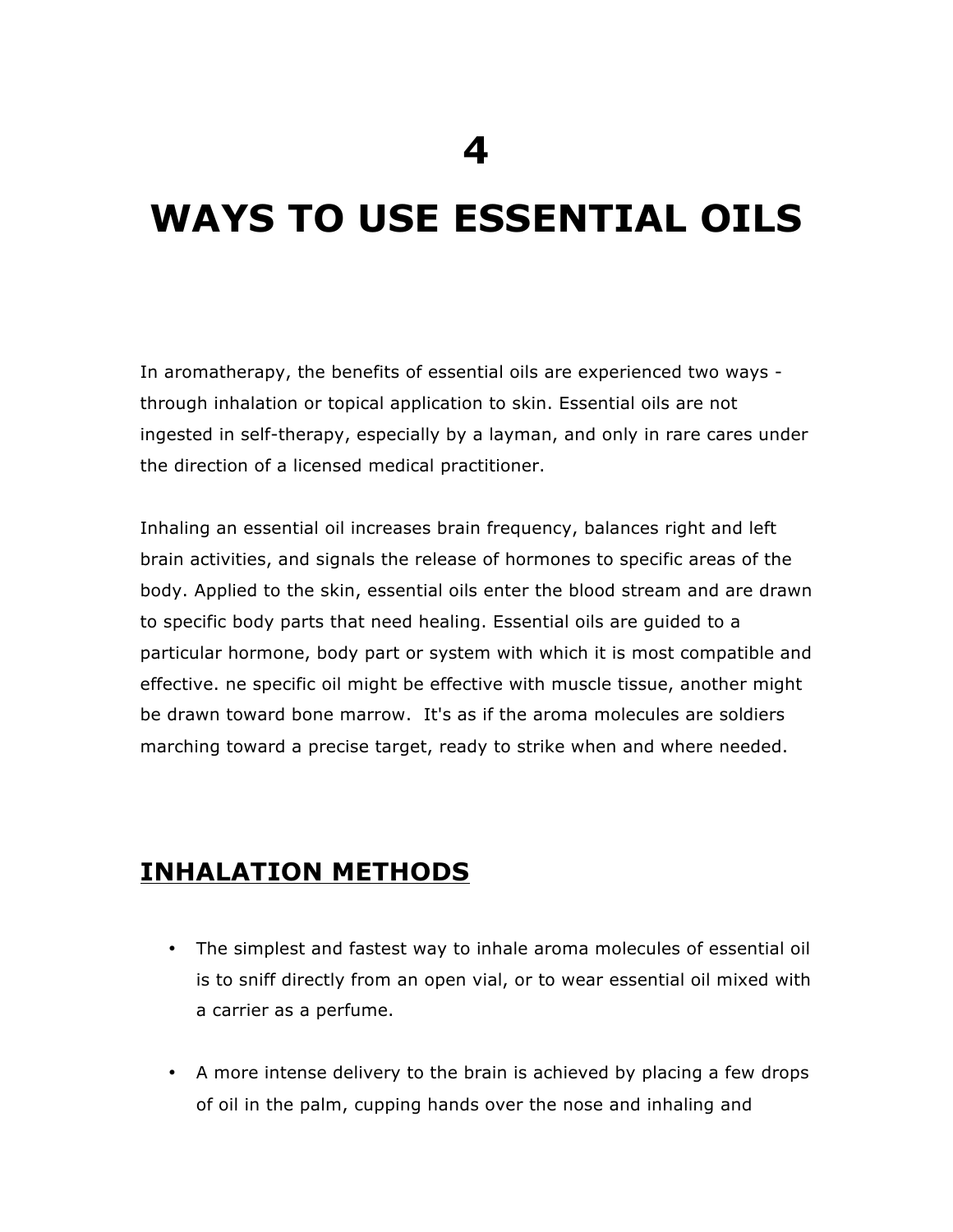exhaling slowly and deeply through the nose, keeping the mouth closed.

• Diffusing oil into the air is the most thorough method of inhalation. A wide variety of diffusers range from a pottery bowl heated by a candle underneath to an electrically heated bowl. There also is a nebulizer, vaporizer, humidifier, wick inhaler, plug-in atomizer with wick refills, room spray, potpourri, pillow or linen sachet, and the newest trend, a multi-reed diffuser. With every diffusion method, only a few drops of oil, combined with stream or water, are all that is needed to reap therapeutic benefits.

## **TOPICAL APPLICATION**

- A full body massage, with properly diluted essential oil, is the most popular way to apply essential oil to the skin. Targeted relief can be achieved by applying essential oils to reflexology points on soles of the feet and palms. With headache, oils can be massaged into the temples. For abdominal relief, a localized massage relaxes muscles used in digestion and elimination.
- A leisurely soak in bath water treated with essential oil or scented bath salts is the perfect ending to a massage or a leisurely healing on its own. Diluted essential oil can be added to a hot tub or Jacuzzi, or splashed on sauna rocks.
- Essential oils added to shampoo, conditioner, soap, face cleanser, lotions and moisturizers are a wise addition to face and hair beauty regimens.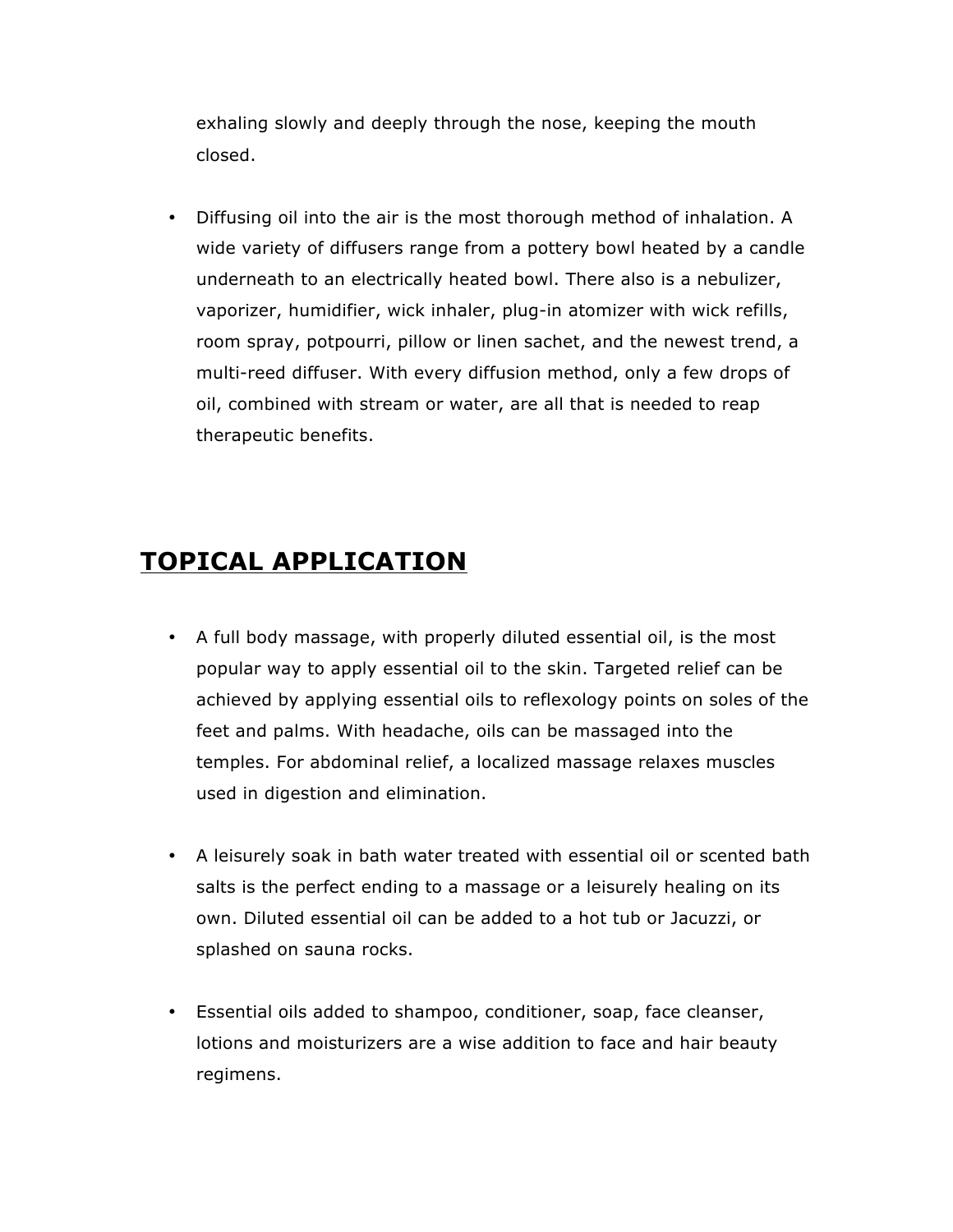## **DILUTING**

Generally, three to five drops of oil, added one by one, to one teaspoon of carrier oil or lotion is a good ratio; use less in skin care products for the face. Exceptions to this rule for stronger, more powerful oils are noted at the end of each profile in Chapters 4 and 5. For tub water, first dissolve essential oil in honey, vegetable oil, half-&-half, powdered or liquid milk; this will disperse oil throughout tub and prevent it collecting in one spot.

## **BLENDING**

- When creating a blend, the main thing to remember is 'the nose knows.' Based on your research, choose 3 oils that will do what you want them to do. Experiment with them on swabs to determine your unique 'recipe' and the quantities you want to incorporate into a particular blend. Using only 3 ingredients, plus carrier or base oil, mistakes can be corrected easily. With experience, add or subtract additional oils one at a time, for a maximum of 5.
- Keep it simple.
- Remember to exhale...and enjoy!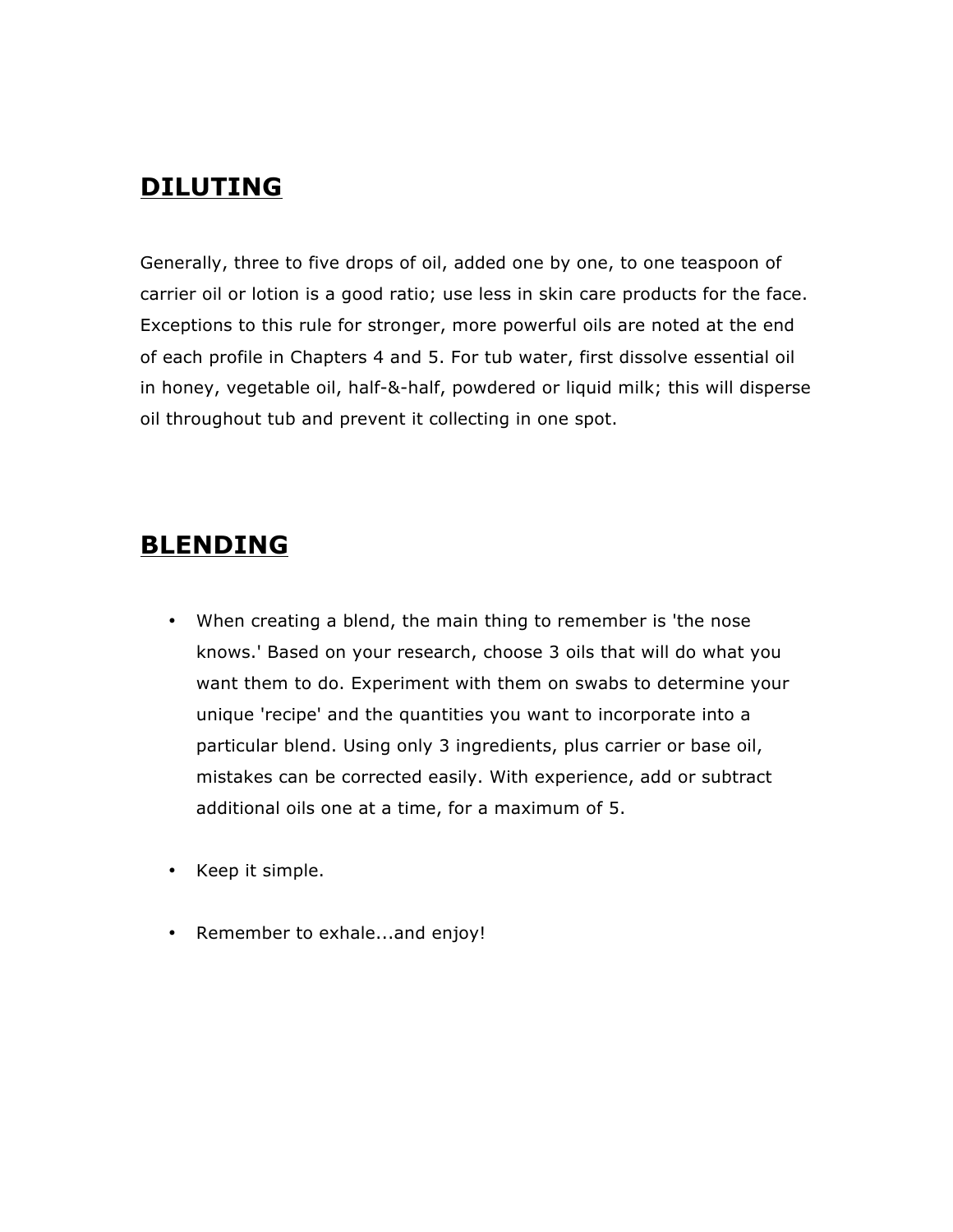# **GENERAL SAFETY PRECAUTIONS**

The following suggested precautions are not a complete safety reference for essential oils. Please refer to specific safety precautions at the end of each profile in chapters 6 and 7. If you have any questions, please consult your physician or a trained aromatherapist.

- A safe rule of thumb is to never use an essential oil undiluted directly on skin, or neat. Exceptions can be made for lavender and tea tree oils, but only after careful experimentation with test-patches. Some persons might be hyper-sensitive even to lavender and tea tree, the two gentlest essential oils in aromatherapy.
- A skin patch test should be administered prior to every first-time use of an essential oil.
- Essential oils should only be taken internally under the supervision of a licensed medical practitioner.
- Essential oils are highly flammable; use extreme care around fire.
- In the event of eye injury from essential oil, irrigate eye with a sterile, isotonic, saline solution for 15 minutes. Immediately consult a physician if pain persists after the eye wash.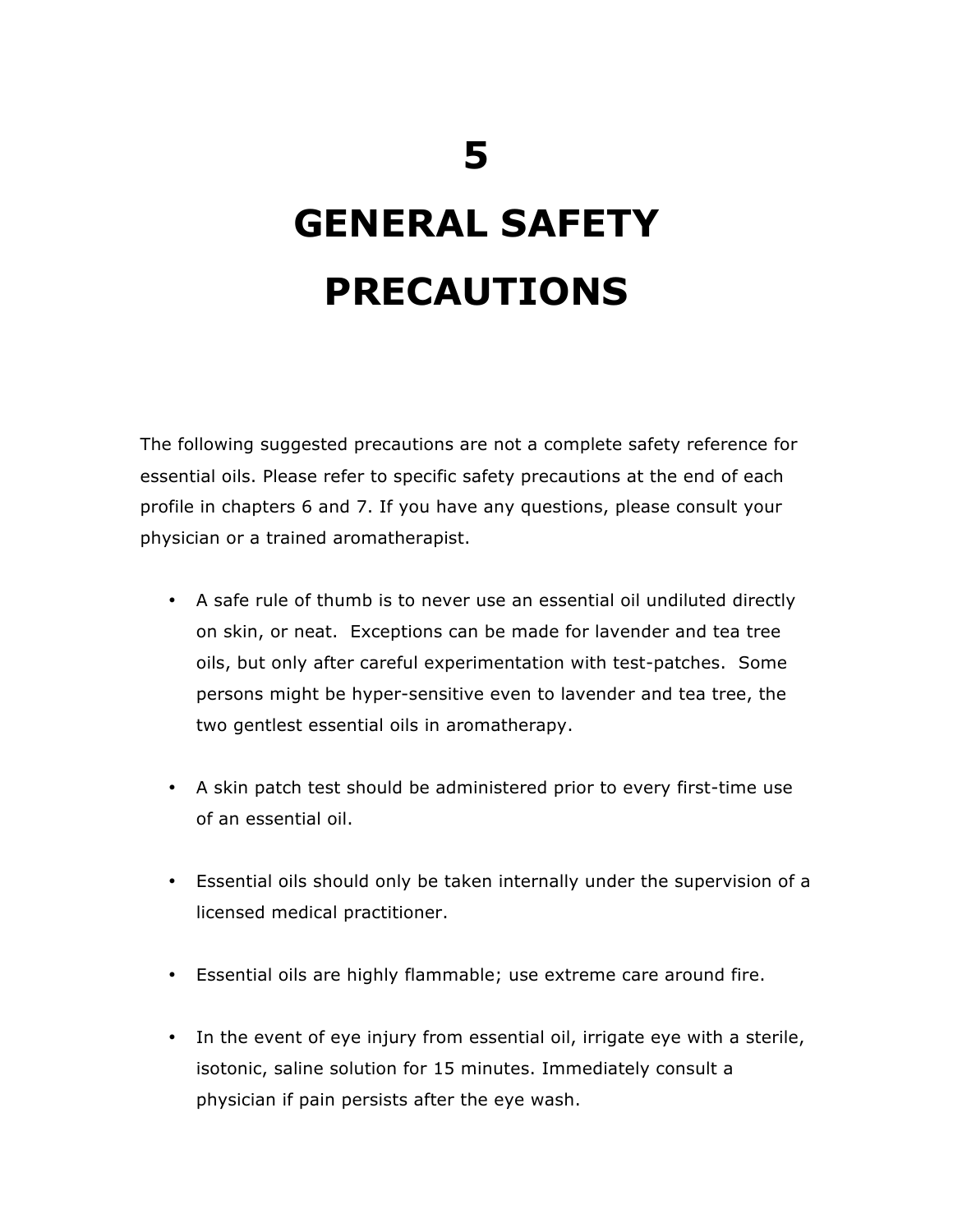- Keep essential oils in a locked cabinet, away from children.
- Asthma and epilepsy patients should avoid fennel, hyssop and rosemary.
- Babies and elderly persons require lower doses of essential oils, half that recommended for an healthy adult. Peppermint and eucalyptus have been known to cause respiratory problems with these age groups. Lavender and neroli, despite their gentle nature, can be tolerated only in minute amounts (1 drop in bath water and 1/2 drop per ounce of carrier oil.)
- Cancer patients may use mild dilutions of bergamot, chamomile, lavender, ginger and frankincense; fennel and aniseed in particular should be avoided.
- Persons undergoing chemotherapy should avoid using essential oils.
- High blood pressure patients should avoid essential oils of black pepper, clove, hyssop, peppermint, rosemary, sage and thyme.
- Low blood pressure patients should avoid excessive use of lavender oil.
- Persons allergic to nuts cannot use sweet almond or peanut carrier oils. Safer alternatives are sunflower, canola (non-GM) and safflower oils.
- Pregnant women should avoid essential oils before the 18th week of pregnancy, especially in cases of prior miscarriage. In the second trimester, essential oils may be used in low doses formulated by a professional aromatherapist or health care provider.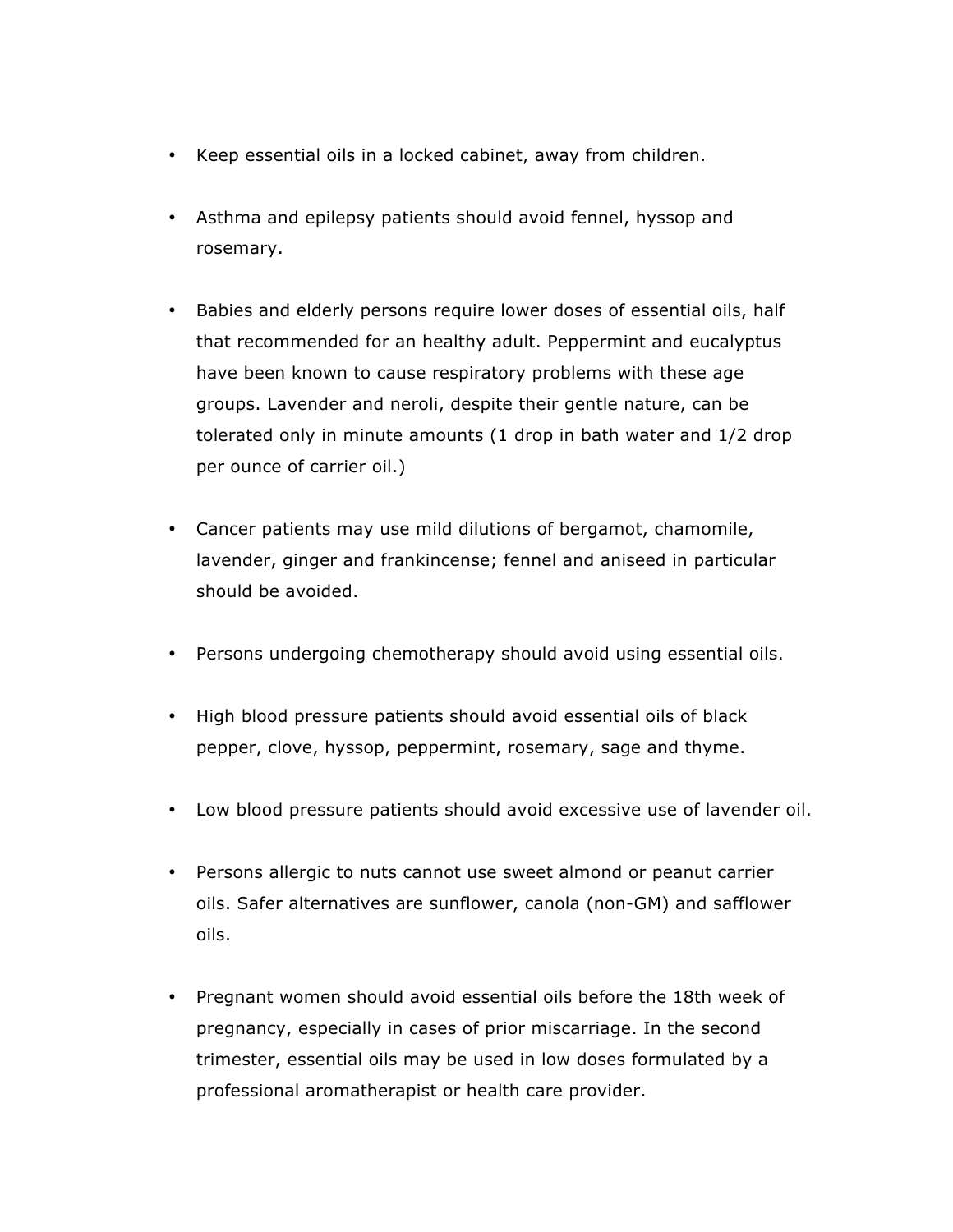# **TWELVE ESSENTIAL OIL RELAXANTS**

## **BERGAMOT**

Bergamot, grown chiefly in Calabria, Italy, is a sour tasting citrus fruit whose rind ironically produces a sweet, lemon-y oil with a gentle, refreshing fragrance. Bergamot has been cultivated in South America and the United States, but the quality is incomparable to fruit grown in southern Italy's unique soil. The green or yellow oil is an important ingredient in many colognes and perfumes, and is used in the production of Earl Grey tea, giving the drink its characteristic aroma. Bergamot is considered the finest citrus oil and is sometimes called the ''sunny'' oil. It has a soothing, calming effect and simultaneously energizes and uplifts the spirit.

Bergamot is good for skin conditions such as eczema, psoriasis and herpes, acne and oily skin. It's excellent for cystitis and urinary tract infections, as well as for reducing fever. It balances the appetite, and is useful for weight reduction as well as stimulating the appetite.

The anti-depressant qualities of bergamot make it ideal for Seasonal Affective Disorder (SAD) on cold, gray days. It's mild, sedating effect helps control anger, relieve stress, reduce nervous tension, fear and anxiety.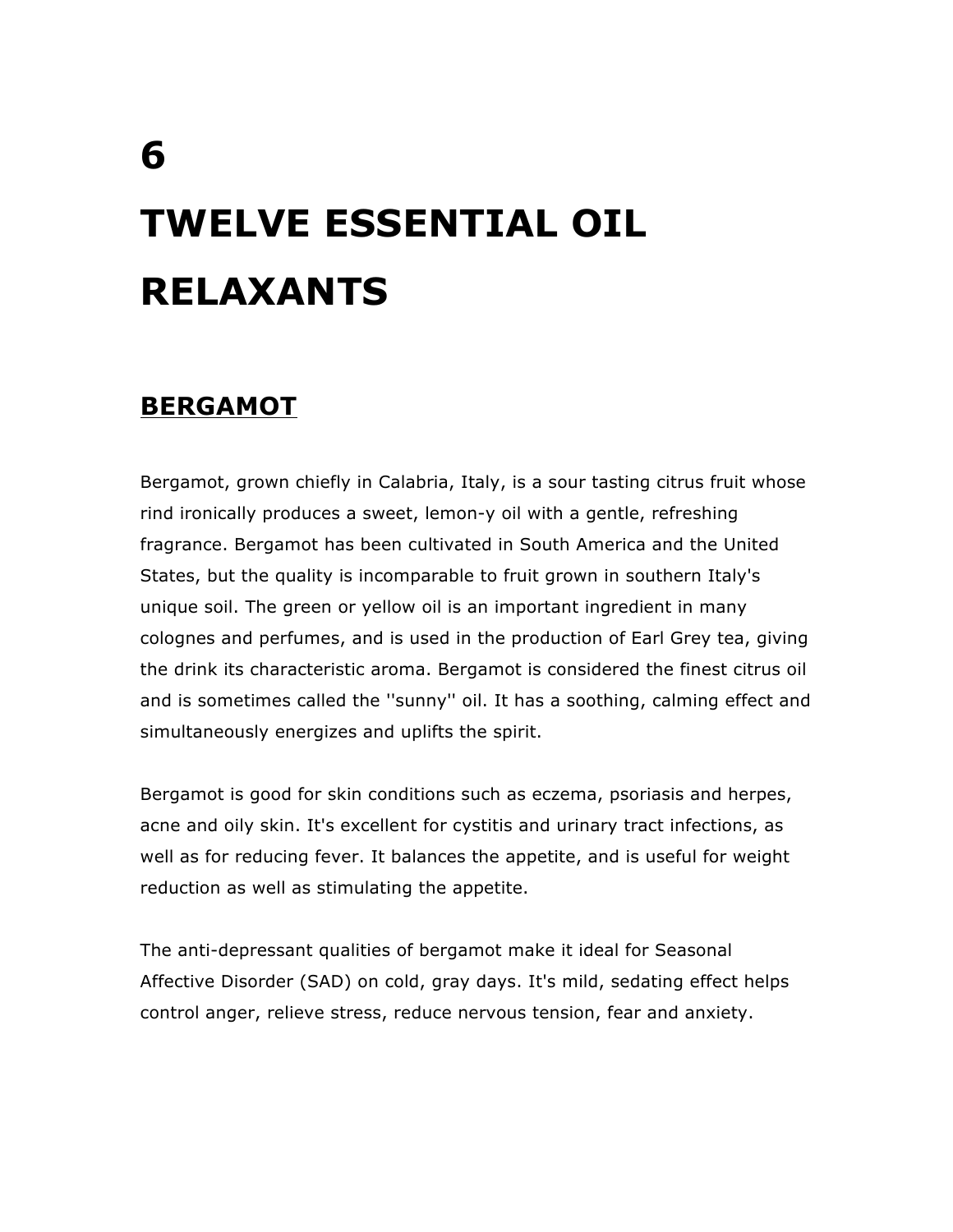#### **PRECAUTIONS:**

- Bergamot should not be used on the skin neat. It should only be used in a carrier oil, lotion or bath water. A few drops in a solution is adequate.
- Since most bergamot oil is photosensitive, to prevent severe skin reaction, it should not be used on skin within 12 hours prior to sun exposure. However, bergamot oil labeled 'Bergaptine Free' or 'Bergamot FCF' (Furo-Coumarin Free) is safe even in direct sunlight and will not cause a reaction.

## **CHAMOMILE**

Chamomile oil, a deep-blue substance extracted from white, daisy-like flowers, is a sweet, herbal aroma with a fruity, somewhat bitter undertone. When dried, the flowers are used to make highly aromatic chamomile tea, a drink commonly used to promote relaxation. There are many varieties of chamomile, but the German and Roman species are believed to have the best medicinal value. Chamomile is soothing, calming and balancing with a gentle rejuvenating or restorative effect.

This is one of the few essential oils that can be used safely on infants and children, as well as during pregnancy.

Chamomile oil is an anti-inflammatory agent useful in treating skin rash, blisters, and allergies, including eczema. It also has analgesic properties and is useful in the treatment of deep, persistent pain, muscle tension or spasm. It is excellent for reducing stomach ache, pre-menstrual cramping and headache, including migraine. Because of its gentleness, a few drops diluted in boiling water can be used to make a soothing eye compress to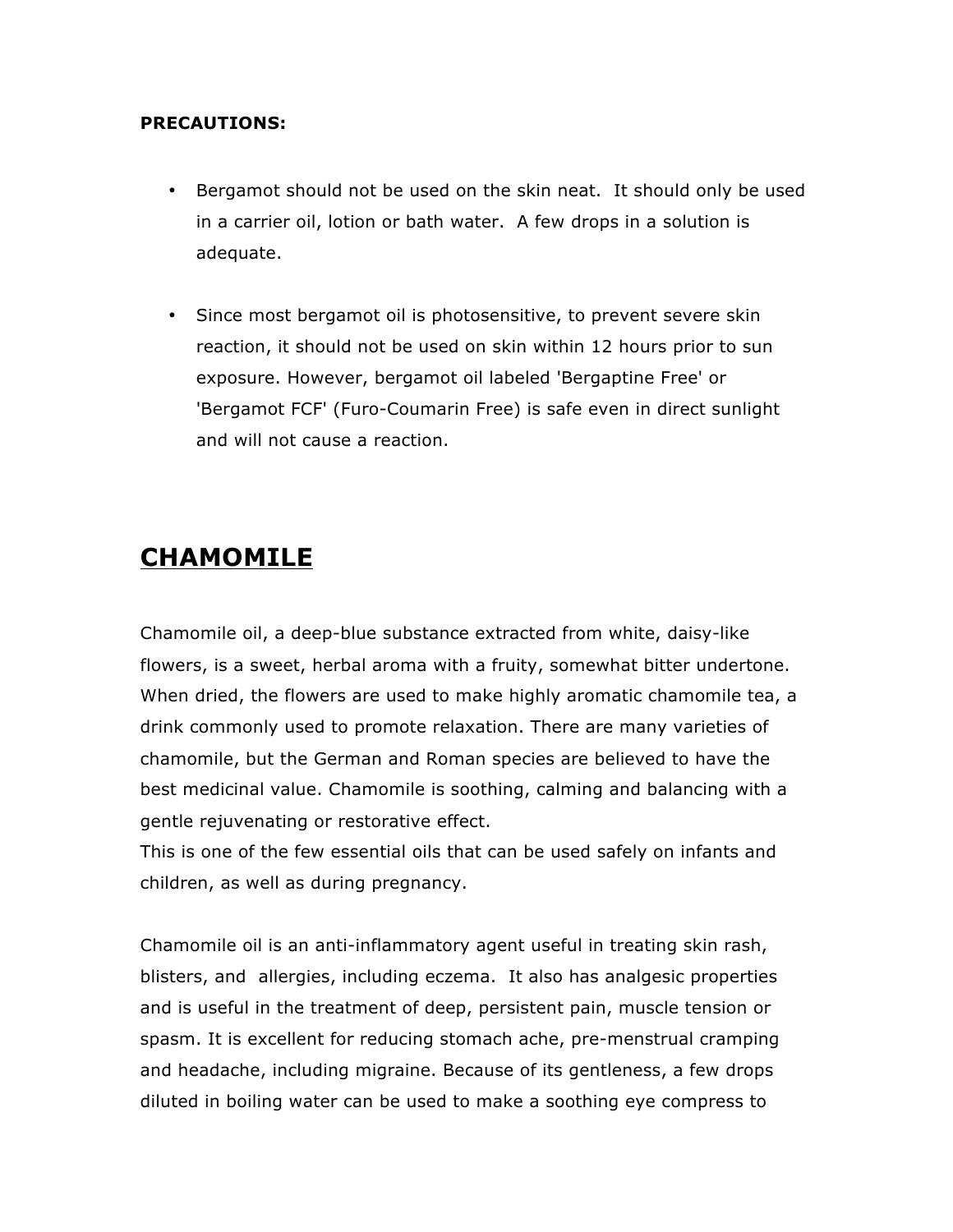treat conjunctivitis or tired eyes.

Chamomile's calming and sedating effect make it a traditional ingredient in massage oil to promote overall relaxation. It's a favorite for balancing mood swings, emotionality, anxiety, nervous tension and insomnia.

#### **PRECAUTION:**

• Chamomile oil that is no longer blue and has begun turning green is not fresh and should be discarded.

## **CLARY SAGE**

Clary sage, commonly called salvia, is a tall herb with purple-green, hairy leaves and a profusion of small white or pale violet flowers. Steaming the petals and leaves yields a sweet, musky oil with nutty, floral tones, the most euphoric of essential oils, uplifting, intoxicating, deeply relaxing and revitalizing.

Physically, this oil is an excellent analgesic, particularly for abdominal and stomach pain, including menstrual cramps, menopausal symptoms such as 'hot flashes,' and labor pain. Clary sage relieves headache, including migraine, and is an effective chest massage to alleviate asthma. It is often used to treat dandruff and promote healthy scalp and hair.

Clary sage oil can produce a drug-like ''high,'' and is a powerful aid in treating depression, anxiety, and melancholy. It is useful in reducing stress that diminishes sexuality and thus is considered an aphrodisiac. This oil also aids in focusing the mind and results in more creative thinking, as well as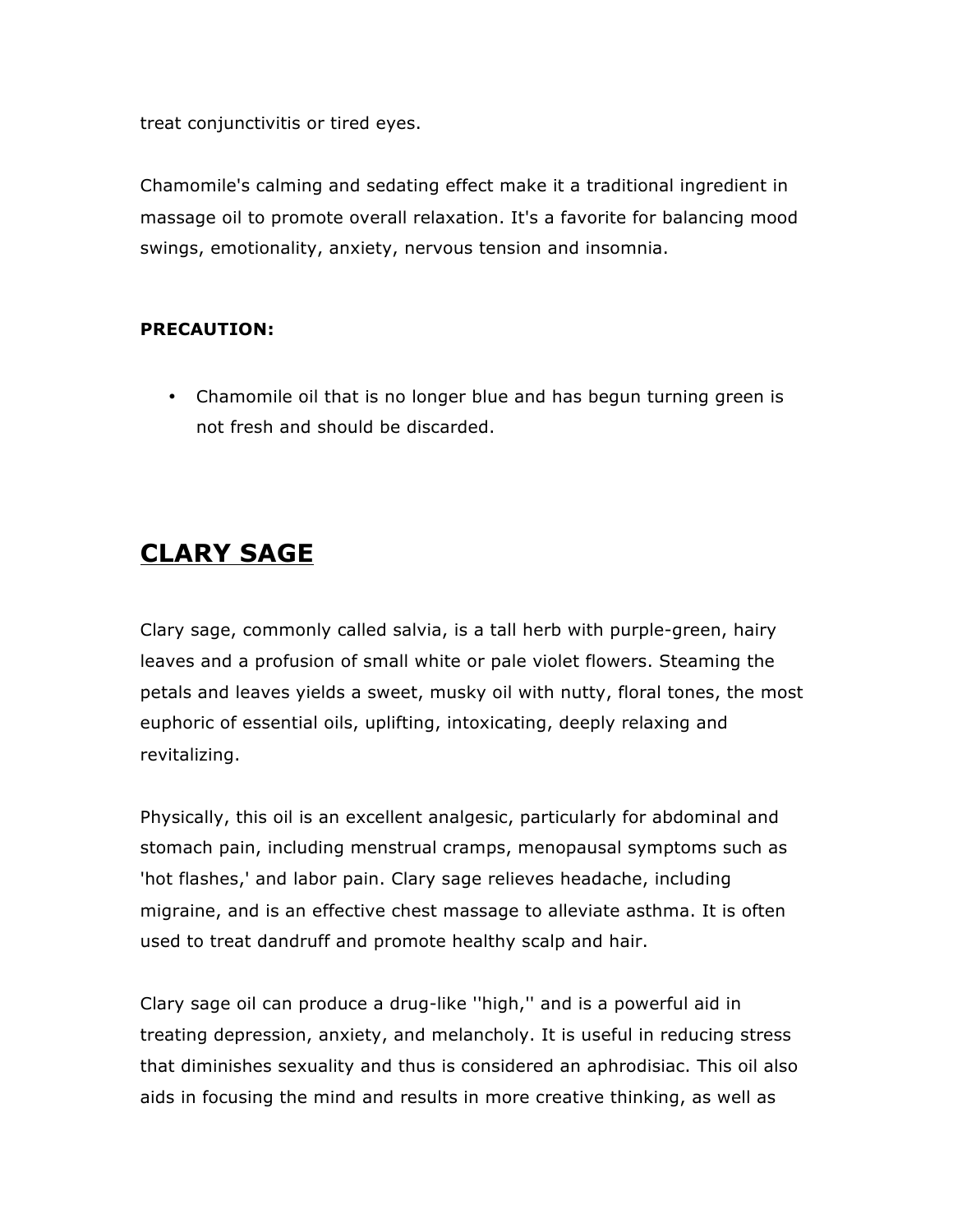restful sleep and vivid, pleasant dreams. Clary sage is often used to achieve a meditative state.

#### **PRECAUTIONS:**

- Use of euphoric oil such as clary sage is not compatible with alcohol consumption or recreational drug use.
- This oil should be avoided throughout pregnancy and never used on infants or children under 18.

## **FRANKINCENSE**

The frankincense tree grows in India and Middle Eastern and African countries, including Oman, Egypt, and Saudi Arabia. Its milky-white resin hardens into orange-brown ''tears,'' which when steamed produce an essential oil with a fresh, woody, fragrance with balsamic, smokey tones. Frankincense has been used for centuries in purification rites of Judaic, Christian and Islamic religions to remove negativity and was a gift of the Magi to the infant Jesus. This oil, used as a disinfectant and perfume fixative, is also an ingredient for incense. Generally, it is calming, uplifting and rejuvenating.

Frankincense is one of the best essential oils for skin care, an excellent therapy for dry, sensitive or mature skin that has lost its elasticity. This oil is used to restore skin tone and prevent wrinkles. It also helps reduce scars and stretch marks. Additionally, frankincense oil is helpful in the treatment of asthma, bronchitis, coughing spell, sinusitis, cold and sore throat. Medical research was conducted in 2008 at the University of Connecticut and the U.C.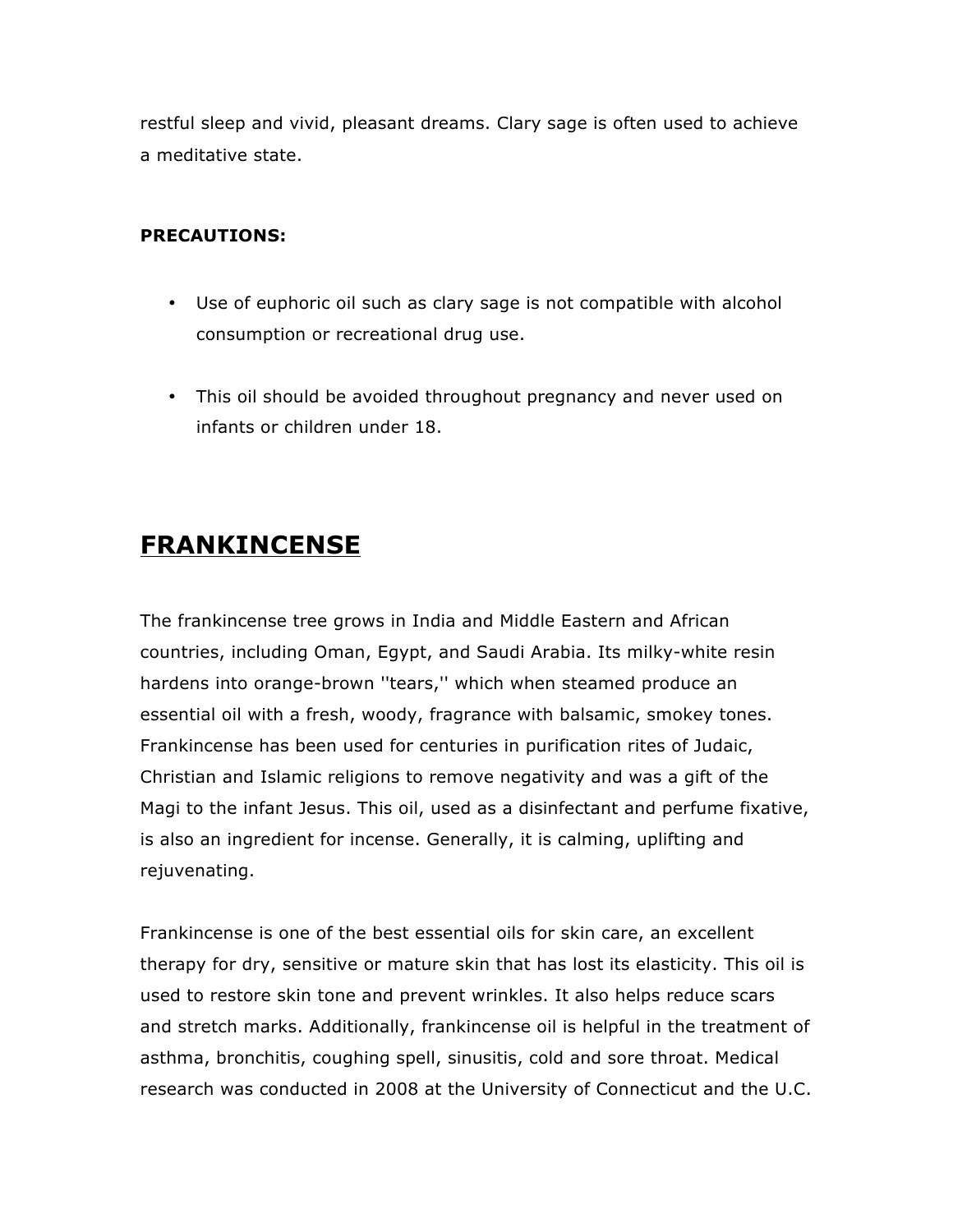Davis in California, using a frankincense compound to successfully treat osteoarthritis of the knee.

This is the most valuable essential oil for inducing slow, deep breathing, alleviating fear and developing courage and emotional strength. It is also an aid for eliminating sadness, anxiety, nervous tension, stress, and nightmares. Frankincense inspires prayer, meditation and mystical states of mind.

## **LAVENDER**

Lavender oil comes from the purple or violet flowers of a bushy shrub with gray or green leaves grown globally, but the most desirable comes from France and England. The colorless to pale yellow-green oil has a clean, floral fragrance, slightly sweet, with subtle balsamic or woody undertones. Known as the Queen of Essential Oils, or the cure-all oil, lavender is the best allaround essential oil. It blends well with other essences and boosts their effectiveness. If you can have only one oil, make it lavender. This oil, believed to activate the pineal gland in the brain, balances and normalizes body functions, as well as emotions, and has been used for thousands of years for its soothing, calming and relaxing effect. Lavender is frequently used in skin care products, perfume, soap and household cleaners. It can be used safely on children and infants when diluted in a carrier oil or lotion.

Lavender is an excellent analgesic for muscle ache/spasm and headache when used in massage oil or bath water. It is effective for relieving symptoms of cold, sinus congestion and bronchitis, as well as for counteracting virus and infection. Oil of lavender can be applied undiluted (neat) directly on flesh wounds and burns, including sunburn, to relieve pain, combat infection and speed healing and skin restoration. Lavender is both a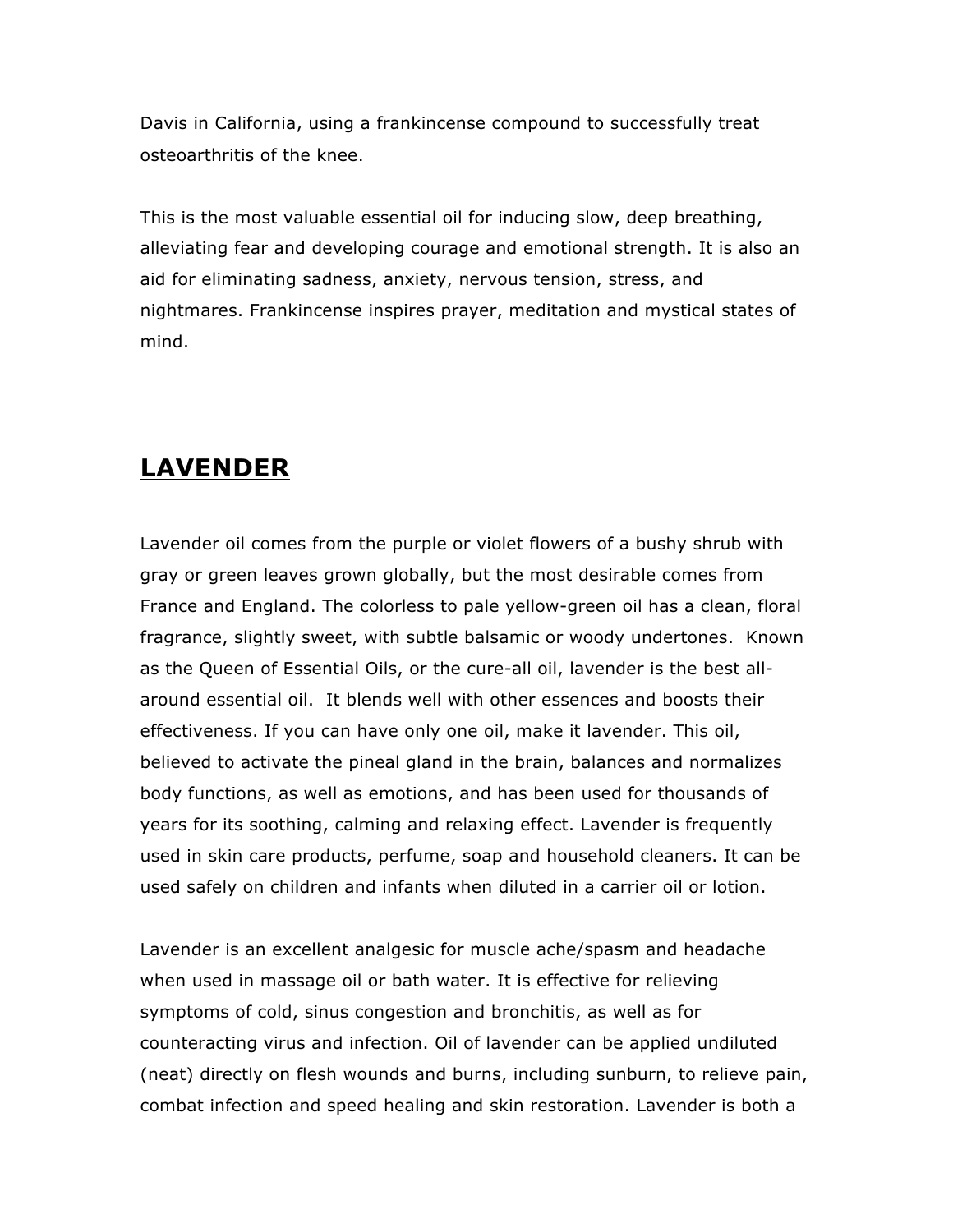treatment for insect bites, as well as an insect repellent. Other skin conditions treated with lavender are acne and itching due to allergies.

The aroma of lavender helps control irritability, anger, anxiety, mood swings, hyperactivity and insomnia. The cooling effect of this soothing oil aids insight, rationality, clear thinking and meditation.

#### **PRECAUTION:**

• Lavender should be avoided during the first three months of pregnancy.

## **MARJORAM**

Marjoram, a bushy herb with dark silver-green leaves, downy stem and clusters of tiny, pinkish white flowers, yields a colorless oil with a spicy, warm, woody aroma. It's been used in perfume, ointment and as a food flavoring since the time of Ancient Egypt. Marjoram is known as ''the great comforter'' for its strong and powerful sedating effect.

Marjoram helps with all types of pain because it dilates blood vessels and creates a warming effect and improves circulation. It is successful in reducing sharp, steady pain from migraine headache, sore muscles, stiff joints, even chronic pain of arthritis and rheumatism. An abdominal massage with marjoram oil relieves constipation and flatulence. Marjoram's heavily sedating property is anaphrodisiac and helps reduce sexual desire during celibacy.

Emotionally, marjoram oil is effective when dealing with grief, extreme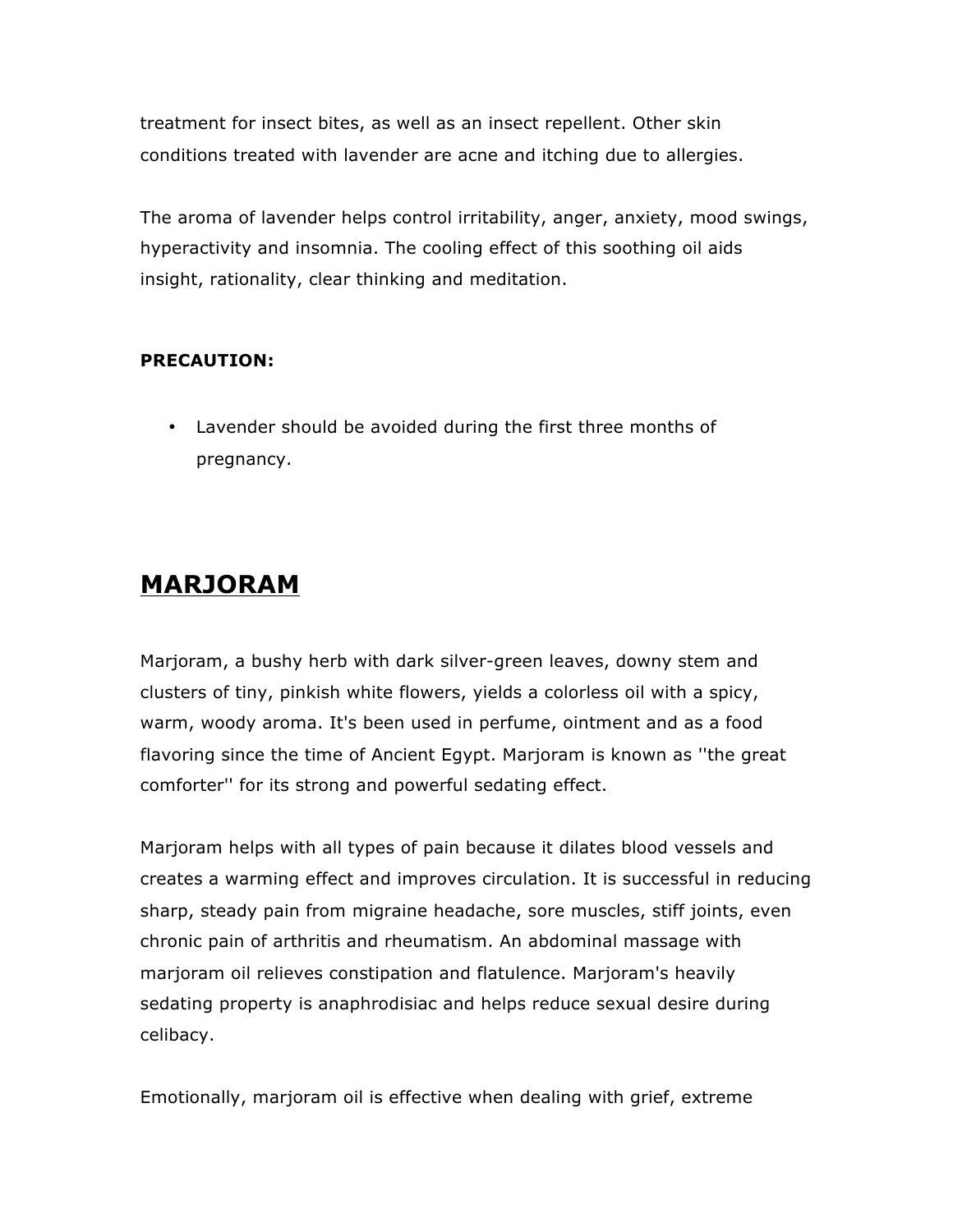melancholy or loneliness. Marjoram can also be used for hyperactivity(ADD/ADHD) hysteria, obsession (OCD) and trauma (PTS), as well as insomnia. Inhaling this soothing aroma gives comfort, solace, fortitude, inner strength and endurance.

#### **PRECAUTIONS:**

- Marjoram can be numbing and should be used with discretion. Excessive, or long-term use should be avoided to prevent dulling of the senses.
- Marjoram should be avoided throughout pregnancy.

## **NEROLI**

Neroli, also called orange blossom, is the pale yellow oil from deeply fragrant white flowers of the Seville orange. It has a delicate, fresh floral fragrance with a strong, bitter-sweet undertone and is an ingredient in many popular perfumes. The oil is associated with innocence and purity, like the blossom, a traditional wedding flower, from which it is extracted. The fragrance emanating from the bridal bouquet is believed to soothe the nerves of an anxious bride or groom. The aroma is calming, uplifting and mildly hypnotic. This hauntingly beautiful fragrance is one of the costliest essential oils.

Neroli oil is a cell regenerator and is effective in noticeably rejuvenating all skin types, especially mature, dry and sensitive skin. Neroli tones facial skin and muscle, making it a choice ingredient in skin-care products, massage or bath oil. A neroli massage in the abdominal region will relieve intestinal spasms related to diarrhea.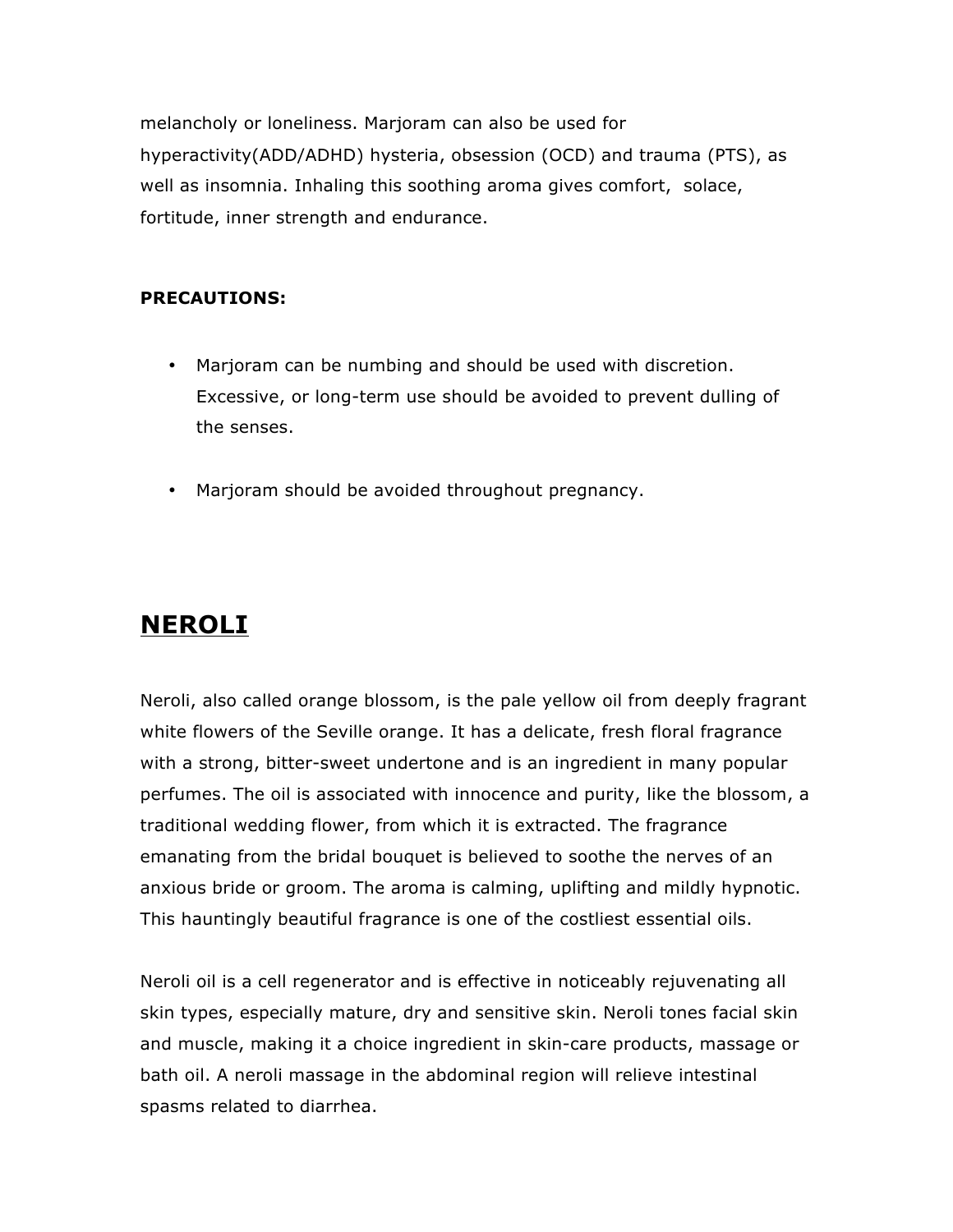Neroli is the recommended choice of aromatherapists for treating chronic anxiety, disappointment, and shock. It helps alleviate depression, despair, panic attacks, hysteria and post-traumatic stress (PTS), and instills confidence, initiative and optimism. Neroli is a subtle aphrodisiac, particularly helpful in overcoming shyness, nerves or fear of sexual encounter. The cheerful, uplifting property of this oil aids meditation, creative thinking and healing on all levels of body, mind and spirit.

## **ROSE**

Rose bushes, familiar to everyone, yield an essential oil from flower petals, ranging in color from pale pink to deep scarlet red. The most common species for aromatherapy are the Damascus, Cabbage or French Rose. ''Rose otto,'' obtained by water distillation, is the most expensive essential oil on the market, between  $$500$  and  $$1,400$  per ounce, or  $$1.25$  to  $$4.00$  per drop. This clear to pale yellow oil has a delicate, subtle aroma that is light, sweet and spicy.

"Rose Absolute,'' distilled with solvent (alcohol), varies in color from orange to brown and has a deep, dusky and honeyed aroma, much stronger than rose otto, but available at half the price. Some aromatherapists consider rose absolute inferior, but other than a difference in fragrance, the properties and benefits of rose otto and rose absolute are generally the same.

The rose is considered by many the most regal of flowers, the finest and most elegant flower in the garden. It traditionally symbolizes true love and its essential oil is a tonic for the physical heart as well as emotions. It is a tender, uplifting and soothing aroma that has been used for centuries to heal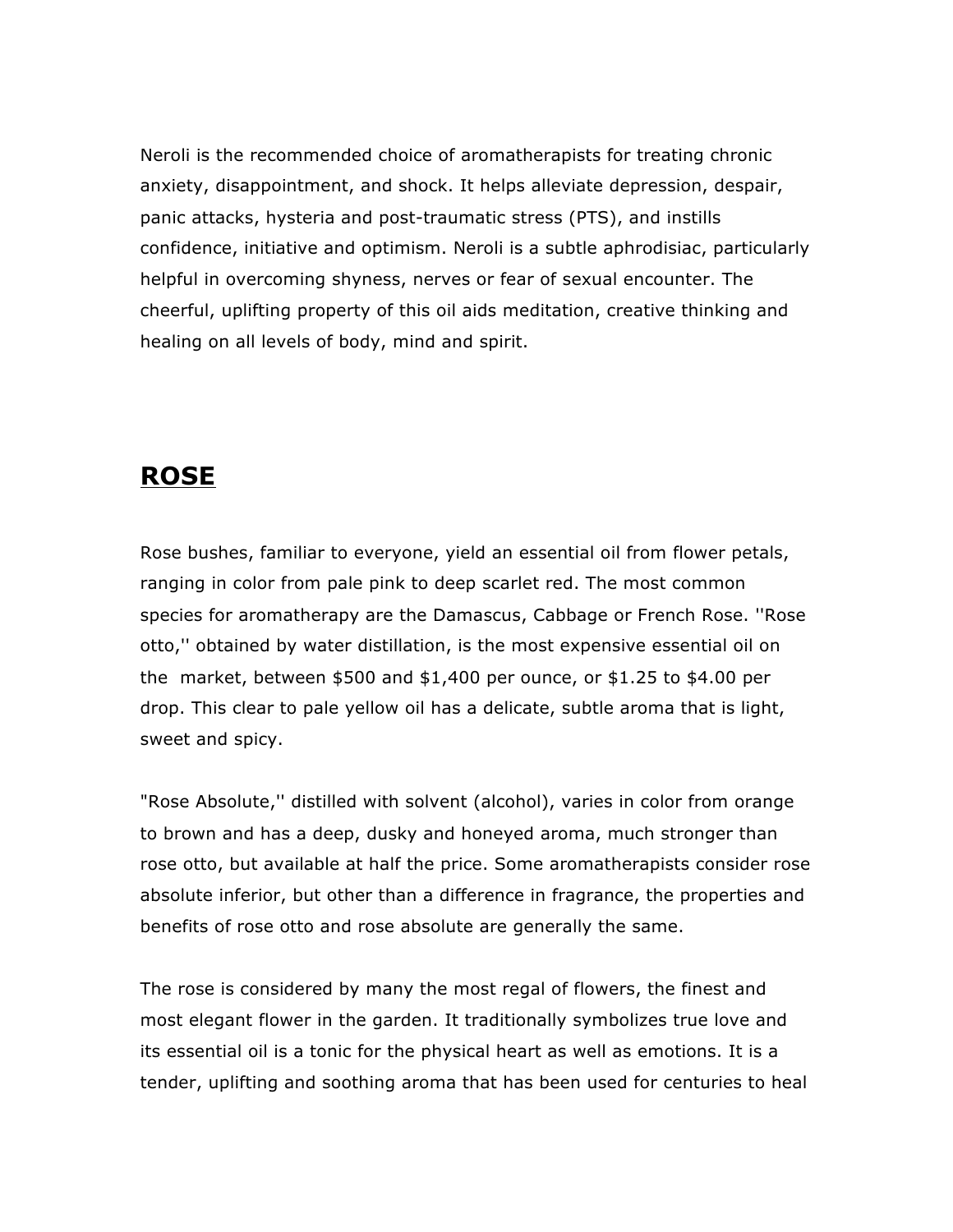both heart and soul.

A rose oil massage or bath is a preferred treatment for female reproductive problems including premenstrual cramps and emotionality (PMS), menopause, and postpartum depression. Rose oil is also a choice ingredient in skin-care products for all skin types, but especially for treating mature, dry or sensitive skin. This essential oil is an aphrodisiac for both men and women, alleviating sexual anxiety and inspiring confidence in one's ability to express sensuality.

Essential oil of rose alleviates sadness, disappointment and grief, while nurturing and strengthening the inner spirit. It creates a comforting feeling that allows one to experience and express love toward others, as well as themself.

#### **PRECAUTION**

• Rose oil should be avoided in early pregnancy, especially if there is a history of miscarriage, but it is perfectly safe in the second and third trimesters.

## **SANDALWOOD**

Sandalwood oil is distilled from roots and heartwood from the inner part of the sandalwood tree, an evergreen whose wood is among the strongest and heaviest in the world. Its pale to dark yellow essential oil is the richest and longest lasting of essential oils and the beautiful fragrance is enhanced with time, rather than becoming rancid as most oils when they age. The sweet, woody aroma with touches of balsam and spice has a balancing, harmonizing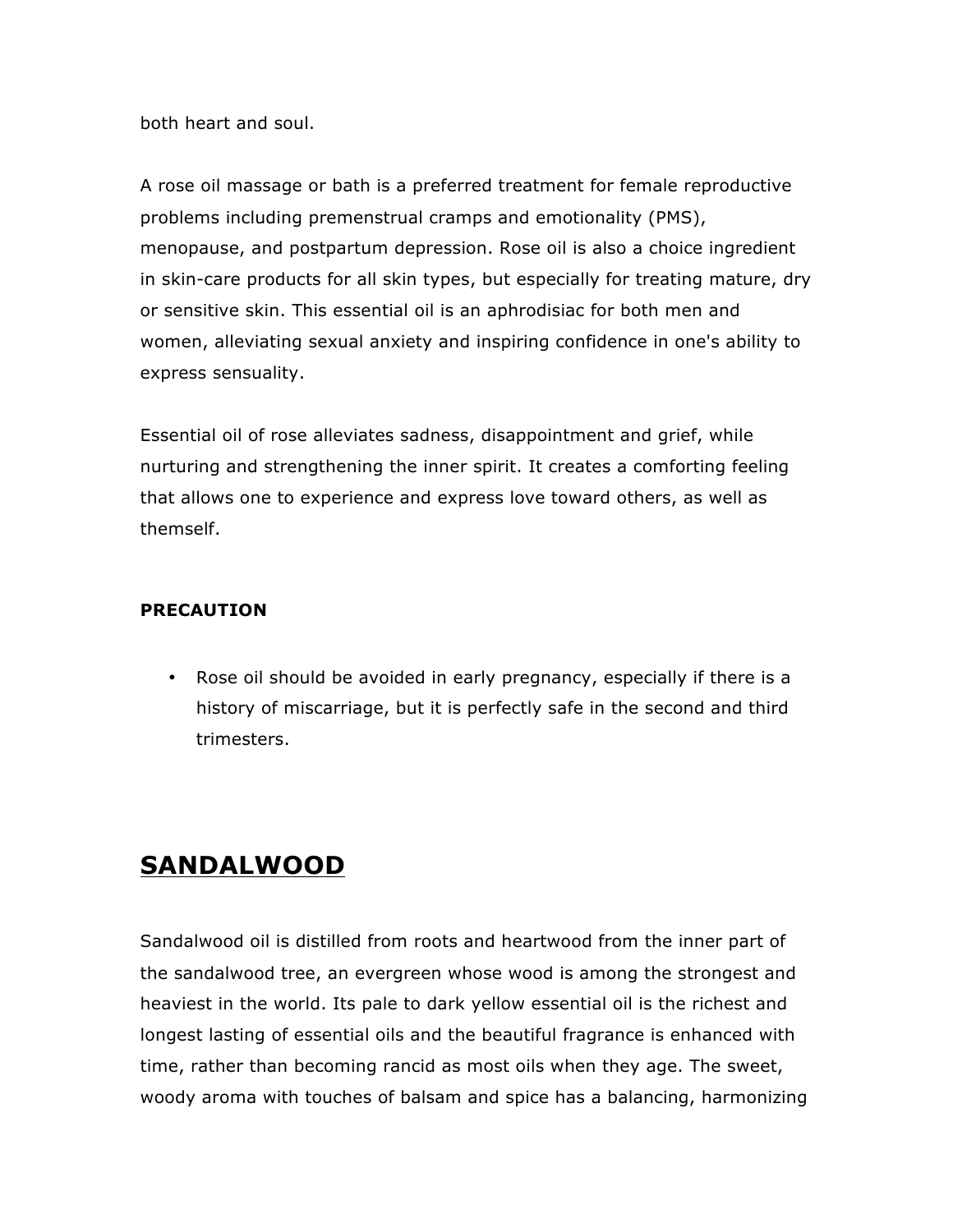effect on the psyche and has been used in religious rituals for thousands of years to aid prayer and meditation. Sandalwood is appealing to both male and female senses and is widely used to make perfume for both sexes, as well as incense. The fragrance is erotic, relaxing and uplifting.

Indian sandalwood is the finest and most desirable. However, it has become an endangered species and its oil is consequently quite costly. Australian sandalwood oil, approximately half the price of Indian sandalwood, is considered a satisfactory and comparable substitute by most aromatherapy experts.

Sandalwood is the main essential oil for treating bronchitis and laryngitis, because of its antiseptic as well as soothing and calming properties. It is also used for the treatment of urinary and bladder infections and fluid retention. Its astringent and balancing quality makes sandalwood appropriate for treating acne and other skin and scalp conditions resulting from dry, flaky skin. Sandalwood in massage oil or bath water is an overall body and mind relaxer, good for tension headaches and insomnia.

Sandalwood relieves sadness, aggression and obsessive thinking. It's a powerful aphrodisiac, especially when frigidity or impotence result from stress, depression or feelings of isolation.

#### **PRECAUTION:**

• Sandalwood oil should not be applied neat (undiluted) to skin.

## **SPEARMINT**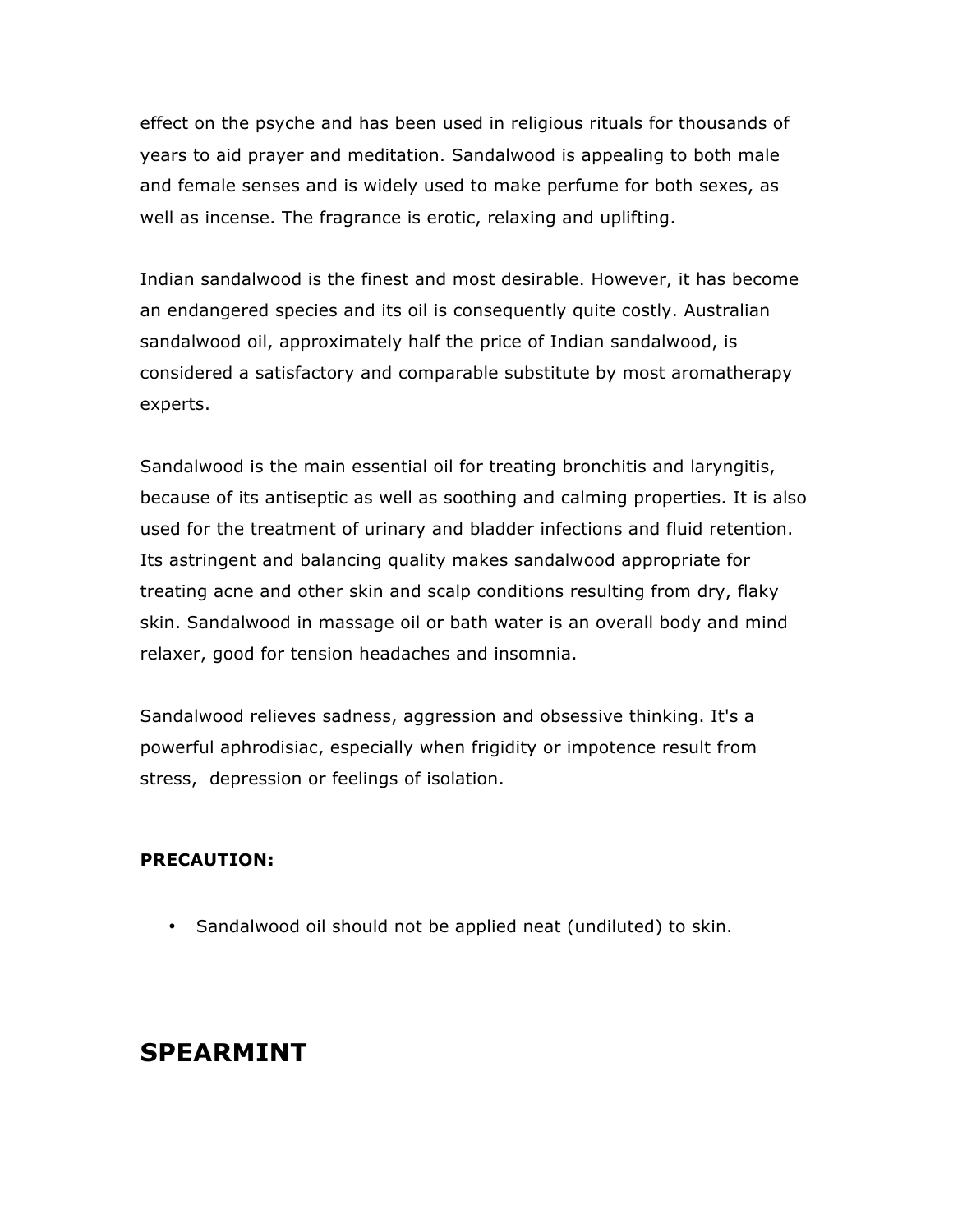Essential oil of spearmint is distilled from the pink or lilac flowers at the head of this busy herb with spear-shaped, green leaves that grow to approximately 3 feet. The pale yellow-green oil has a fresh, minty aroma, similar to peppermint but sweeter and milder. This is an excellent, less harsh alternative to peppermint for children. It's a common flavoring in chewing gum, candy, food and medication because of its sweet, cooling, and calming effect. Spearmint tea makes an excellent bedtime drink. Ancient Greeks used spearmint in bath water for its antiseptic and refreshing properties.

Spearmint essential oil works well for chronic respiratory problems, such as bronchitis and sinusitis and accompanying headache or chest pain. It also is used for common digestive problems caused by tension or spasm. When massaged on the abdomen this oil will relax stomach muscles and relieve hiccups, nausea, vomiting, flatulence, constipation or diarrhea, and also treats motion sickness. Spearmint is excellent for whitening teeth and promoting healthy gum tissue. When added to a facial cleanser, spearmint clears and tightens pores, leaving skin toned and firm.

Oil of spearmint's uplifting and refreshing properties make it a good choice for alleviating mental fatigue and mild depression. Spearmint also brings a feeling of balance and tranquility during periods of stress or anxiety.

#### **PRECAUTIONS:**

- Although spearmint is a common flavoring in foods and over-thecounter medications, essential oil of spearmint, as with all essential oils, should be ingested only under the direction of a licensed health practitioner.
- Spearmint might irritate eyes or sensitive skin, even when diluted in a carrier.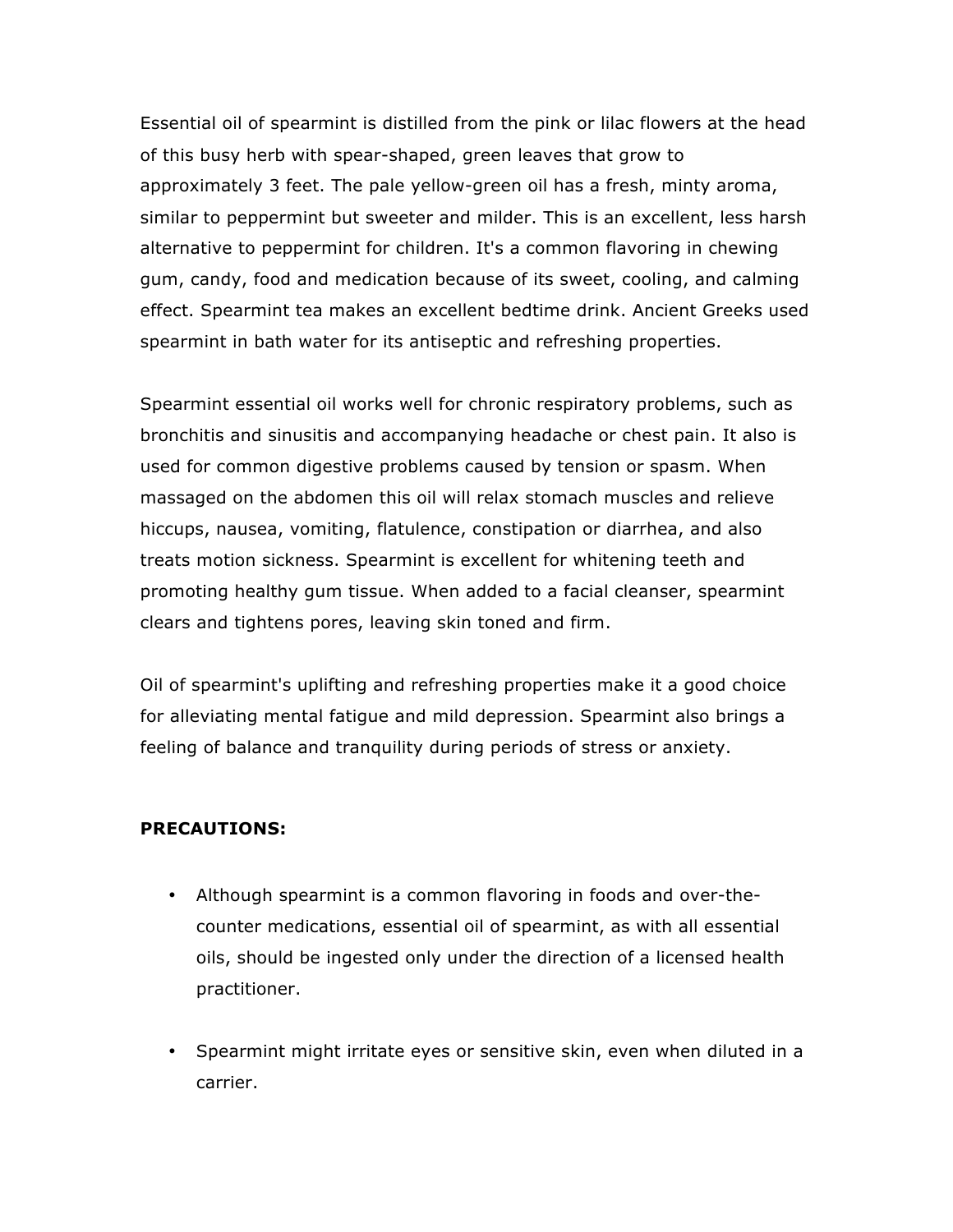## **TEA TREE**

Tea tree is actually a shrub with medium green to yellow needlelike leaves; also known as paper bark, tea tree's bark is papery and white. Essential oil extracted from tea tree leaves and twigs is pale yellow with a pungent, spicy, aroma, somewhat like nutmeg, and having a slight camphor odor. Oil of tea tree is the most medicinal essential oil for fighting all three infectious organisms: bacteria, viruses and fungi. Its powerful antiseptic plus immunogenic properties make it a preferred choice for combating a variety of illnesses and ailments. This is an excellent all-around first-aid ointment. Tea tree oil generates penetrating warmth and healing both physically and emotionally.

Essential oil of tea tree can be applied neat (undiluted) to effectively treat skin rash, athlete's foot, nail fungus, cold sores, herpes, insect bites, head lice, skin abrasions and acne. Vaginal yeast infection (candida) can be treated with warm tea tree baths and regular abdominal massage with tea tree in a carrier oil. With steam inhalation and gargling, this oil alleviates cold symptoms and sore throat. Used routinely it prevents colds from developing into bronchitis, sinusitis or laryngitis. Regular baths and massage with tea tree oil help boost the immune system, especially in cases of long term, debilitating illnesses such as mononucleosis or Epstein-Barr Virus. Tea tree, mixed with aloe vera gel, reduces the pain and discomfort associated with shingles.

Tea tree's powerful aroma clears the mind, aids concentration, and counters fatigue. This oil also inspires self-confidence, helps dispel the gloom of chronic illness and fosters a positive, creative attitude toward healing. It also provides a subtle feeling of inner strength and endurance.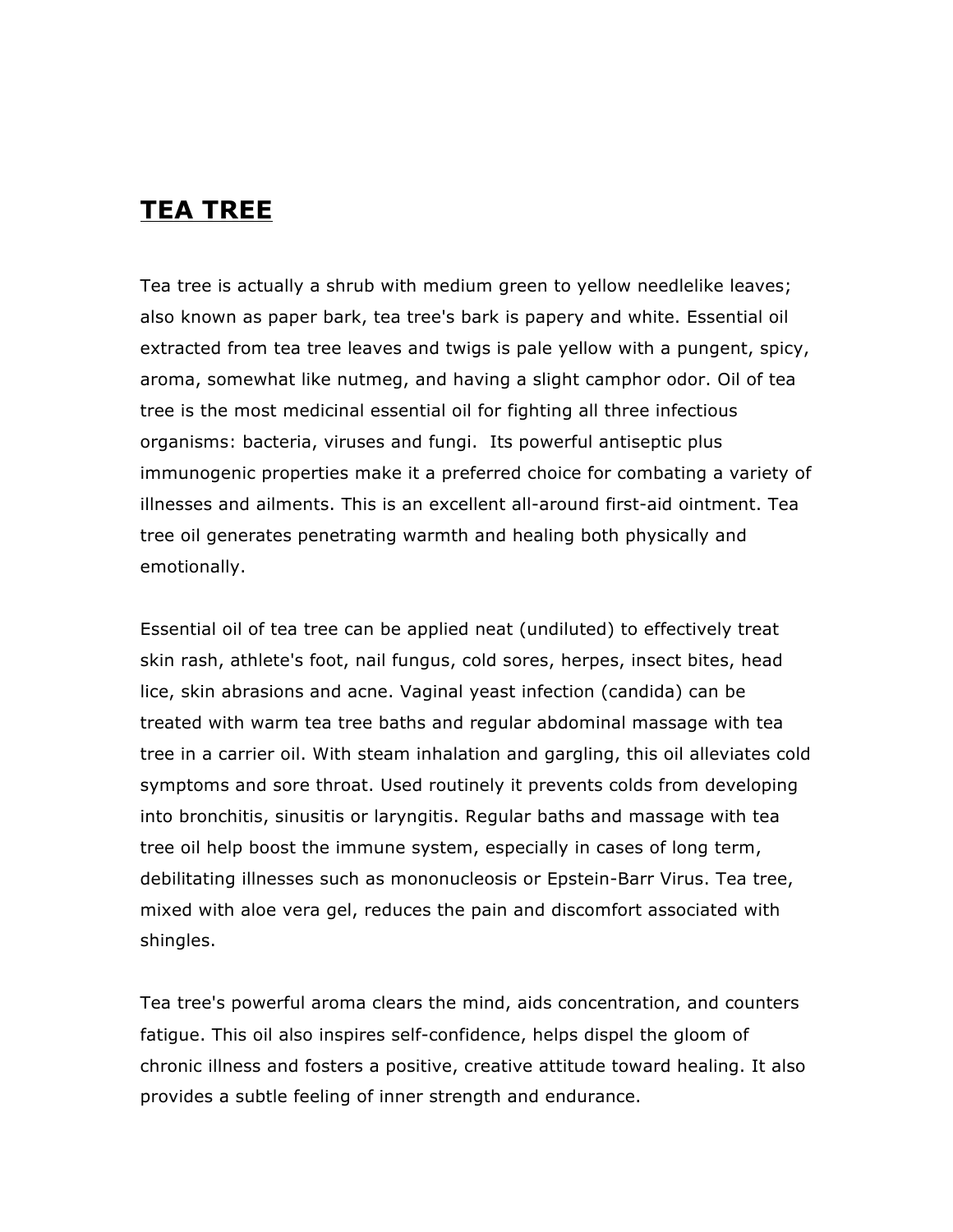#### **PRECAUTIONS:**

- Tea tree oil should be used in moderation a maximum of 4 drops in bath water, and 2% in massage oil or lotion.
- This oil might irritate sensitive skin.

## **YLANG-YLANG**

The essential oil of ylang-ylang is extracted from large yellow tropical flowers of the cananga tree which blooms profusely year-round in Indonesia. Translated from Malayan, ylang-ylang means 'flower of flowers.' This pale yellow, clear oil has an intensely sweet, almond and floral fragrance, with an exotic, woody and balsamic note. It has an exotic, seductive smell which is soothing, euphoric and sedating, making ylang-ylang a popular ingredient with perfumers and confectioners. 'Ylang-ylang extra,' the highest grade of this oil, is generally preferred for aromatherapy over grades 1, 2 or 3.

The primary medicinal use of ylang-ylang is treatment of high blood pressure (hypertension), heart palpitations and rapid breathing. Ylang-ylang is an ingredient in skin and hair care products for the treatment of excessive oiliness. This oil is a powerful aphrodisiac, useful in the treatment of impotence and frigidity when massaged on the abdomen and groin. The sweet, rich fragrance helps release inhibition and evoke passion.

Ylang-ylang is useful to reduce general stress and tension. It also helps overcome sadness, frustration and anger, as well as more severe emotional problems including panic attacks and post-traumatic stress (PTS). By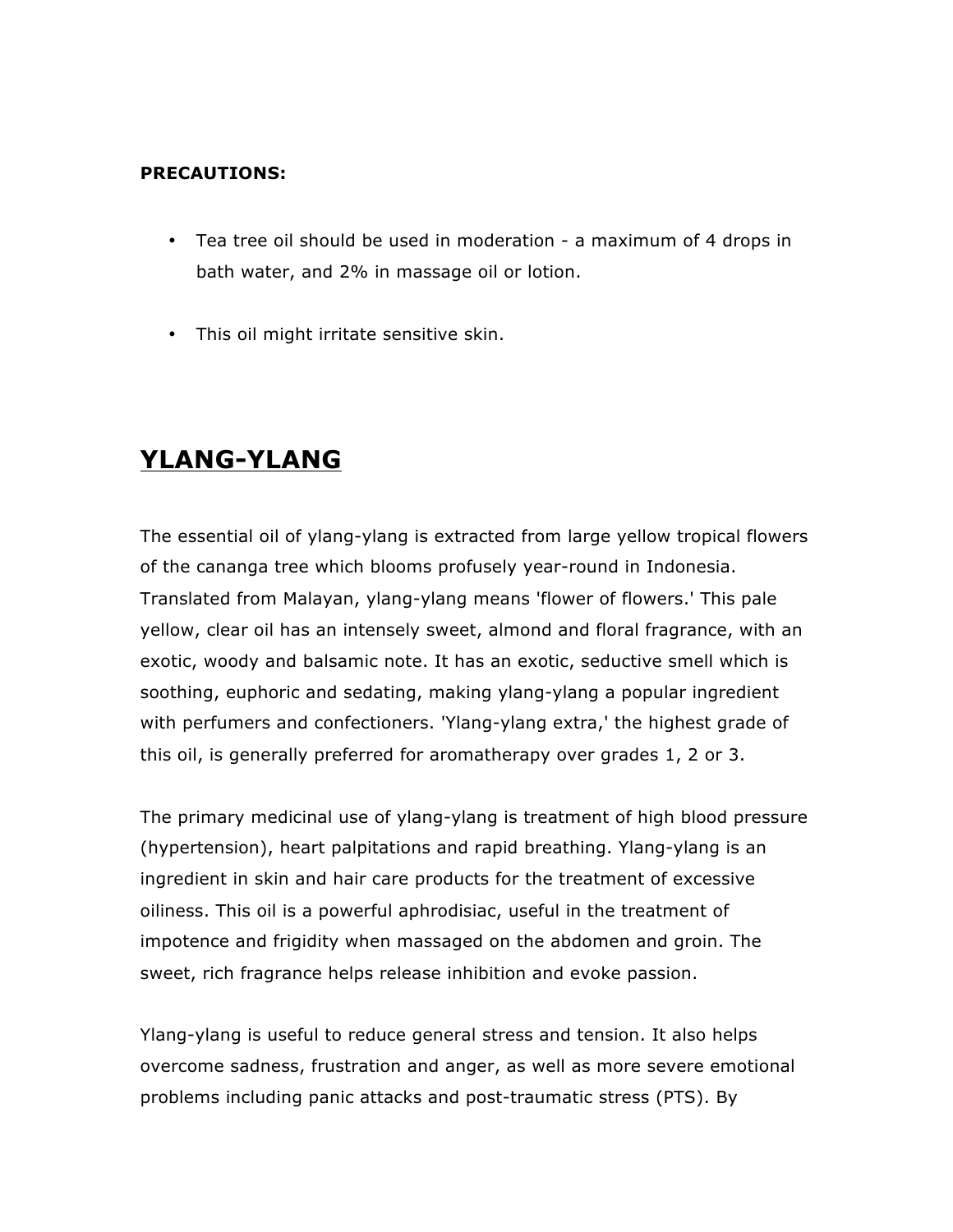creating a feeling of peace and tranquility, ylang-ylang unlocks repressed feelings and aids in meditation, creative thinking and artistic expression. A few drops of ylang-ylang in bath water before bedtime helps relax both mind and body, making it a choice treatment for insomnia.

#### **PRECAUTIONS:**

- Ylang-ylang should be used in tiny amounts and for short periods of time. Extended or excessive use might result in headache or nausea.
- Blending with a citrus oil, such as bergamot or neroli, to lighten the effect of ylang-ylang helps prevent negative side effects.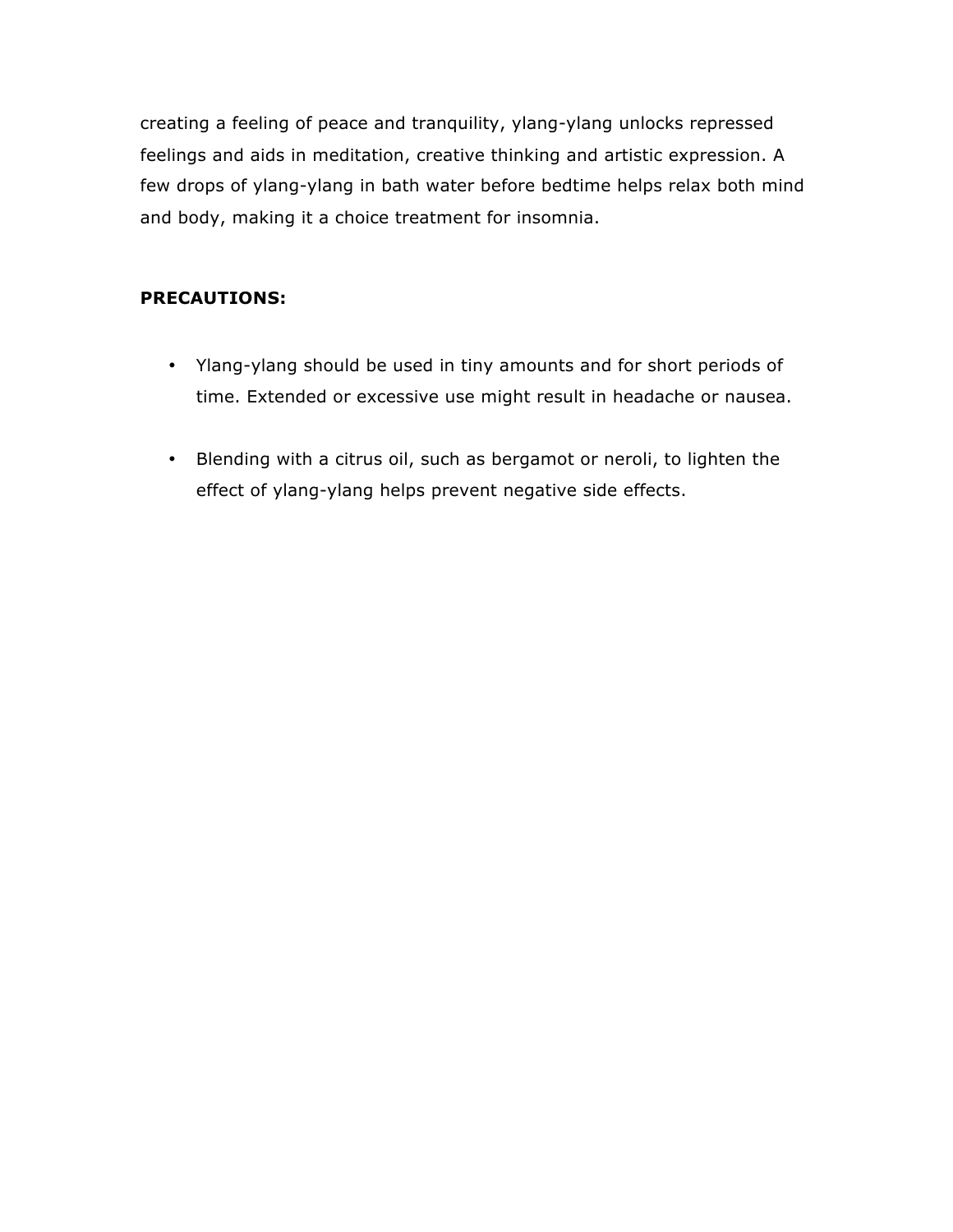## **THE BASIC ESSENTIAL OILS**

### **BASIL**

Basil, sometimes called 'sweet basil' or 'holy basil,' is an aromatic herb with yellow-green leaves and tiny white flowers, yielding a watery, pale yellow essential oil. It has a sweet, light mint aroma with hints of licorice or anise, giving it a spicy, fruity, balsamic fragrance. Oil of basil is similar to oil of rosemary, but gentler and more subtle. It's a mild stimulant that awakens the senses and restores stamina. In India, basil is a sacred herb grown as a house plant to protect the dwelling and the spirit of its inhabitants.

Basil is an anti-spasmodic, useful for muscle and digestive spasms when added to massage oil. This is an excellent remedy for menstrual cramps and tension, as well as chest congestion. Basil is also used to counter physical exhaustion, especially from long-term, debilitating illness. This is a good, overall 'pick-me-up' tonic when energy reserves are depleted.

Mental fatigue is greatly alleviated by basil oil, which aids quick thinking and decision making. This is a gentle, all-around mental stimulant useful in countering depression and lethargy, as well as 'psychic exhaustion' or ennui. It's also an aid for clearing the mind prior to meditation.

#### **PRECAUTIONS:**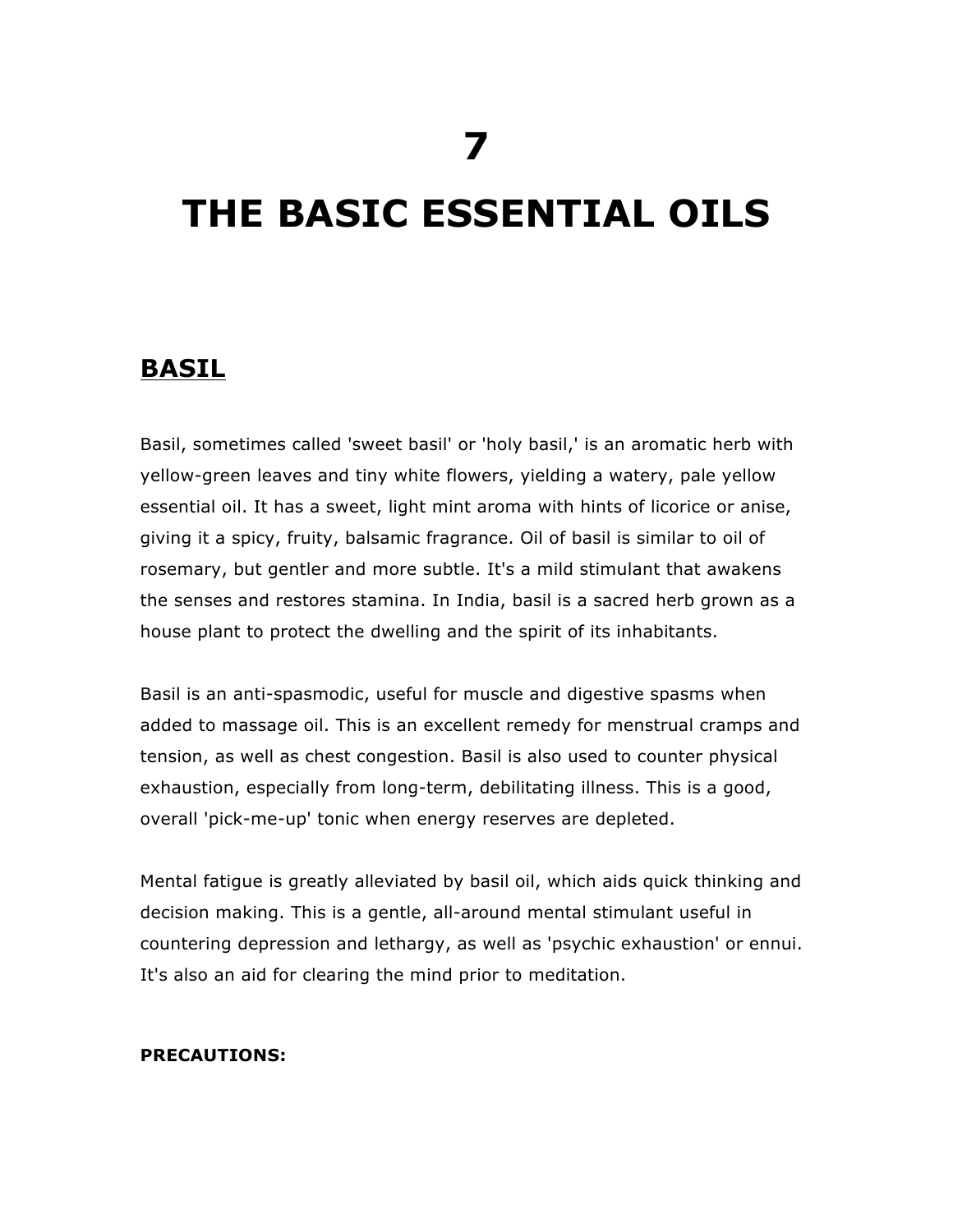- Basil should be avoided throughout pregnancy, on hyper-sensitive skin and children under the age of 16.
- Use basil sparingly no more than 2% (6 drops to 1/2 oz) of carrier oil or lotion; avoid prolonged use and refrain from applying neat (undiluted) on skin.

## **CINNAMON LEAF**

The leaves of the cinnamon evergreen tree are used to obtain essential oil of cinnamon, a yellow, watery substance. 'Cinnamon bark' is highly fragrant, and its dark-red/brown essential oil is readily available; however, it's highly irritating on most skin and is seldom recommend for aromatherapy. Essential oil of cinnamon leaf is highly aromatic, with a harsh, sweet and spicy fragrance, somewhat peppery and resembling clove, but stronger and sharper. Cinnamon is used extensively to flavor food and medicine. Cinnamon leaf oil is exhilarating, inspiring and reviving.

Used regularly in a diffuser or vaporizer, cinnamon oil is an excellent preventive for colds and infections from bacteria, virus or fungus. It also speeds recovery during respiratory illness. An abdominal massage with oil containing cinnamon leaf aids a variety of problems caused by sluggish digestion, including flu symptoms and flatulence. Cinnamon, either in massage oil or bath water, is beneficial for persons with poor circulation who suffer from continual cold hands and feet; this oil will warm body and soul with positive energy. Massaged on joints and spine, cinnamon is a successful remedy for arthritis pain and stiffness.

Cinnamon has life-affirming properties which make it an excellent remedy for feelings of isolation and sadness, as well as lethargy and listlessness. It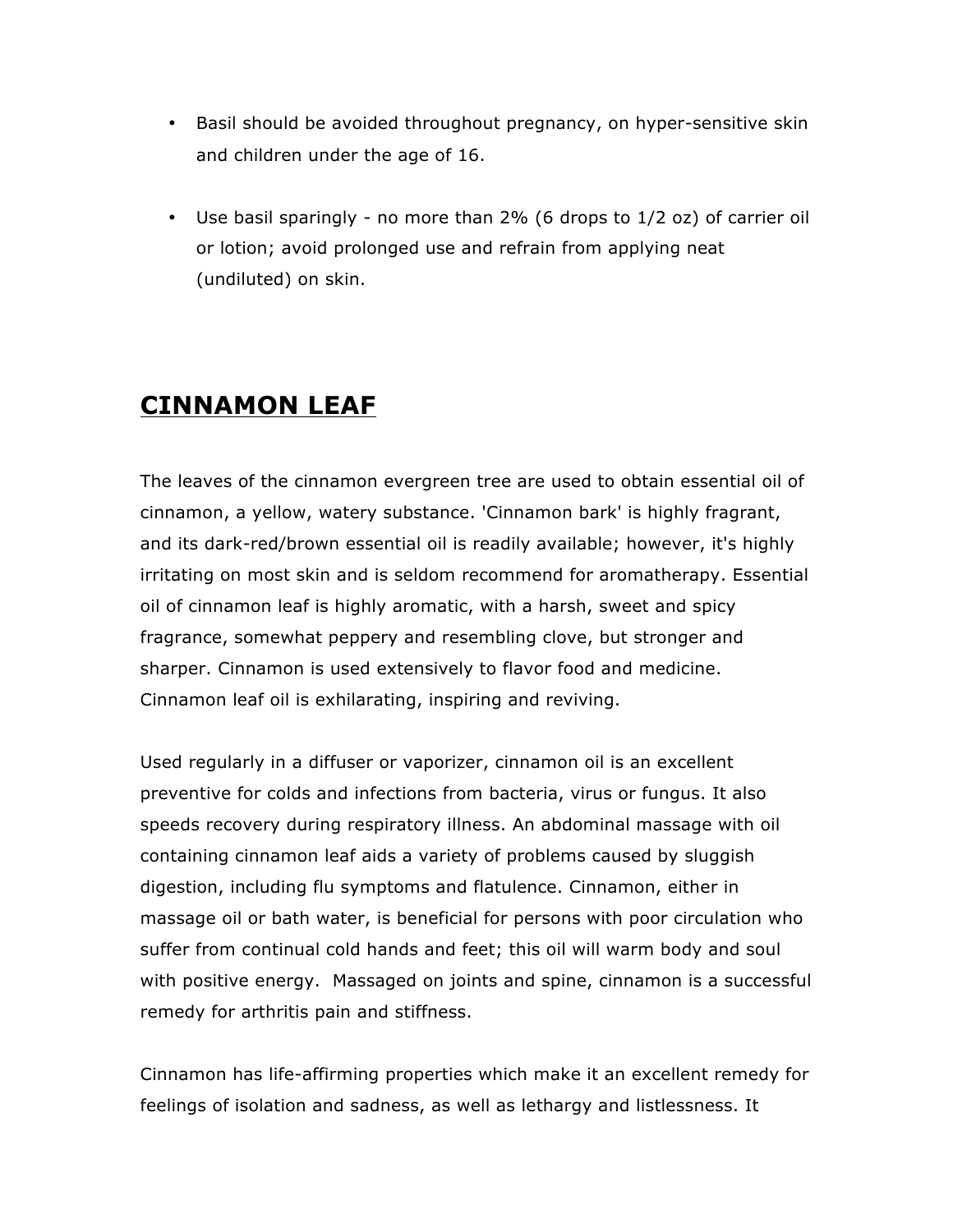brings courage, optimism, and renewed enthusiasm for life's pleasures.

#### **PRECAUTIONS:**

- Cinnamon leaf oil should be avoided on sensitive skin
- Use sparingly no more than 3 drops in bath water or added to 1/2 oz. massage oil or lotion.

## **CLOVE BUD**

The clove is a small, busy evergreen with dark green, aromatic leaves, bearing fragrant red flowers and purple berries. Rose-pink buds at the center of the blossoms are sun-dried and then distilled to obtain essential oil of clove, a fresh, sweet, spicy fragrance, similar to cinnamon but not as fiery or intense. This pale yellow oil has been an ingredient in perfume, medicine and food for thousands of years, dating back to ancient Egypt, China and Rome. Clove's aroma in mysterious, intriguing, gently stimulating and revitalizing. Clove is also highly analgesic, warming and comforting.

Clove oil is a traditional home remedy for toothache pain; applied directly to gum tissue or aching tooth, clove has mild anesthetic properties. It also is an effective breath freshener and cold preventive, due to its antiseptic quality. A clove oil massage is effective in treating muscle ache and joint stiffness associated with rheumatism and arthritis. A reliable cure for winter chills, as well as 'the blahs,' is a warm soak with clove bath oil. Clove also works as an appetite stimulant and for relief of flatulence, indigestion, and nausea.

Clove is excellent for mental and emotional negativity due to a physical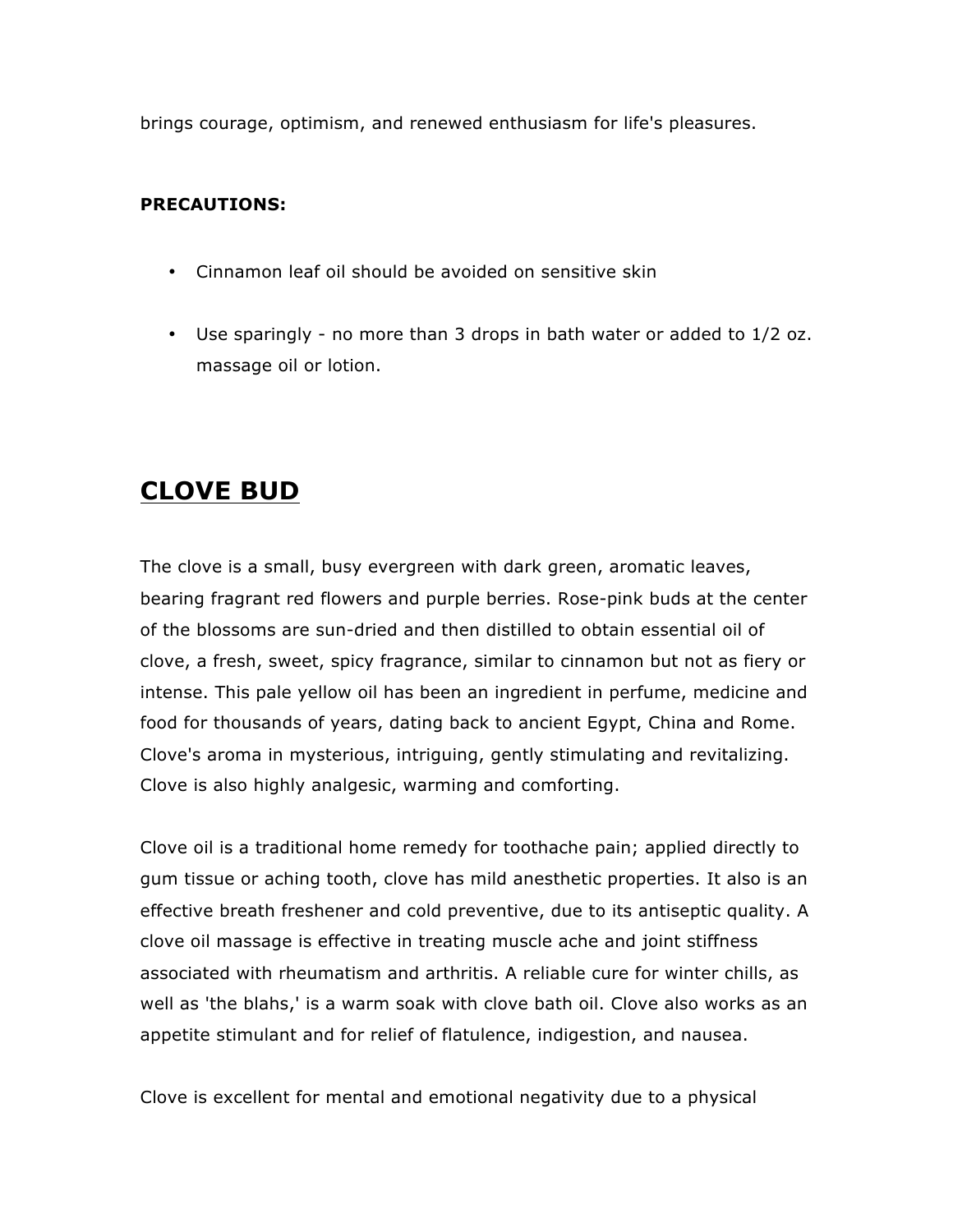ailment. Generally, it's an excellent tonic for energizing and reviving the psyche and restoring a positive attitude.

#### **PRECAUTIONS:**

- Avoid using on sensitive or dry skin
- Use sparingly maximum three drops in bath water, or 1/2 ounce massage oil or lotion.

## **EUCALYPTUS**

Approximately twenty of more than 700 species of eucalyptus are used in aromatherapy, each with subtle differences. Basically, the eucalyptus tree is a tall evergreen, sometimes 100 feet (30 meters) high, with dark green leaves from which a colorless to pale yellow essential oil is extracted. The penetrating aroma of eucalyptus oil is sharp, camphorated, balsamic and woody. 'Lemon eucalyptus' is a distinct species so-called because it has a distinct, citrus aroma. Generally, eucalyptus is piercing, clearing and invigorating. It is one of few essential oils whose potency increases with age rather than deteriorates.

Eucalyptus is the most popular essential oil for decongestion from colds, bronchitis and sinusitis, whether the infection is viral, bacterial or fungal. Used with steam inhalation, eucalyptus clears the respiratory system and relieves accompanying sore throat, headache and neuralgia. Eucalyptus oil kills airborne bacteria and is a good room disinfectant and deodorizer when used in a vaporizer or diffuser. Essential oil of eucalyptus is also used as an insect repellent, or treatment for insect bites. Skin rashes and conditions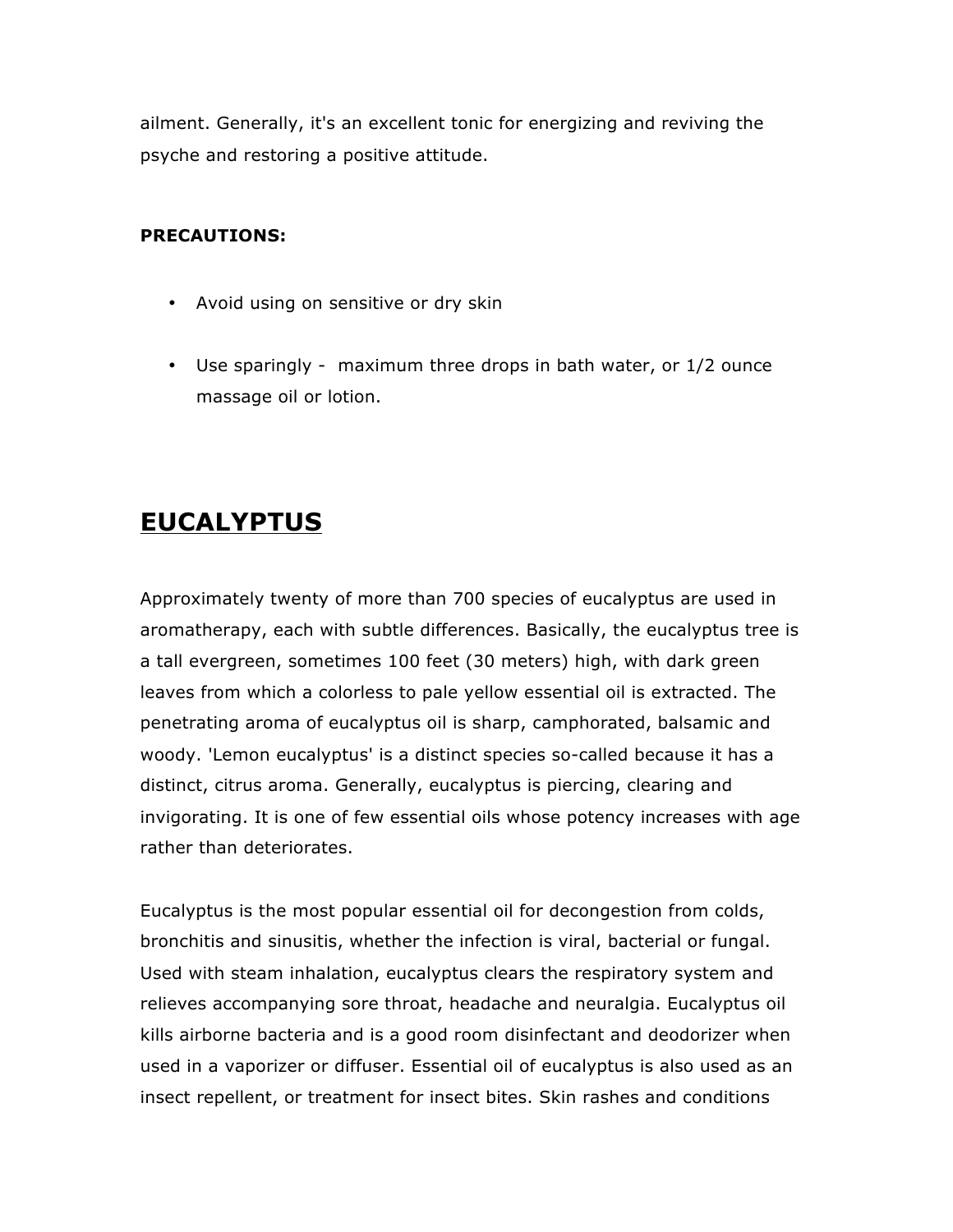including shingles respond well to eucalyptus when a few drops of oil are added to bath water. It's also effective when blended with bergamot for treatment of herpes and cold sores.

The purifying and uplifting property of eucalyptus oil makes it an antidote for both mental exhaustion and emotional constriction. It's also a good psychic cleanser for removing negative energy in the home. The fragrance of this oil, especially 'lemon eucalyptus,' is an extremely powerful aid to focus the mind during mental activity, and to maintain concentration. Eucalyptus is also used to clear the mind prior to meditation or during prayer.

### **GERANIUM**

The ornamental garden geranium does not yield an essential oil, and only one of more than 700 varieties of geranium is used in aromatherapy. Essential oil is obtained from the entire geranium plant - stalks, hairy, serrated leaves, and clusters of florets ranging from pink to magenta and red. The fragrance of this light green oil is lemony, and herbal, with soft hints of rose. Far less expensive than essential oil of rose, geranium is an economical substitute. It is often used by perfumers to extend rose oil's efficacy. The aroma is gently refreshing, uplifting, harmonizing and equalizing. It comforts and creates a sense of security and stability.

Geranium stimulates the adrenal cortex and corrects hormonal imbalance, including menstrual cramps and menopausal symptoms. It's antiseptic quality aids in detoxifying the lymph system in addition to healing minor flesh wounds. As a beauty aid, geranium regulates skin glands and prevents excessive oil production. It's gentle stimulating action improves circulation and acts on the urinary system as a mild diuretic. Added to massage oil, with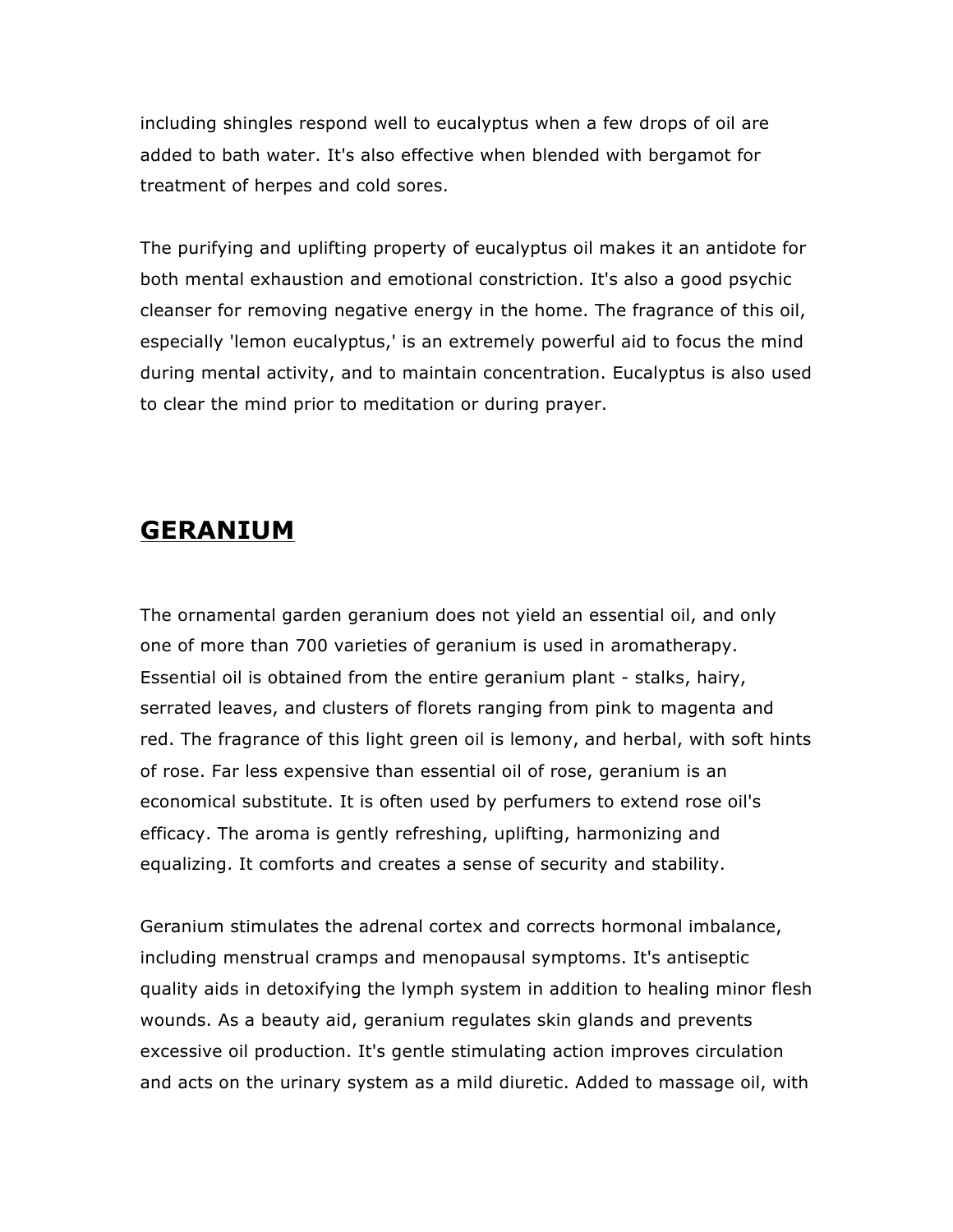daily treatment geranium is effective in reducing cellulite. It's also a good personal deodorant, as well as room freshener and insect repellant.

Oil of geranium works as an antidepressant, controls mood swings, nervousness and anxiety. It combats mental fatigue due to stress and overwork. Geranium controls the flow of energy in the body and balances the psyche emotionally and mentally, as well as physically.

## **JASMINE**

Jasmine is a flowering shrub with fine green leaves and delicate white blossoms whose oil is extracted only with solvent, which produces 'Jasmine absolute,' the sole type of jasmine essential oil. The fragrance of this dark orange oil is a powerful, exotic floral with a sweet, honey undertone. It takes roughly 1,000 pounds of flowers to produce less than two ounces (4.5 grams) of Jasmine absolute, making this one of the most expensive essential oils in aromatherapy. Jasmine is picked at night when its perfume is strongest, giving it the title 'queen of the night.' Oil of jasmine is euphoric and mildly hypnotic. Its powerful aphrodisiac quality made it Cleopatra's choice perfume for wooing Marc Anthony. Empress Josephine used jasmine to lure Napoleon Bonaparte. Jasmine oil is intoxicating, liberating and revitalizing.

Jasmine is an excellent skin-care ingredient, particularly suited to mature skin that needs to be rejuvenated. A few drops of jasmine absolute in a warm bath eases muscle spasm, joint stiffness and the pain of sprained ligaments. Jasmine effectively treats the reproductive systems of both men and women. An abdominal or back massage with jasmine oil eases labor pain during childbirth and helps alleviate the discomfort of an enlarged prostate gland. The powerful aphrodisiac action of jasmine absolute can reignite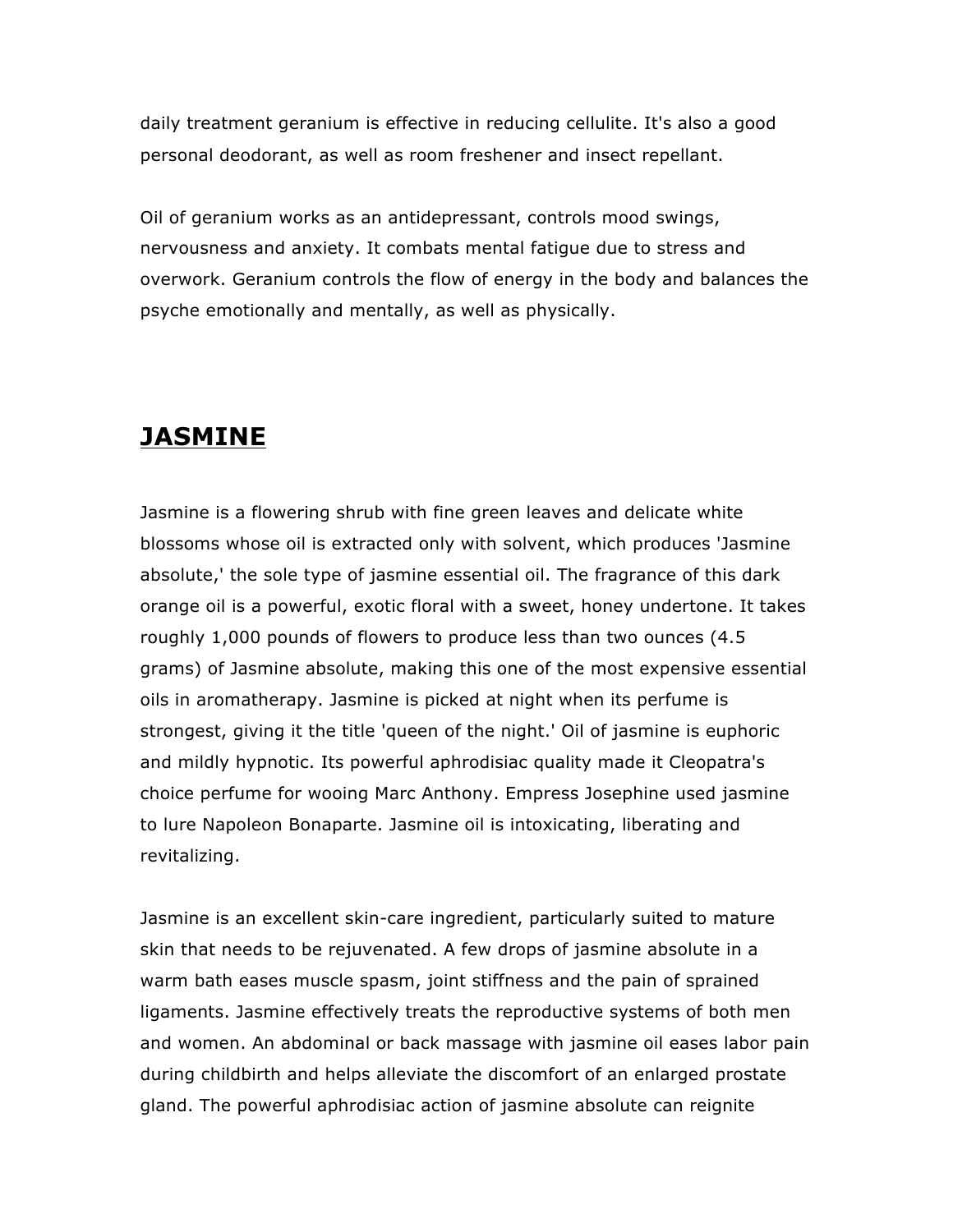passion in the most troubled sexual relationships.

Oil of jasmine, an antidepressant of a stimulating nature, is the best choice for restoring confidence in those who suffer debilitating vacillation, lethargy and indecision. Jasmine dispels fear, paranoia and pessimism. The positive qualities of jasmine unlock repressed emotions, elevate thinking, and foster insight and wisdom.

## **LEMON**

Lemon essential oil is cold pressed from the rind of the common citrus fruit which grows on small trees year-round. This pale yellow-green oil should not be confused with oil of 'lemongrass,' 'lemon-petitgrain,' or 'lemon balm.' which have different properties and uses in aromatherapy. Oil of lemon's fragrance is a light, clean, slightly sweet scent similar to fresh lemon rind but richer, more intense and longer lasting. This oil is used extensively in perfume, medicine, personal care products, and household cleaners, in addition to being a popular food flavoring. Lemon is often blended with other flavorings and fragrances to enhance their properties. The aroma is invigorating, refreshing and purifying.

Lemon oil's astringent and antibacterial qualities make it useful for cleansing wounds as well as detoxifying the circulatory, respiratory and lymphatic systems. Lemon oil neutralizes acid and is useful in treating rheumatism, gout, or an overly acidic stomach. It's also useful for halting the spread of bacterial infections, colds, and sore throats. As an ingredient in beauty products, lemon oil is exceptionally good for dull, oily skin, dark spots, and varicose veins, when added to lotions, massage oil or bath water. A drop or two of lemon oil added to shampoo or final rinse water gives hair a bright, sparkling sheen, regardless of natural color. A lemon oil bath is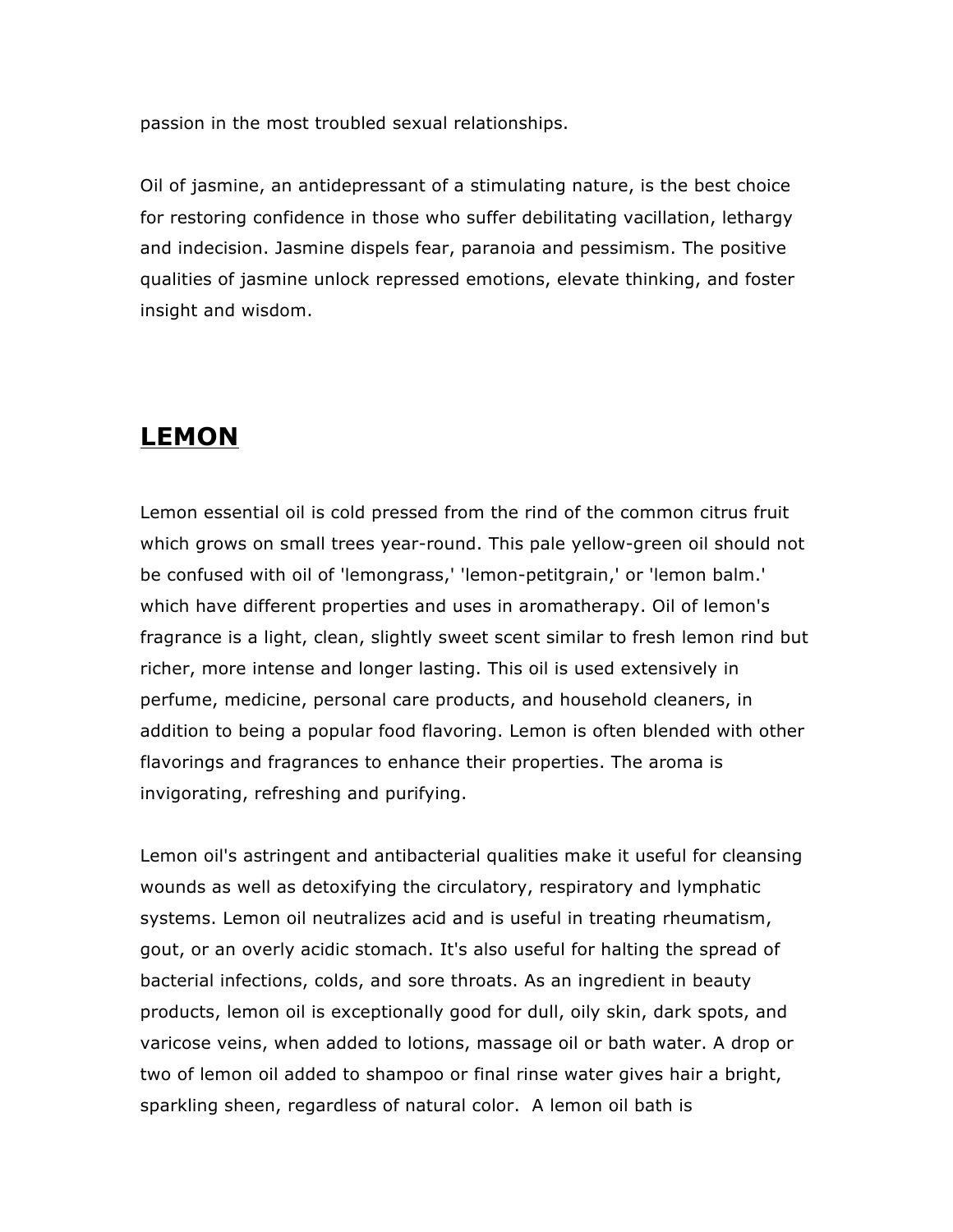recommended for physical exhaustion as well as mental fatigue.

Lemon oil helps eliminate confusion and aids quick thinking, decision making and concentration. It is excellent for clearing the mind prior to meditation. The aroma of lemon clears negative vibrations and creates warm, comfortable feelings toward others.

#### **PRECAUTIONS:**

- Essential lemon oil is photosensitive and should not be used on skin 24 hours prior to exposure to sunlight.
- Avoid using on sensitive skin.
- Use sparingly maximum three drops in bath water, or 1/2 ounce of massage oil or lotion.

## **PATCHOULI**

The patchouli bush has large, soft, hairy leaves and pale pink flowers. The leaves are dried and fermented for several days before they are distilled to obtain an exotic, dark orange essential oil. The heavy fragrance is sweet, spicy and woody, slightly balsamic and smoky. Patchouli is a powerful ingredient in perfume and is used as a deodorizer and moth repellant in carpeting, clothing and other woven fabrics. It's also an aphrodisiac for both male and female. The distinct, strong aroma is uplifting, balancing, regenerative and sensual.

Patchouli is a beneficial skin care ingredient for mature, oily skin and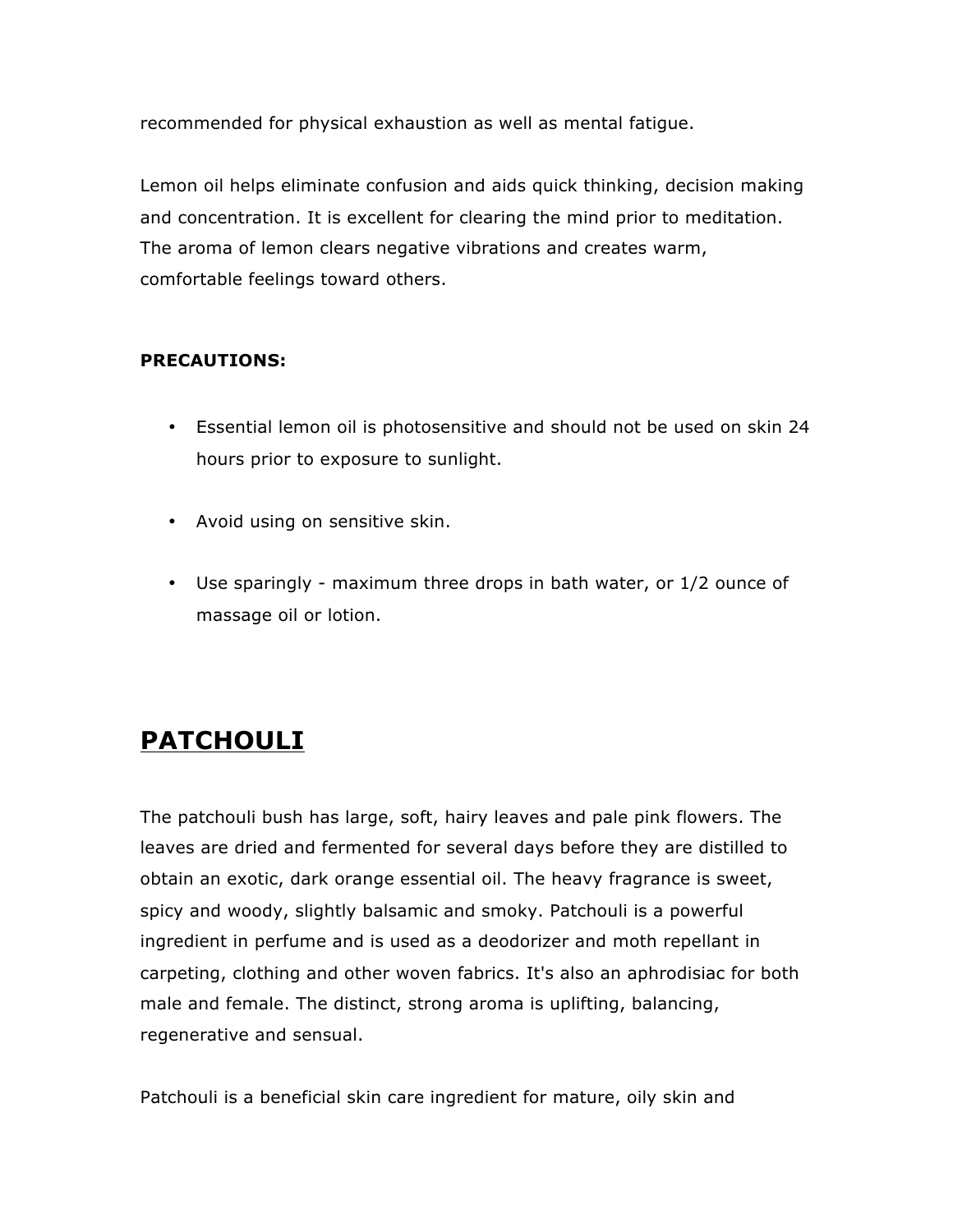conditions such as dandruff, dermatitis or athlete's foot. Its regenerative properties are effective in skin cell renewal, particularly with scar tissue. Patchouli treats insect and snake bites, in addition to being an effective bug repellant. Sexual desire and passion are stimulated when patchouli is worn as perfume, or added to oil for an abdominal massage. Patchouli helps both male impotence and female frigidity.

Patchouli is excellent for stress-related emotional imbalance, including anxiety, nervousness and anger. It is useful for treating procrastination due to confusion or depressive, negative thoughts. Patchouli's earthy smell grounds and centers the psyche. It's used to remedy spaced-out thinking and excessive day dreaming. Patchouli has been used to reduce cravings during withdrawal from drug or tobacco addiction.

## **PEPPERMINT**

Peppermint essential oil, one of several mints used in aromatherapy, is distilled from pale purple, flowering tops or downy leaves of the peppermint plant. The pale green oil is nearly colorless with a fresh, penetrating smell and a hint of grass and camphor, similar to spearmint but more pungent. Peppermint is one of the oldest and most important natural drugs, dating back thousands of years to ancient Egypt and Greece. It's used throughout the world today in over-the-counter medications and to flavor food, gum and candy. A menthol content from 50 to 85% gives peppermint oil its minty aroma and creates a unique sensation which simultaneously cools and stimulates. The bold action of peppermint is soothing, refreshing and energizing.

Peppermint is the principal essential oil for a variety of digestive maladies. A gentle abdominal massage with peppermint oil will help relieve irritable bowel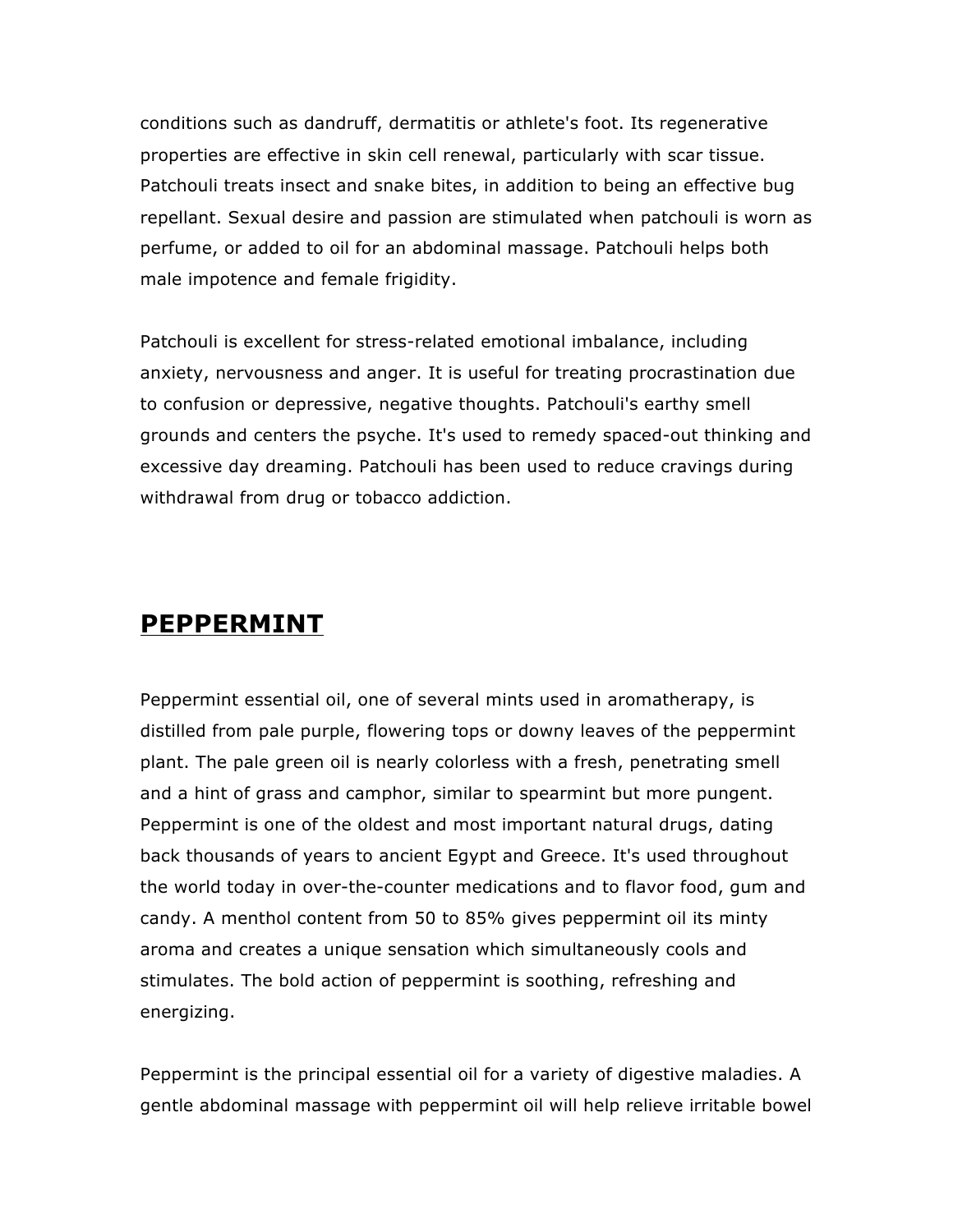syndrome, diarrhea, flatulence, constipation, colon spasm, motion sickness, vomiting or nausea. Peppermint's analgesic properties have relieved headaches for many years. Diluted in a carrier oil, peppermint oil rubbed on temples, forehead and neck helps even chronic migraine headache. A peppermint massage is also good for arthritis, muscle ache or spasm in legs or feet, and menstrual cramps. As a decongestant and expectorant, peppermint oil massaged on the chest will treat colds, cough, bronchitis, sinusitis and asthma. The anti-viral property of peppermint fights influenza, herpes, yeast infection and athlete's foot. As a powerful antiseptic, peppermint oil treats bad breath, tooth decay and gum disease.

Peppermint oil when inhaled improves mental clarity, alertness, concentration and intuitive thinking. It is excellent for treating mental fatigue, as well as feelings of insecurity, inferiority or apathy. Here's an excellent, restorative tonic, an overall pick-me-up.

#### **PRECAUTIONS:**

- Essential oil of peppermint might cause an allergic reaction, especially on sensitive skin, and should only be used in a carrier oil, lotion or bath water.
- Avoid using oils or lotions with peppermint oil on children under 5 years old; a severe choking reaction to menthol might occur.

## **PINE NEEDLE**

The towering Scotch pine, an evergreen with characteristic red bark, yields oil from its branches, cones and needle-like leaves. The preferred source of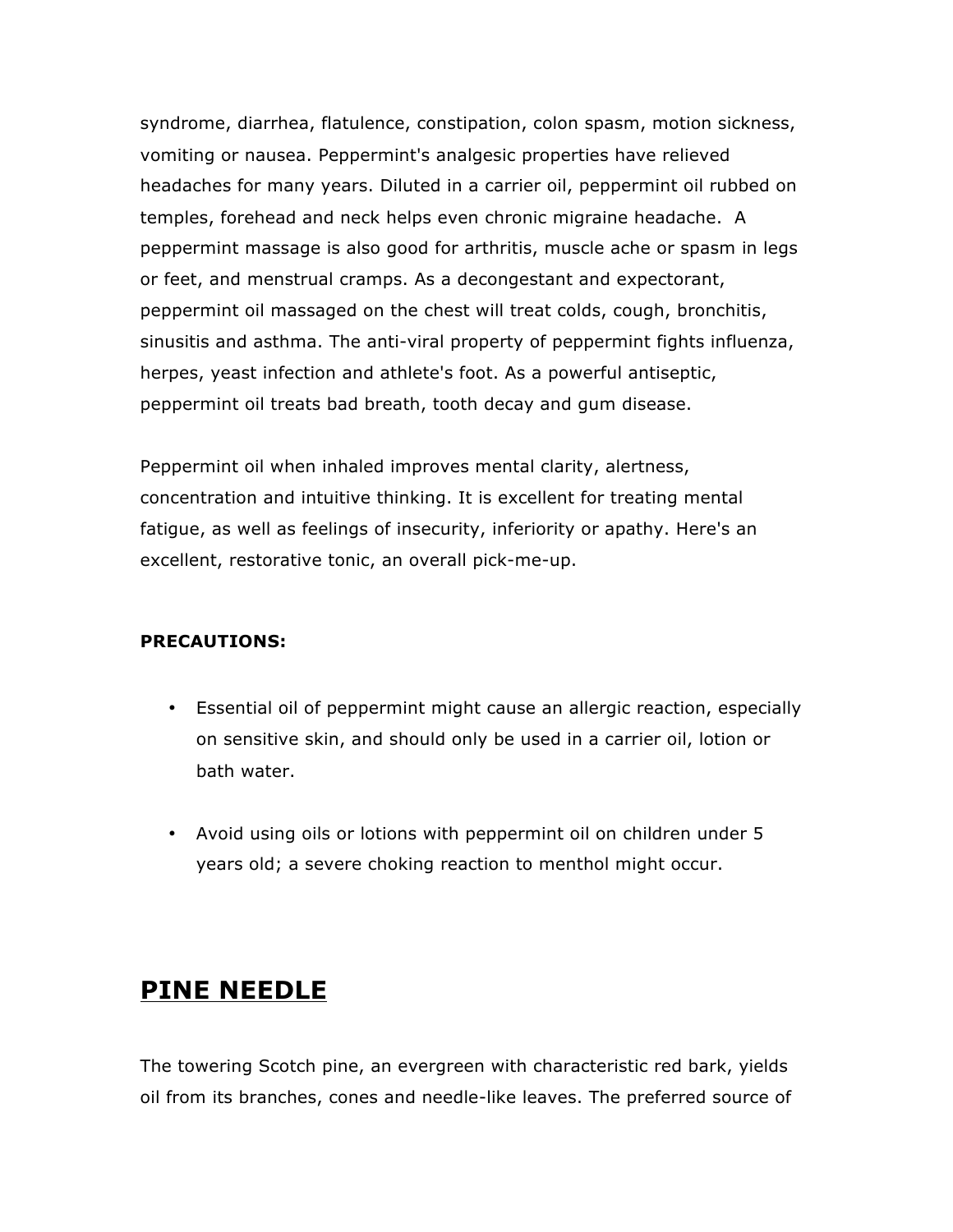essential oil for aromatherapy is pine needles. This colorless clear oil has a fresh, earthy, balsamic fragrance with a subtle touch of turpentine. Pine oil is a powerful antiseptic traditionally added to soap, cleaners and deodorants, as well as men's cologne. It is used in saunas and steam baths for a dual cleansing/energizing effect. The piercing aroma is revitalizing, warming and invigorating.

Pine is a primary essential oil for clearing phlegm from the lungs and respiratory system and is used for simple colds, as well as chronic sinusitis, bronchitis, hay fever or allergy. Pine is antiseptic and kills both bacteria and viruses. Added to a vaporizer, pine will ease breathing for asthma sufferers as well as disinfect room air. Pine also provides a stimulating analgesic massage for headache or neuralgia. Pine, in a compress or massage lotion, alleviates sports injuries, sprains and muscle strain from over exertion. A pine bath treats cystitis in addition to gently stimulating and reviving weak kidney or bladder function and serving as a mild diuretic. It's an excellent ingredient to include in massage treatments for cellulite.

Oil of pine is good for relieving fatigue and mental exhaustion stemming from irritability and tension. Pine oil diffused into the air clears the psyche, removing feelings of guilt and inspiring self-confidence, acceptance and forgiveness. A mist of pine will clear a physical space of stagnant, negative vibrations and provide a comfortable atmosphere for meditation.

## **PRECAUTION:**

• Pine can be irritating to sensitive skin, even when diluted in bath water, massage oil or lotion.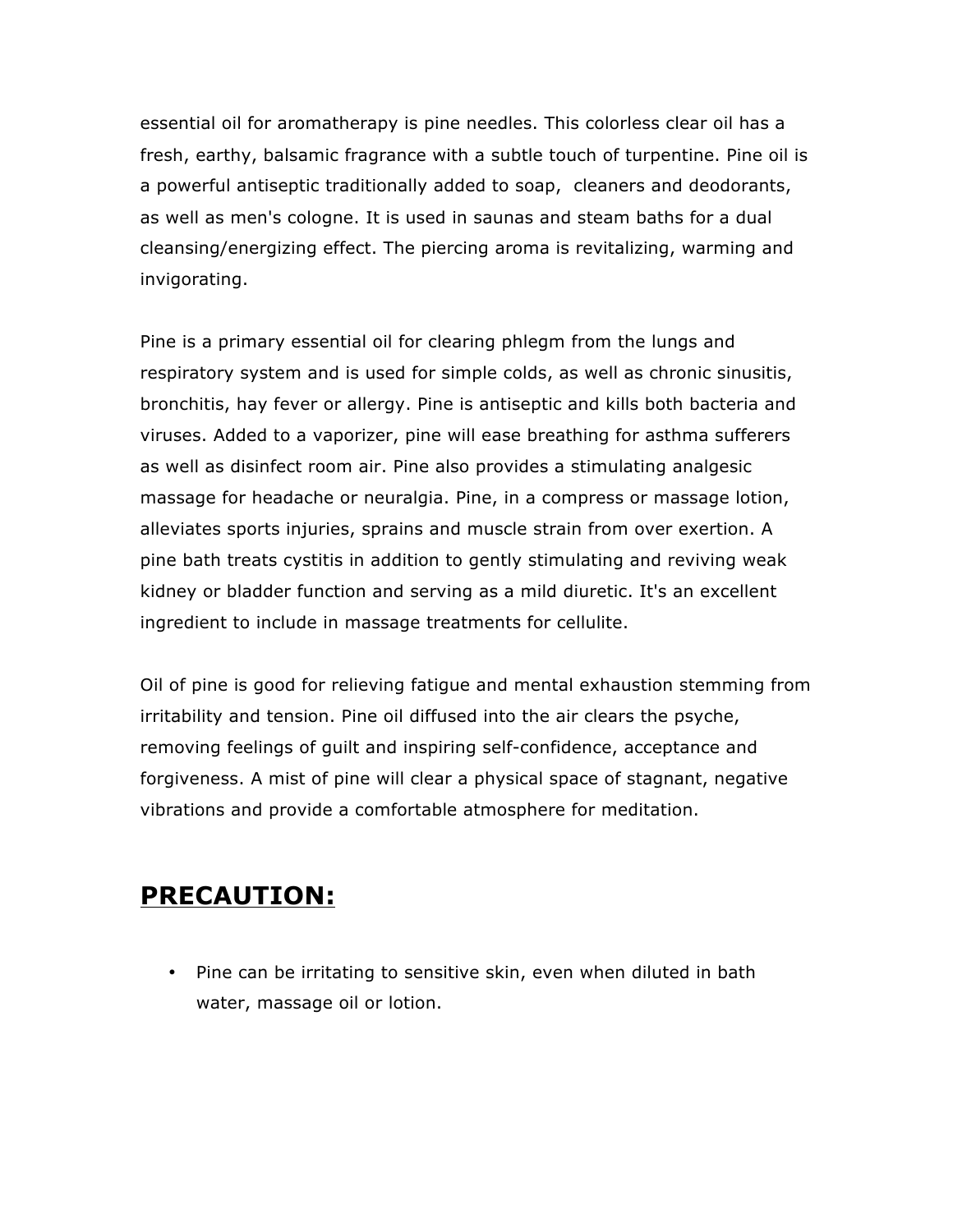## **ROSEMARY**

Rosemary is a bushy shrub with silver-green leaves and a profusion of skyblue flowers, from which essential oil is extracted. This thin, colorless oil has a sweet, herbaceous aroma with touches of balsam and camphor, giving rosemary a slightly medicinal, fresh odor. Historically, rosemary is believed to create a shield of protection around the psyche to ward off negativity and is used for this purpose in wedding and funeral rituals. Commercially, rosemary is a traditional ingredient in hair and skin care products. Rosemary is calming, comforting, invigorating and balancing.

A few drops of rosemary oil in shampoo, conditioner or rinse water will stimulate the scalp, correct dandruff, and encourage growth of strong, healthy hair with natural shine and highlights. Rosemary in facial products will revitalize mature, dull skin. A warming, rosemary body massage stimulates circulation, loosens stiff joints and alleviates muscle ache, spasm and the pain of neuralgia, arthritis, rheumatism and gout. This oil has powerful antiseptic qualities and, when diffused into the air, halts the spread of airborne infection. A morning bath with rosemary oil helps jump-start the day, even relieving an alcohol hangover.

Rosemary is the strongest essential oil for aiding brain function. Rosemary provides mental structure, stability and strength during times of emotional stress, negativity and confusion. Rosemary, popular with students and writers, enhances memory. A few drops, diffused into the air or dabbed on wrists while studying or writing, clears the mind and stimulates creative thinking as well as intuitive vision. This oil encourages practical thinking and aids in problem solving on physical, emotional and spiritual levels. Rosemary oil or incense are traditional aids for centering and focusing the mind prior to meditation.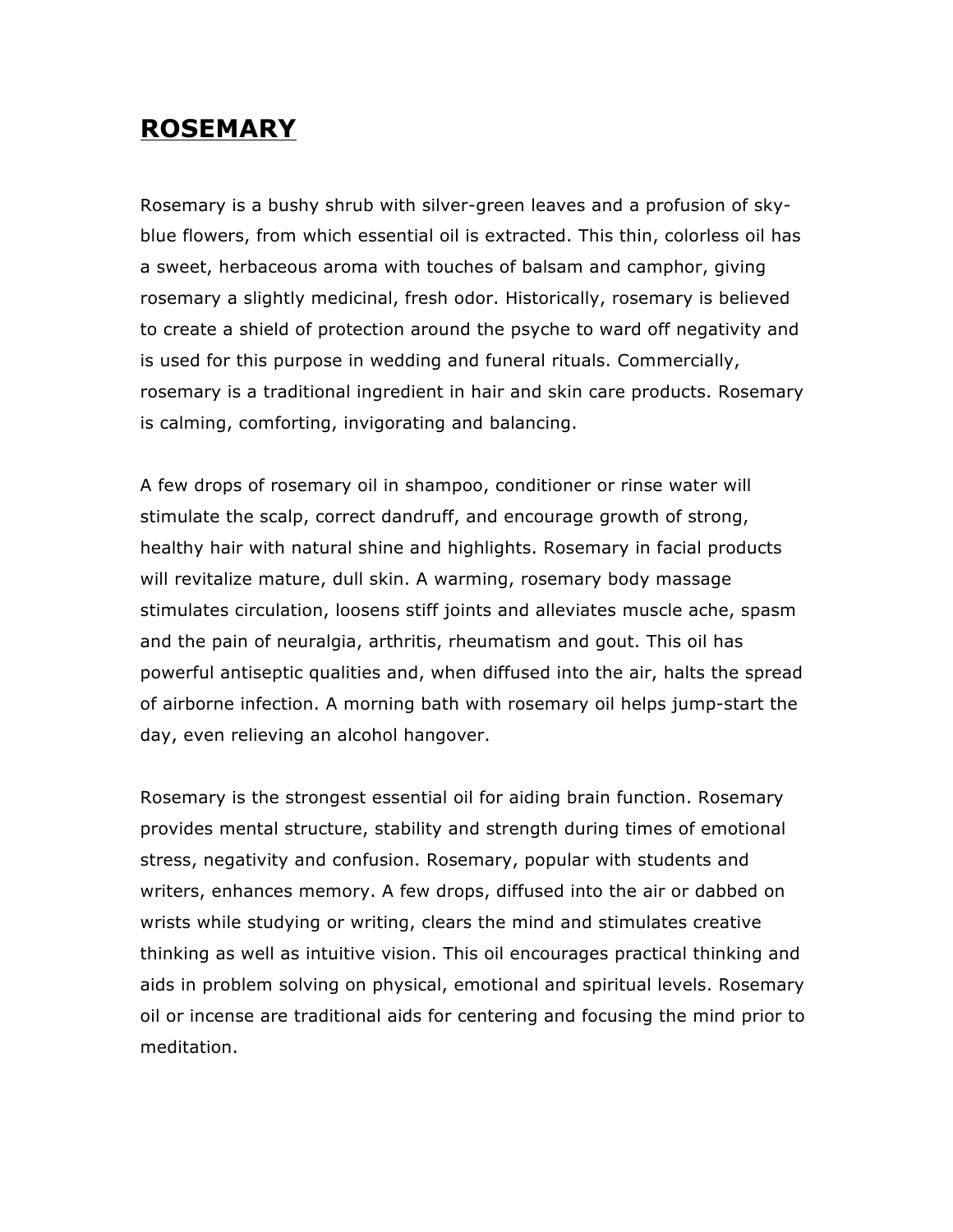#### **PRECAUTION:**

• Use of rosemary oil is not recommended during pregnancy, in cases of epilepsy, or when fever is present.

## **THYME**

Thyme is a bushy shrub with small green leaves and white flowers. Essential oil of thyme is extracted both from leaves and white top flowers. There are more than 150 species of thyme. The most powerful is 'red thyme,' recognized by its orange- or brown-red color. The recommended use in aromatherapy for red thyme is air diffusion, due to its high concentration of phenol, a strong skin irritant. A milder variety is 'thyme linalol,' a pale yellow, thin liquid, recommended for skin application diluted in a carrier oil or bath water. Some manufacturers produce 'white thyme essential oil,' a colorless oil, which is a multi-distillation of red thyme and less irritating on skin.

All varieties of thyme smell the same to a degree, red thyme being the most intense. The aroma is spicy, sweet, woody and slightly medicinal. Thyme oil was used in ancient Egypt, Rome and Greece in baths, burners and massage oil as a disinfectant and to fill the atmosphere with it's pleasing herbal fragrance. Thyme's effect is energizing, strengthening, purifying and rebalancing.

Thyme is the major essential oil used to fight infection, either bacterial or viral. It aids in production of white blood cells, strengthens the immune system, and is preventive against colds, sore throat and influenza. Thyme stimulates production of red blood cells, thereby increasing oxygen throughout the body and bringing renewed vigor. It is used during illness to